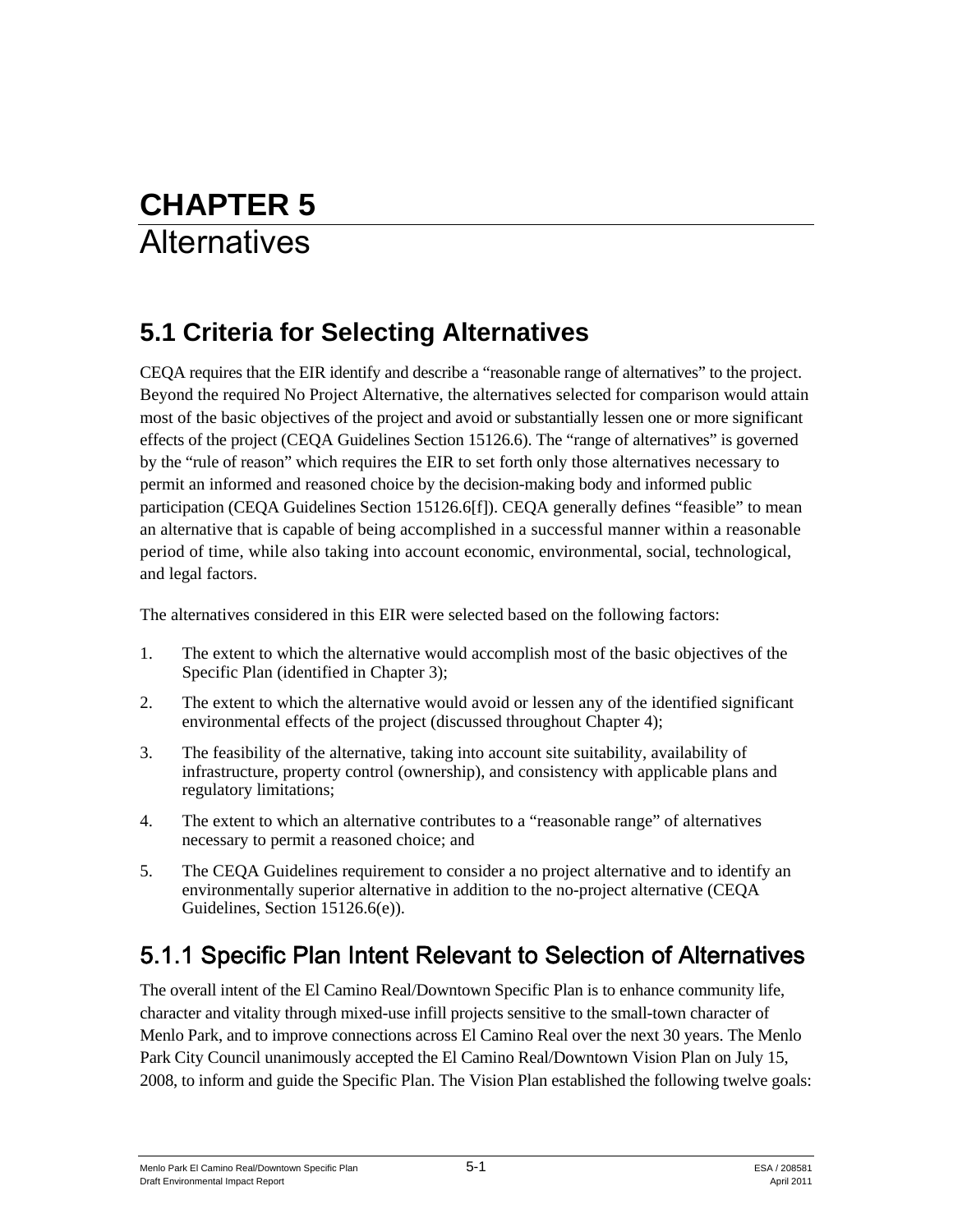- Maintain a village character unique to Menlo Park.
- Provide greater east-west town-wide connectivity.
- Improve circulation and streetscape conditions on El Camino Real.
- Ensure that El Camino Real development is sensitive to and compatible with adjacent neighborhoods.
- Revitalize underutilized parcels and buildings.
- Activate the train station area.
- Protect and enhance pedestrian amenities on Santa Cruz Avenue.
- Expand shopping, dining and neighborhood services to ensure a vibrant downtown.
- Provide residential opportunities in the Vision Plan area.
- Provide plaza and park spaces.
- Provide an integrated, safe, and well-designed pedestrian and bicycle network.
- Develop parking strategies and facilities that meet the commercial and residential needs of the community.

Based on the goals of the Vision Plan, the Specific Plan was formulated with the following five "guiding principles":

- Generate Vibrancy;
- Strengthen the Public Realm;
- Sustain Menlo Park's Village Character;
- Enhance Connectivity; and
- Promote Healthy Living and Sustainability.

The Vision Plan goals and Specific Plan guiding principles together establish the project objectives.

# 5.1.2 Alternative Site Location

Alternative sites were not selected for evaluation because the primary purpose of the Specific Plan is to guide development of this specific geographic area, and as such the project goals are intrinsic to the Plan area. As noted above, project objectives include enhancing the community experience of residents in the downtown area and improving east-west connections across the railroad tracks and El Camino Real. These and related objectives cannot be met at another site.

# 5.1.3 Significant Impacts Resulting from the Specific Plan

To determine alternatives that would avoid or lessen any of the identified significant environmental effects of the Specific Plan, the significant impacts of the Specific Plan must be considered. Impacts that are not mitigated to less-than-significant levels are considered "significant and unavoidable." The significant and unavoidable impacts identified for the project are listed below.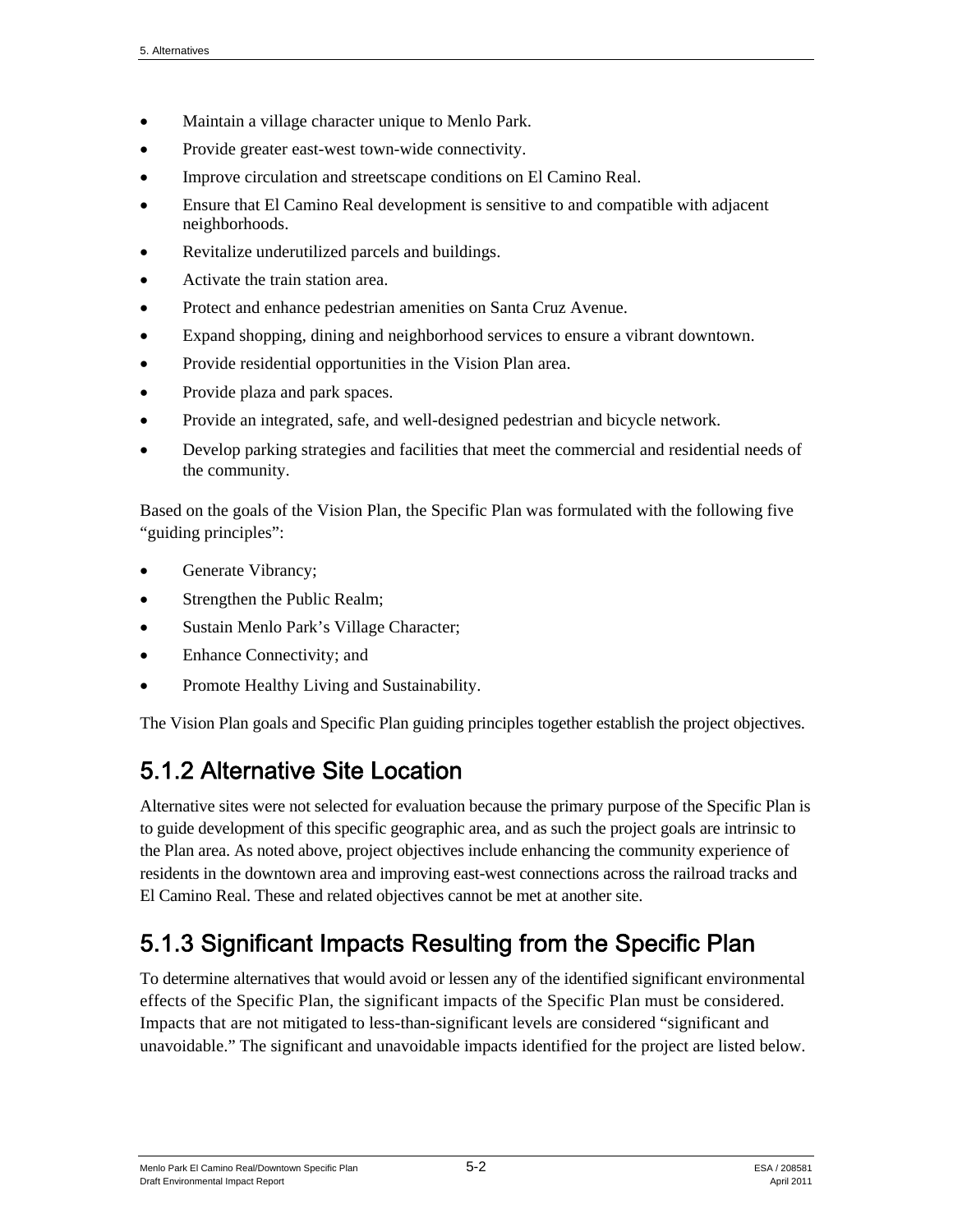- **Impact AIR-1:** Implementation of the Specific Plan would result in increased long-term emissions of criteria pollutants associated with construction activities that could contribute substantially to an air quality violation.
- **Impact AIR-2:** Implementation of the Specific Plan would result in increased long-term emissions of criteria pollutants from increased vehicle traffic and on-site area sources that would contribute substantially to an air quality violation.
- **Impact GHG-1:** The Specific Plan would generate GHG emissions, both directly and indirectly, that would have a significant impact on the environment.
- **Impact GHG-2:** The Specific Plan could conflict with applicable plans, policies or regulations of an agency with jurisdiction over the Specific Plan adopted for the purpose of reducing the emissions of GHGs.
- **Impact NOI-5:** Implementation of the Specific Plan, together with anticipated future development in the area in general, would result in a significant increase in noise levels in the area.
- **Impact TR-1:** Traffic from future development in the Plan area would adversely affect operation of area intersections.
- **Impact TR-2:** Traffic from future development in the Plan area would adversely affect operation of local roadway segments.
- **Impact TR-7:** Cumulative development, along with development in the Plan area would adversely affect operation of local intersections.
- **Impact TR-8:** Cumulative development, along with development in the Plan area would adversely affect operation of local roadway segments.

Under CEQA, the important conclusion is whether the alternatives reduce significant impacts to less than significant levels. Each of the alternatives is discussed below. Table 5-3 at the end of this chapter compares all the impacts of the proposed Specific Plan to each of the alternatives and indicates whether the impact would have the same, lesser, or greater effect on the environment.

\_\_\_\_\_\_\_\_\_\_\_\_\_\_\_\_\_\_\_\_\_\_\_\_\_\_\_\_\_

# **5.2 Alternatives Selected for Consideration**

# 5.2.1 Environmental Alternatives

With consideration given to the selection criteria identified above, a reasonable range of project alternatives as shown in **Table 5-1** below are discussed and analyzed throughout this chapter:

The percentages of Alternative 1 relative to the project were estimated comparing the likely FARs and dwelling unit totals under the existing Zoning Ordinance versus those proposed in the Specific Plan. Alternative 2 was estimated as a reduced intensity version of the project that is an equal interval between the Project and Alternative 1, and Alternatives 3 and 4 were constructed as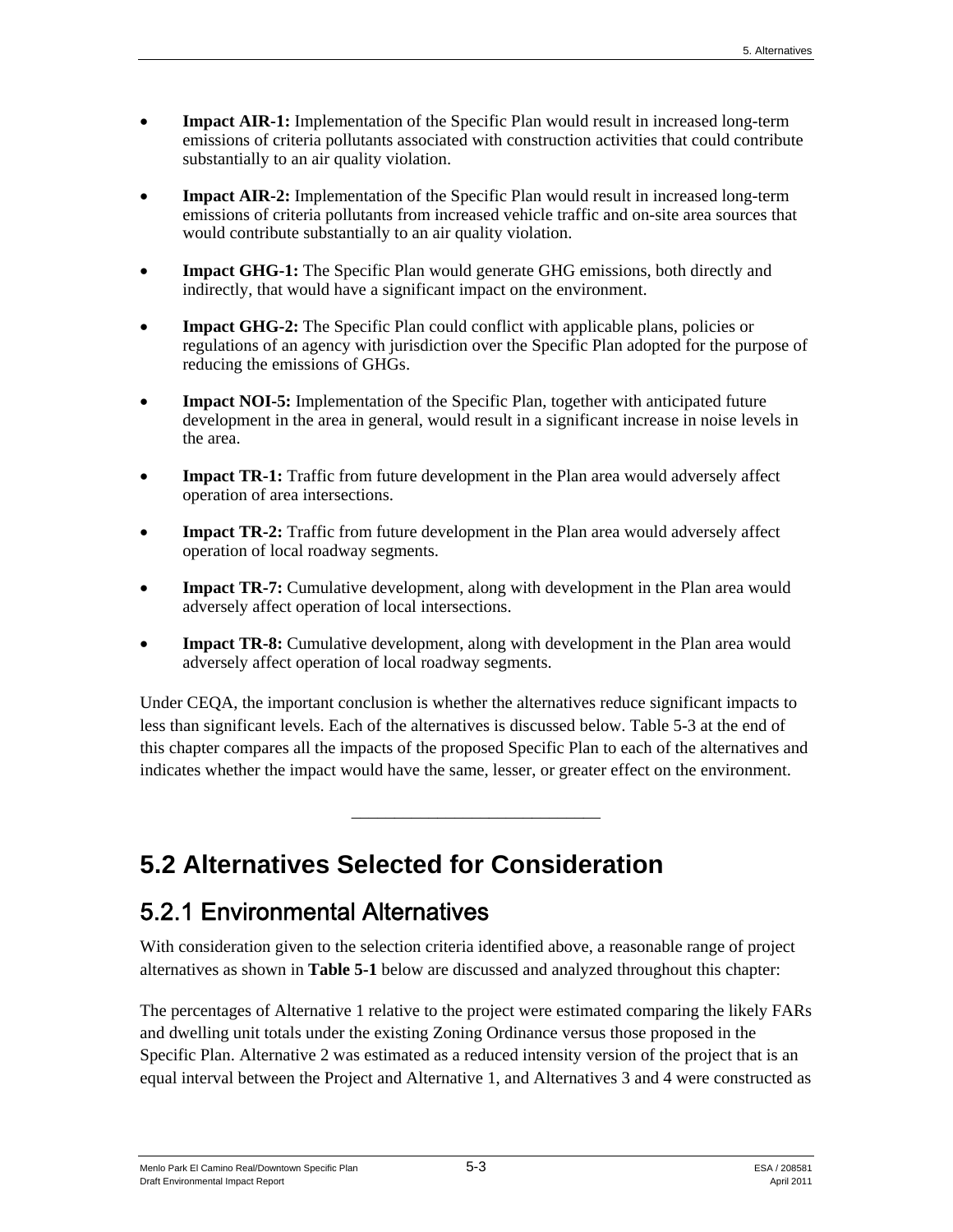|                                           | <b>Project</b> |                 | <b>Alternative 1</b><br>(No Project) |                   | <b>Alternative 2</b><br>(Reduced Project) |                   | <b>Alternative 3</b><br>(Reduced<br><b>Commercial/ Retail</b><br>Space) |                   | <b>Alternative 4</b><br>(Reduced<br><b>Residential</b> ) |                   |
|-------------------------------------------|----------------|-----------------|--------------------------------------|-------------------|-------------------------------------------|-------------------|-------------------------------------------------------------------------|-------------------|----------------------------------------------------------|-------------------|
|                                           | Quantity       | % of<br>project | Quantity                             | $%$ of<br>project | Quantity                                  | $%$ of<br>project | Quantity                                                                | $%$ of<br>project | Quantity                                                 | $%$ of<br>project |
| <b>Residential</b><br>(dwelling<br>units) | 680            | 100%            | 320                                  | 47%               | 500                                       | 74%               | 680                                                                     | 100%              | 500                                                      | 74%               |
| Retail<br>(square feet)                   | 91.800         | 100%            | 60,588                               | 66%               | 76.194                                    | 83%               | 76.194                                                                  | 83%               | 91.800                                                   | 100%              |
| <b>Commercial</b><br>(square feet)        | 240.820        | 100%            | 158.941                              | 66%               | 199.881                                   | 83%               | 199.881                                                                 | 83%               | 240,820                                                  | 100%              |
| Hotel<br>(rooms)                          | 380            | 100%            | 251                                  | 66%               | 315                                       | 83%               | 315                                                                     | 83%               | 380                                                      | 100%              |

**TABLE 5-1 FORECAST GROWTH FOR ALTERNATIVES** 

thematic hybrids of the Project and Alternative 2, limiting retail/commercial space and residential units, respectively.

The trip generation estimates for the project and the four alternatives are summarized in **Table 5-2**, below. As can be seen from the table, Alternative 4 (Reduced Residential) is projected to generate the largest number of daily, and morning and evening peak hour trips. Alternative 1 is projected to generate the smallest number of daily, morning and evening peak hour trips. Alternatives 2 and 3 are projected to generate more trips than Alternative 1, but fewer than Alternative 4.

An EIR is required to evaluate the impacts of a no project alternative. The purpose of evaluating the no project alternative is to allow decision makers to compare the impacts of approving the project with the impacts of not approving the project.

# 5.2.2 Description and Analysis of Alternatives

Throughout this section, a description of each alternative is followed by a discussion of impacts and how those impacts compare to those of the Specific Plan.

As permitted by CEQA, the effects of the alternatives are discussed in less detail than the impact discussions of the Specific Plan (CEQA Guidelines Section 15126.6[d]). However, the alternatives analysis is conducted at a sufficient level of detail to provide the public, other public agencies, and City decision-makers adequate information to evaluate the alternatives and for the City to approve any of the alternatives without further environmental review.

The impacts associated with the Specific Plan and each alternative are for buildout conditions. Impacts are stated as levels of significance *after* implementation of mitigation measures identified in Chapter 4.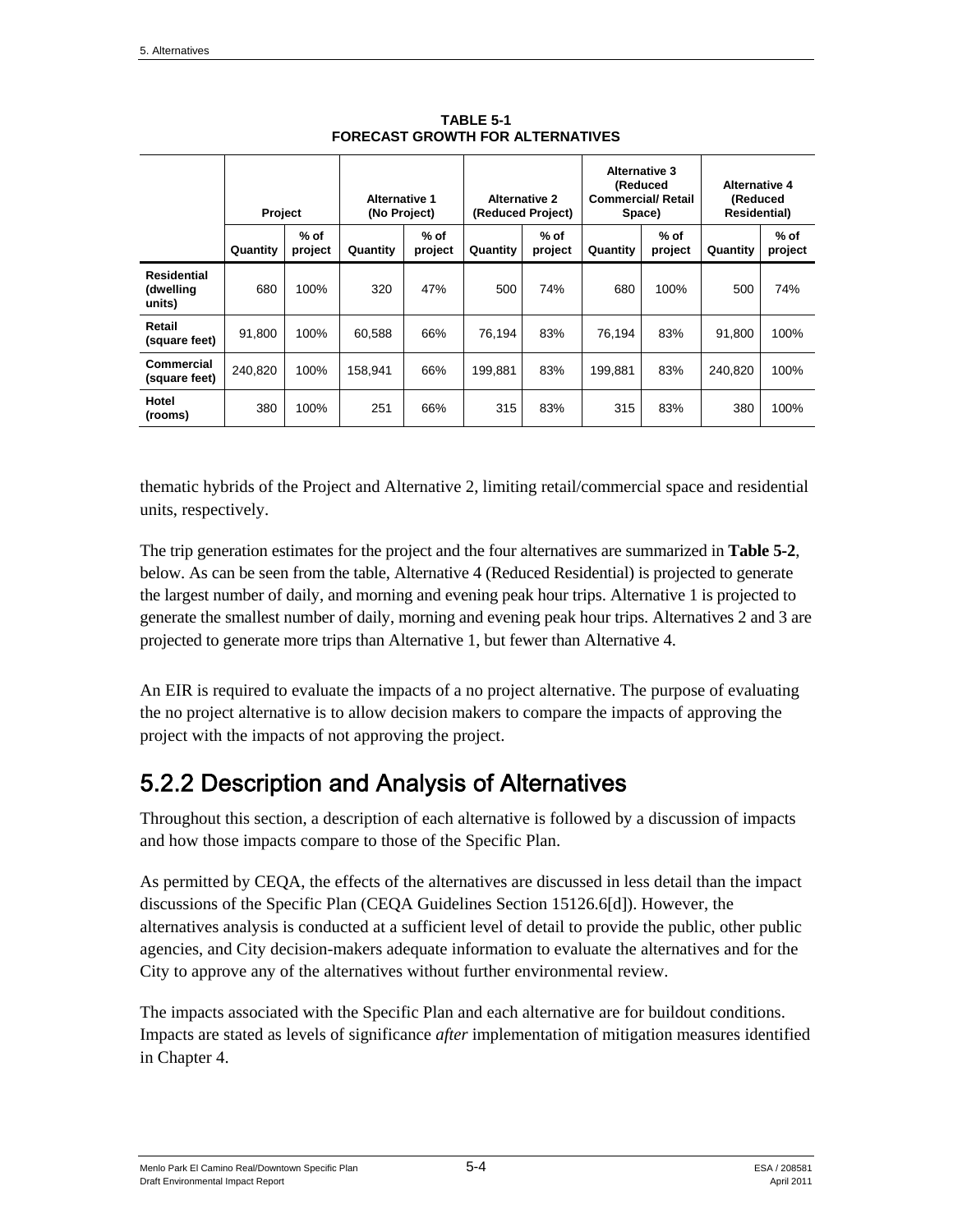|                                                 | <b>Number of Trips</b> |           |                     |              |     |                     |       |  |
|-------------------------------------------------|------------------------|-----------|---------------------|--------------|-----|---------------------|-------|--|
|                                                 |                        |           | <b>AM Peak Hour</b> |              |     | <b>PM Peak Hour</b> |       |  |
| <b>Alternative</b>                              | Daily                  | <b>In</b> | Out                 | <b>Total</b> | In  | Out                 | Total |  |
| <b>Proposed Project</b>                         |                        |           |                     |              |     |                     |       |  |
| Net Added Vehicle Trips                         | 13,385                 | 519       | 380                 | 899          | 619 | 700                 | 1319  |  |
| Alternative 1 (No Project)                      |                        |           |                     |              |     |                     |       |  |
| Net Added Vehicle Trips                         | 8,178                  | 333       | 205                 | 538          | 364 | 436                 | 800   |  |
| Percentage of Project Trips                     | 61%                    | 64%       | 54%                 | 60%          | 59% | 62%                 | 61%   |  |
| <b>Alternative 2 (Reduced Project)</b>          |                        |           |                     |              |     |                     |       |  |
| Net Added Vehicle Trips                         | 10,797                 | 423       | 297                 | 720          | 475 | 567                 | 1,062 |  |
| Percentage of Project Trips                     | 81%                    | 82%       | 78%                 | 80%          | 80% | 81%                 | 81%   |  |
| Alternative 3 (Reduced Commercial/Retail Space) |                        |           |                     |              |     |                     |       |  |
| Net Added Vehicle Trips                         | 11,703                 | 440       | 357                 | 797          | 559 | 600                 | 1,159 |  |
| Percentage of Project Trips                     | 87%                    | 85%       | 94%                 | 89%          | 90% | 86%                 | 88%   |  |
| Alternative 4 (Reduced Residential)             |                        |           |                     |              |     |                     |       |  |
| Net Added Vehicle Trips                         | 12,479                 | 502       | 320                 | 822          | 555 | 667                 | 1,222 |  |
| Percentage of Project Trips                     | 93%                    | 97%       | 84%                 | 91%          | 90% | 95%                 | 93%   |  |

**TABLE 5-2 ALTERNATIVES TRIP GENERATION SUMMARY** 

SOURCES: Fehr & Peers, 2010; ITE Trip Generation, 8<sup>th</sup> Edition (2008)

# 5.2.3 Description of Alternatives

## **Alternative 1—No Project Alternative**

Under this alternative, a Specific Plan for the El Camino Real/Downtown area would not be adopted. Existing General Plan designations and zoning would remain in place, and permitted building heights and development intensities would not increase. In addition, none of the public realm improvements called for in the Specific Plan (such as pocket parks, sidewalks, and parking garages) would be undertaken.

Future development under the no project alternative would occur, but would be undertaken in accordance with existing regulations including applicable project-specific environmental review. The build out conditions under the Specific Plan, which would include 680 new residential units, 91,800 square feet of new retail, 240,820 square feet of new commercial space, 380 new hotel rooms, and 1,357 new jobs would not be realized. Instead, less growth would be anticipated, as shown in Table 5-1.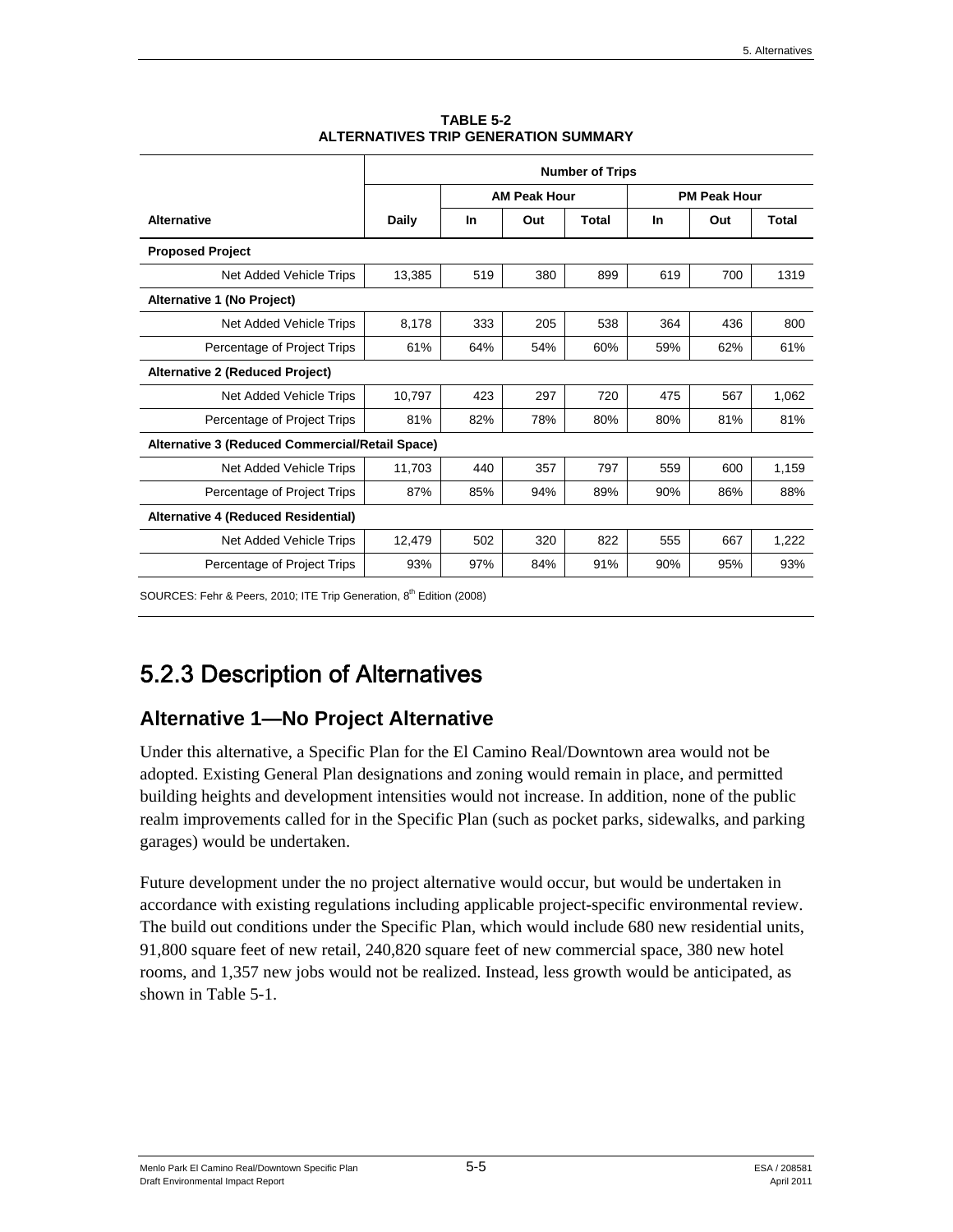## **Alternative 2—Reduced Project**

Under this alternative, the Plan area would be developed under a similar land use plan as that proposed under the Specific Plan, but with approximately 20 percent less commercial and retail space and approximately 30 percent fewer residential units. The reduced project would include development of:

- 500 residential units;
- 76,194 square feet of retail space;
- 199,881 square feet of commercial space; and
- 315 hotel rooms.

Under this alternative, the overall land use and building regulations and guidelines would be enacted, likely with somewhat reduced density, intensity, and height standards. The conceptual plans, standards, and guidelines for circulation and streetscape improvements and public space facilities proposed under the Specific Plan would also be adopted. However, the reduced amount of private development could result in less impact fee revenue and associated funding opportunities for public improvements, which could reduce the number of public improvements that could be realized.

# **Alternative 3—Reduced Commercial/Retail Space**

Under this alternative, the Plan area would be developed under a similar land use plan as that proposed under the Specific Plan, but with roughly 20 percent less commercial and retail space. The residential development would remain the same as for the Specific Plan. The reduced commercial/retail space alternative would include development of:

- 680 residential units;
- 76,194 square feet of retail space;
- 199,881 square feet of commercial space; and
- 315 hotel rooms.

Under this alternative, the overall land use and building regulations and guidelines would be enacted, possibly with reduced intensity and/or height standards. The conceptual plans, standards, and guidelines for circulation and streetscape improvements and public space facilities proposed under the Specific Plan would also be adopted. However, the reduced amount of private development could result in less impact fee revenue and associated funding opportunities for public improvements, which could reduce the number of public improvements that could be realized.

# **Alternative 4—Reduced Residential**

Under this alternative, the Plan area would be developed under a similar land use plan as that proposed under the Specific Plan, but with roughly 30 percent less residential development. The commercial and retail development would remain the same as for the Specific Plan. The reduced residential alternative would include development of: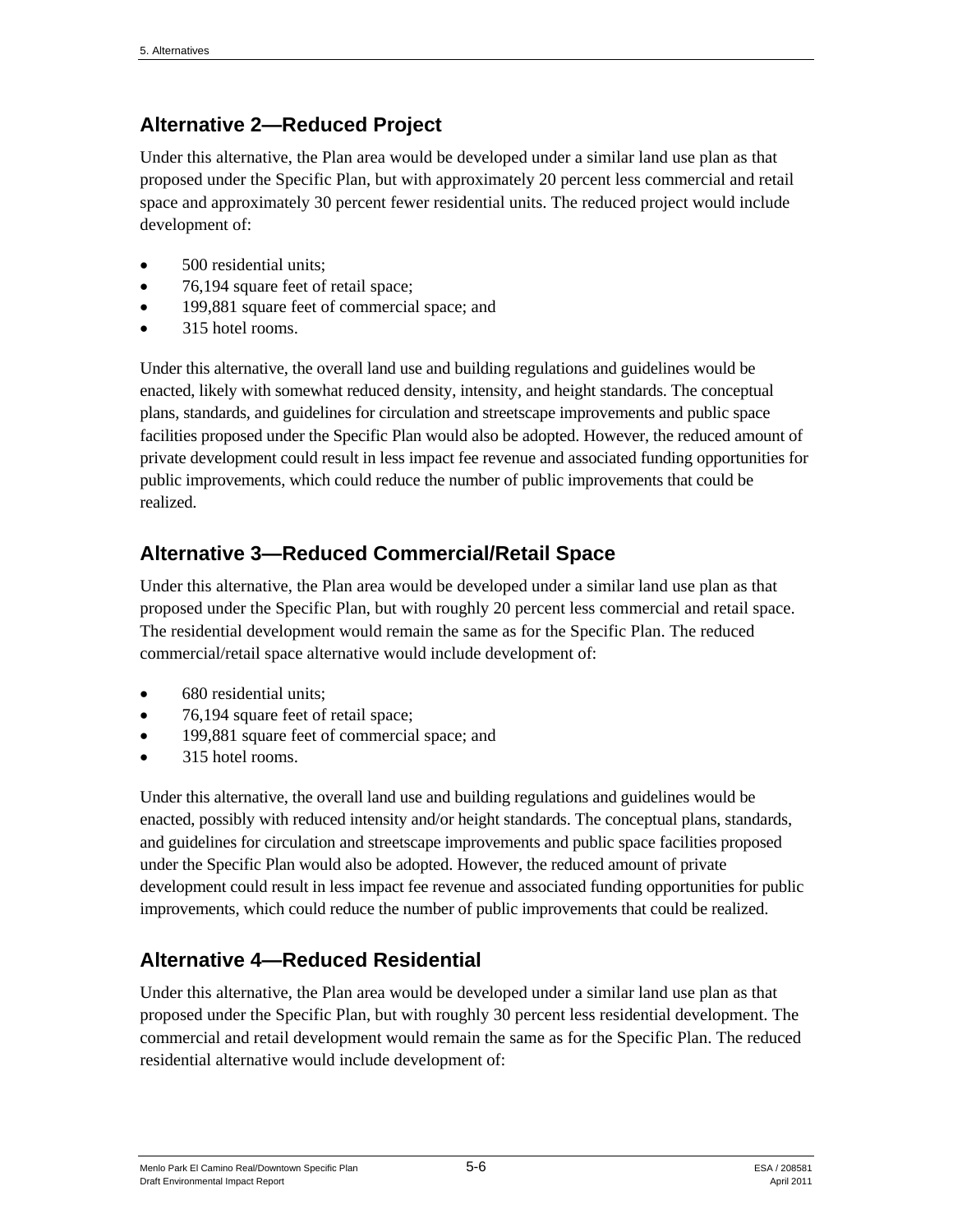- 500 residential units;
- 91,800 square feet of retail space;
- 240,820 square feet of commercial space; and
- 380 hotel rooms.

Under this alternative, the overall land use and building regulations and guidelines would be enacted, possibly with reduced density and/or height standards. The conceptual plans, standards, and guidelines for circulation and streetscape improvements and public space facilities proposed under the Specific Plan would also be adopted. However, the reduced amount of private development could result in less impact fee revenue and associated funding opportunities for public improvements, which could reduce the number of public improvements that could be realized.

# 5.2.4 Less than Significant Impacts

All the alternatives as described in Table 5-1 above, show varying degrees of intensity in development. Table 5-3, at the end of this chapter, includes a comparison of all the impacts under each alternative, including less than significant impacts, compared to the Specific Plan.

The no project alternative would not be able to achieve the goals promoted by the guiding principles, namely, to generate vibrancy, strengthen the public realm, sustain Menlo Park's village character, enhance connectivity, and promote healthy living and sustainability. All other alternatives would further to some degree the project objectives through the enactment of the overall land use and building regulations and guidelines, as well as the adoption of the conceptual plans, standards, and guidelines for circulation and streetscape improvements and public space facilities. However, as noted above, the various reductions in overall development in Alternatives 2 through 4 would likely result in less funding and fewer opportunities for the public space and connectivity improvements, which are key goals of the project. The reduced development would also mean less vibrancy, and as such these Alternatives cannot be considered to achieve the project objectives as fully as the Specific Plan itself.

## **Alternative 1—No Project Alternative**

The no project alternative has the least amount of development compared to the Specific Plan because under this alternative the streetscape improvements, gathering places, and parking structures would not happen, and construction activities would occur at existing levels and under the current land use controls and regulations.

The development regulations and design guidelines of the Specific Plan would not be adopted, and as such the no project alternative would include neither increased heights nor the associated massing and design controls. The existing case-by-case architectural review process would be retained. As a result, the no project alternative would result in fewer overall changes to aesthetic character relative to the Specific Plan, although there would also be fewer improvements and enhancements. The reduction in maximum building heights would result in fewer shadow-related effects.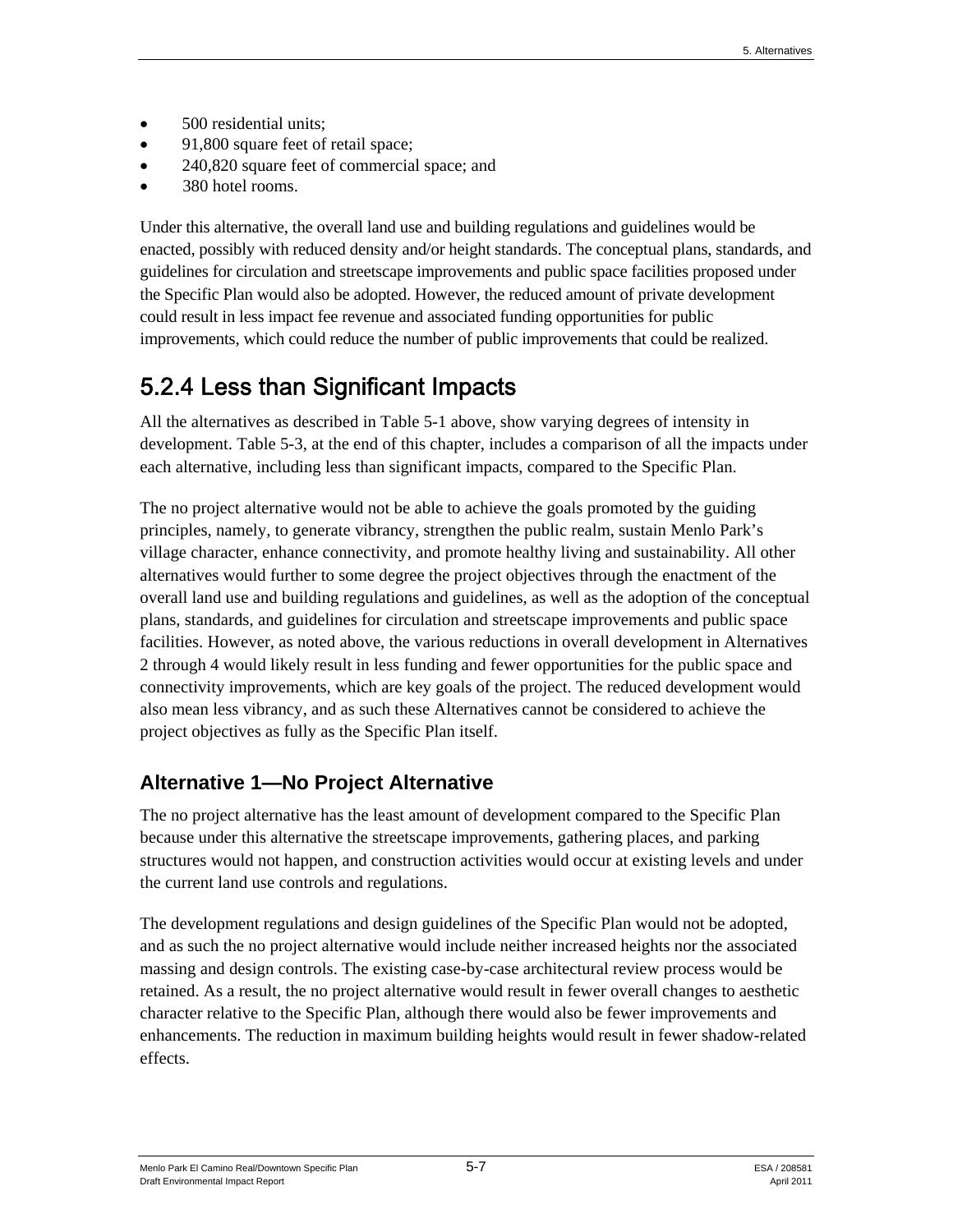The no project alternative could result in more hydrology and water quality impacts because of the greater amount of impervious surfaces that would exist compared to the Specific Plan, which proposes porous paving materials and green roofs for new construction and introduction of new open space in the form of pocket parks. However, existing regulations such as National Pollution Discharge Elimination System (NPDES) permitting requirements would limit the potential for these impacts to become significant.

The no project alternative may be considered to have a greater land use impact with regard to physically dividing an established community, in that it would not include the Specific Plan's eastwest connectivity improvements. The no project alternative could also be considered to have more population and housing impacts than the Specific Plan because residential uses would be reduced by a greater percentage than commercial uses, relative to the Specific Plan. This would result in the City's ratio of employed residents to jobs becoming even more weighted toward jobs.

Public services impacts could be fewer because neither the residential nor worker populations would increase as substantially relative to the Specific Plan. There would be fewer new students to be accommodated in schools and there would be less new demand for park and recreational facilities, although there would be fewer new open spaces as well.

All other less-than-significant impacts under the Specific Plan would also remain less than significant under this alternative. The no project alternative would not specifically include mitigations included in this EIR for the Specific Plan, but equivalent mitigations would likely be applied as part of project-specific environmental review.

# **Alternative 2—Reduced Project**

The reduced project alternative has the next lowest amount of development compared to the Specific Plan with an almost 30 percent reduction in residential development and a roughly 20 percent reduction in commercial/retail space development as shown in Table 5-1. All the streetscape improvements, new open spaces, and TDM programs would be approved as they would be under the Specific Plan. However, as stated above, the reduced amount of private development could result in less impact fee revenue and associated funding opportunities for public improvements, which could reduce the number of public improvements that could be realized. Compared to the Specific Plan, this alternative would result in fewer residents and fewer workers in the Plan area. Therefore, all of the less-than-significant impacts under the Specific Plan would still remain less-than-significant under this alternative, although to a lesser degree than under the Specific Plan, and also to a lesser degree than under the reduced commercial/retail space and reduced residential alternatives. None of the impacts increase under this alternative such that they would be significant because this alternative would result in incrementally less growth under the project, but would occur in a similar location.

## **Alternative 3—Reduced Commercial/Retail Space**

This alternative is similar to the Specific Plan in all respects, except with about a 20 percent reduction in commercial and retail space as shown in Table 5-1, resulting in a corresponding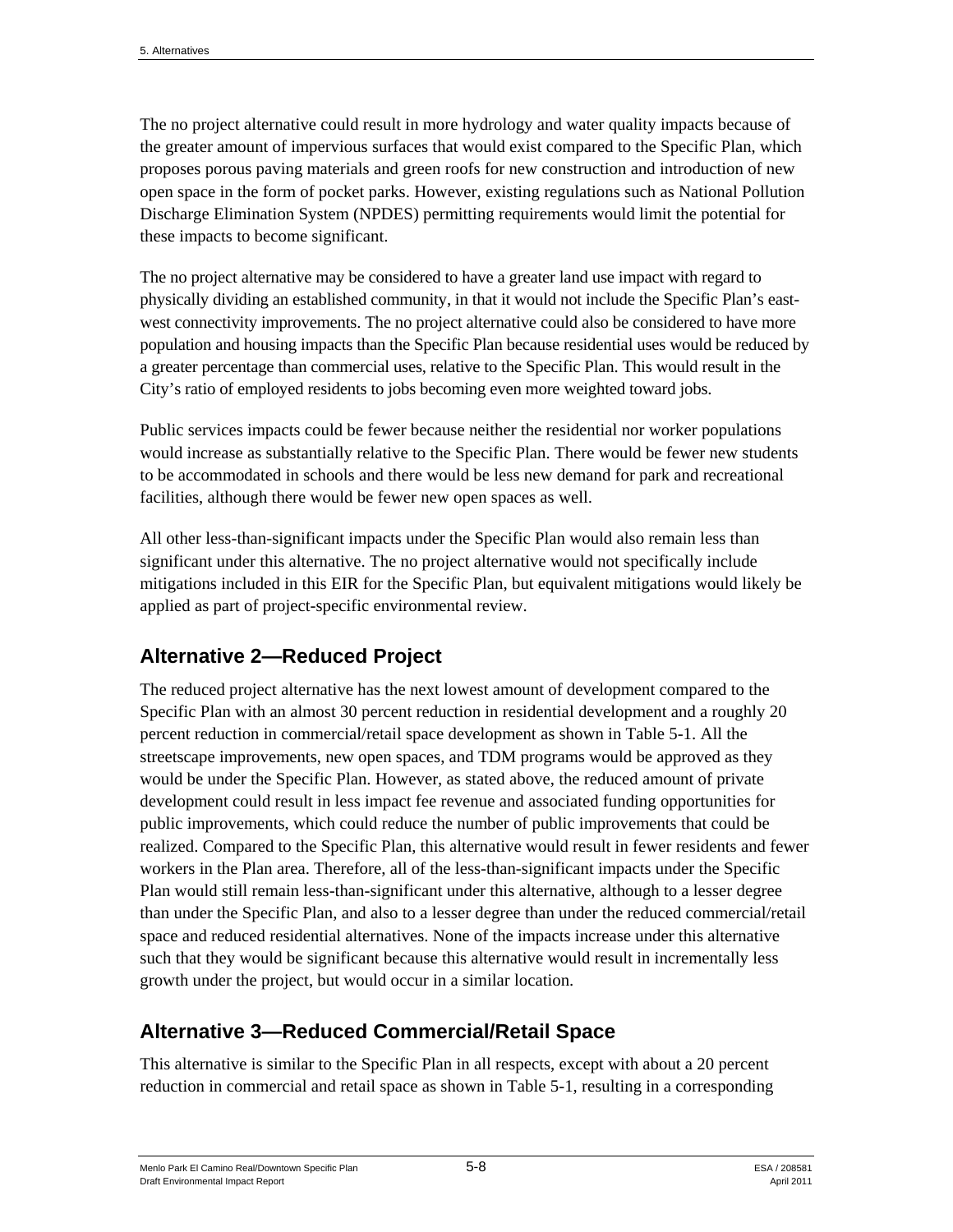reduction in workers in the Plan area. This would translate into a reduced indirect need for housing and parking for these workers. All other aspects of the Specific Plan, such as the housing development, streetscape improvements, new open spaces, and TDM programs would be approved as they would be under the Specific Plan. However, the reduced amount of private development could result in less impact fee revenue and associated funding opportunities for public improvements, which could reduce the number of public improvements that could be realized. Therefore, all the less-than-significant impacts under the Specific Plan would still remain less-than-significant under this alternative, although to a lesser degree than under the Specific Plan, but at a slightly higher degree than the reduced project alternative. None of the impacts increase under this alternative such that they would be significant because this alternative would result in incrementally less growth under the project, but would occur in a similar location.

## **Alternative 4—Reduced Residential**

This alternative is similar to the Specific Plan in all respects, except with about a 30 percent reduction in residential development as shown in Table 5-1, resulting in a corresponding reduction in residents in the Plan area. All other aspects of the Specific Plan, such as the commercial and retail development, streetscape improvements, new open spaces, and TDM programs would be approved as they would be under the Specific Plan. However, the reduced amount of private development could result in less impact fee revenue and associated funding opportunities for public improvements, which could reduce the number of public improvements that could be realized. Therefore, all of the less-than-significant impacts under the Specific Plan would still remain less-than-significant under this alternative, although at a lesser degree than under the Specific Plan, but at a slightly higher degree than the reduced project alternative. None of the impacts increase under this alternative such that they would be significant because this alternative would result in incrementally less growth under the project, but would occur in a similar location.

# 5.2.5 Significant and Unavoidable Impacts

Table 5-3, at the end of this chapter provides a comparison of all the impacts under the Specific Plan, including significant and unavoidable impacts, against all the alternatives.

# **Alternative 1—No Project**

## *Air Quality*

The no project alternative would result in lesser impacts associated with construction than would the proposed project, including exposure of air pollutants to sensitive receptors, because less construction would occur under the no project alternative. The likelihood of a subsequent development project being large enough under the no project alternative to result in significant construction-related air quality impacts would be less than under the proposed Specific Plan, because, as noted above, existing height limits and development controls would provide less incentive for larger projects. However, depending on the nature of subsequent projects, construction-related air quality effects could exceed Bay Area Air Quality Management District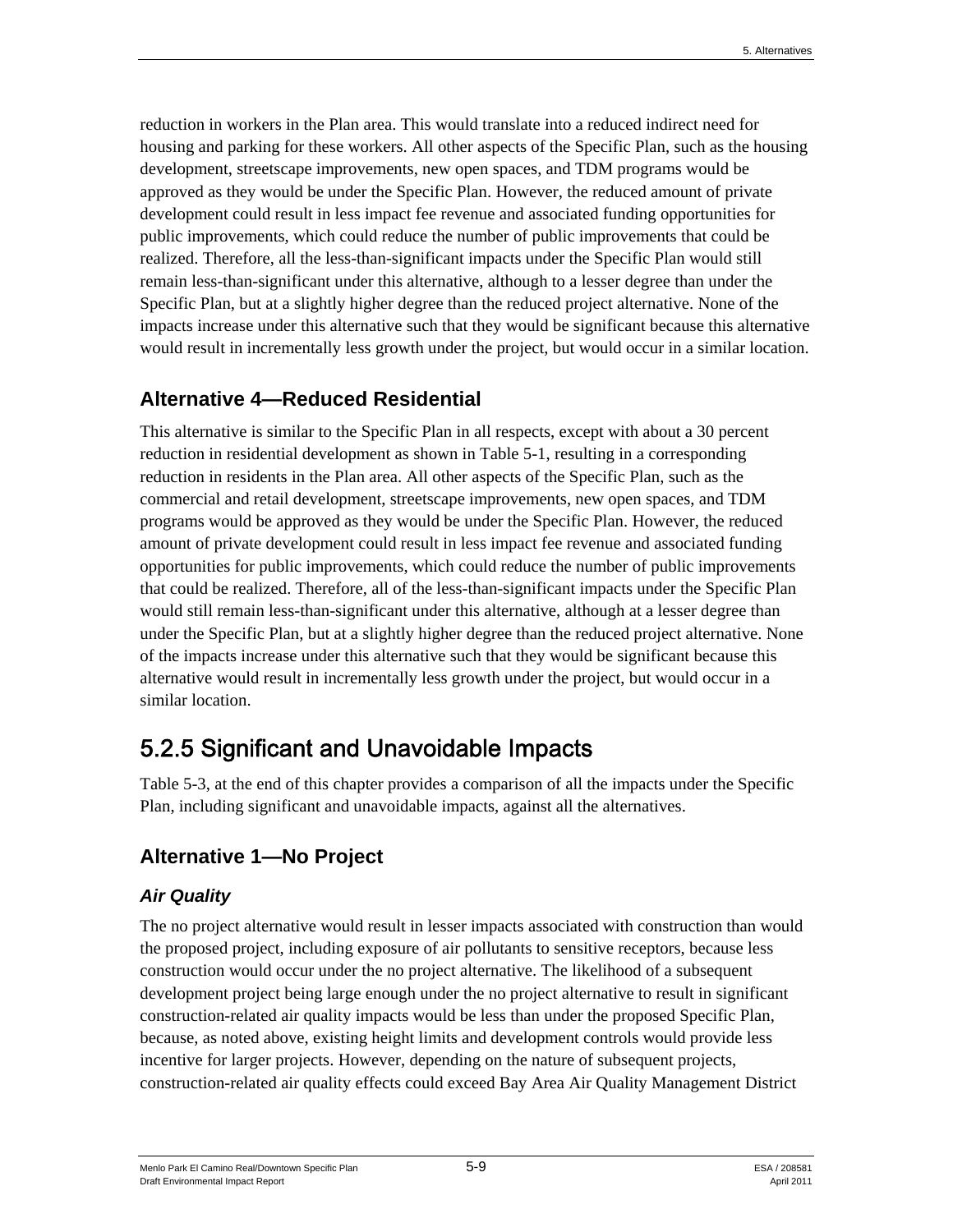thresholds, and this impact is conservatively judged to be significant and unavoidable, as it would be under the proposed project. Because anticipated development levels would be less than those with the proposed project, operational air quality impacts under the no project alternative would be less than those under the Specific Plan because there would be fewer trips generated throughout the Plan area under the no project alternative (approximately 8,178 daily trips versus 13,385 daily trips at full project build out). In addition, the no project alternative would not generate as many operational air quality impacts that are associated with natural gas combustion for space and water heating, and the use of consumer products due to the smaller amount of building space and smaller population that would be located within the Plan area under the no project alternative. Overall, the no project alternative would result in less substantial air quality impacts than the Specific Plan.

#### *Greenhouse Gases and Climate Change*

By consisting of less overall development, the no project alternative would generate less total greenhouse gases from motor vehicle emissions, energy use, and other sources. However, the standard of significance for GHG emissions is a ratio of 4.6 metric tons of  $CO<sub>2</sub>e$  per service population (residents + employees) per year. Because the no project alternative would generate residents and employees at similar rates to the Specific Plan, the overall ratio of GHG emissions to service population under the no project alternative would be similar to the 5.8 ratio of the Specific Plan, which would still be a significant and unavoidable impact. In addition, the ratio could be worse, because the no project alternative would not include the Specific Plan's improved bicycle and pedestrian infrastructure, LEED requirements, and other sustainability measures that can reduce vehicle trips and energy use.

#### *Noise*

The no project alternative would add fewer daily trips (8,178) than the Specific Plan (13,385). However, the additional traffic would still generate noise increases on streets where the noise levels already exceed those permitted by the Menlo Park Municipal Code (60 dBA  $L_{eq}$ ) as well as on streets where noise levels exceed 70 dBA,  $L_{dn}$ , which is considered "normally unacceptable" under the General Plan. Because the no project alternative would cumulatively contribute to increased noise levels on roadways where noise levels are currently in excess of standards and where mitigations (such as sound walls) are not feasible, this impact would be lessened in intensity relative to the Specific Plan but still considered significant and unavoidable.

### *Transportation, Circulation and Parking*

The following discussion is based on the detailed traffic impact analysis that was prepared for this EIR and provided in Appendix E of this report.

#### **Intersection Impacts**

**Middlefield Road and Glenwood Avenue/Linden Avenue (Intersection Number 20).** As with the Specific Plan, the no-project Alternative would maintain the unacceptable intersection operating condition at the Middlefield Road and Glenwood Avenue/Linden Avenue intersection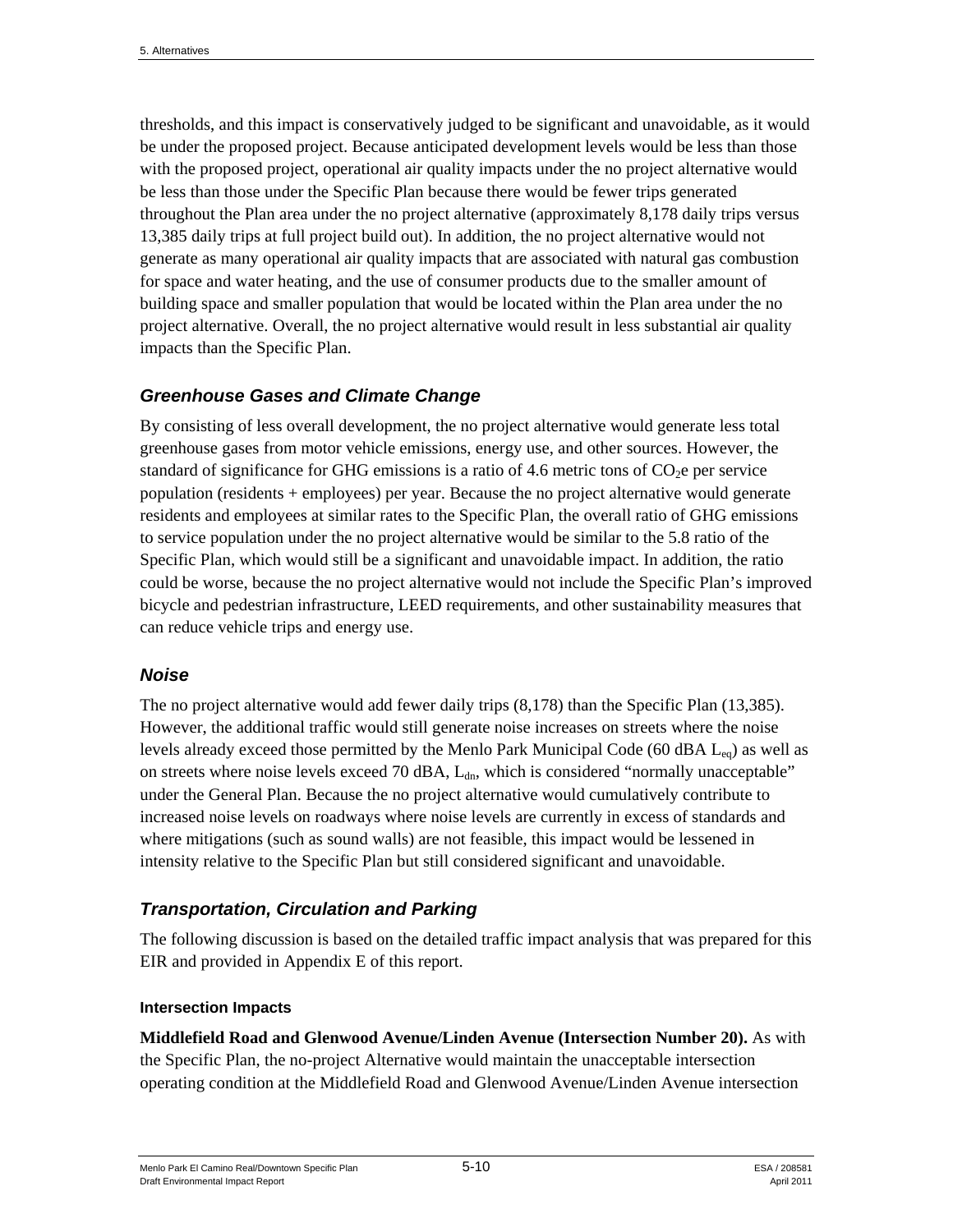and approach in the afternoon peak hour. This intersection currently operates at a level-of-service (LOS) F, which is below the LOS threshold of D.

At full build out of the Specific Plan (i.e., existing plus project conditions), the average intersection delay would be an increase of approximately 2.6 seconds during the morning peakhour traffic and an increase of approximately 9.1 seconds in the evening peak hour traffic. However, mitigation measures that could be implemented under the Specific Plan propose signalization of the Middlefield Road and Glenwood Avenue/Linden Avenue intersection, which would improve the level of service to LOS B during the morning peak-hour traffic and LOS C during the evening peak-hour traffic. However, without a funding mechanism, this impact is considered to be significant and unavoidable under the Specific Plan.

Under the no project alternative, the traffic delays experienced at this intersection would remain at LOS F and the improvements proposed for this intersection as part of the Specific Plan would not be realized, and it would similarly remain significant and unavoidable.

**Other Intersections.** The no project alternative would generate fewer AM and PM peak-hour trips than the proposed Specific Plan's maximum land use program. These reductions would result in reduced traffic congestion resulting in fewer impacts under the proposed Plan. The following intersection and roadway segment delays would be eliminated with the no project alternative:

| <b>Intersection</b><br><b>Number</b> | Impact                                                                                                                            |
|--------------------------------------|-----------------------------------------------------------------------------------------------------------------------------------|
| 3                                    | El Camino Real and Valparaiso Avenue/Glenwood Avenue intersection in the PM<br>peak hour under cumulative plus the Specific Plan; |
| 19                                   | Middlefield Road and Encinal Avenue intersection in the PM peak hour under the<br>Specific Plan:                                  |
| 29                                   | Bay Road and Willow Road intersection in the AM peak hour under cumulative plus<br>the Specific Plan; and                         |
| 33                                   | Santa Cruz Avenue and Orange Avenue/Avy Avenue intersection in the PM peak<br>hour under the Specific Plan;                       |
| <b>Segment</b><br><b>Number</b>      | Impact                                                                                                                            |
| 7                                    | Oak Grove Avenue roadway segment between El Camino Real and Crane Avenue<br>under the Specific Plan;                              |
| 13                                   | Santa Cruz Avenue roadway segment between Orange Avenue/Avy Avenue and<br>Alameda de las Pulgas under the Specific Plan; and      |
| 16                                   | Ravenswood Avenue roadway segment between Middlefield Road and Laurel Drive<br>under the Specific Plan.                           |

Overall, the no project alternative would result in fewer impacts to transportation, circulation and parking compared to the Specific Plan.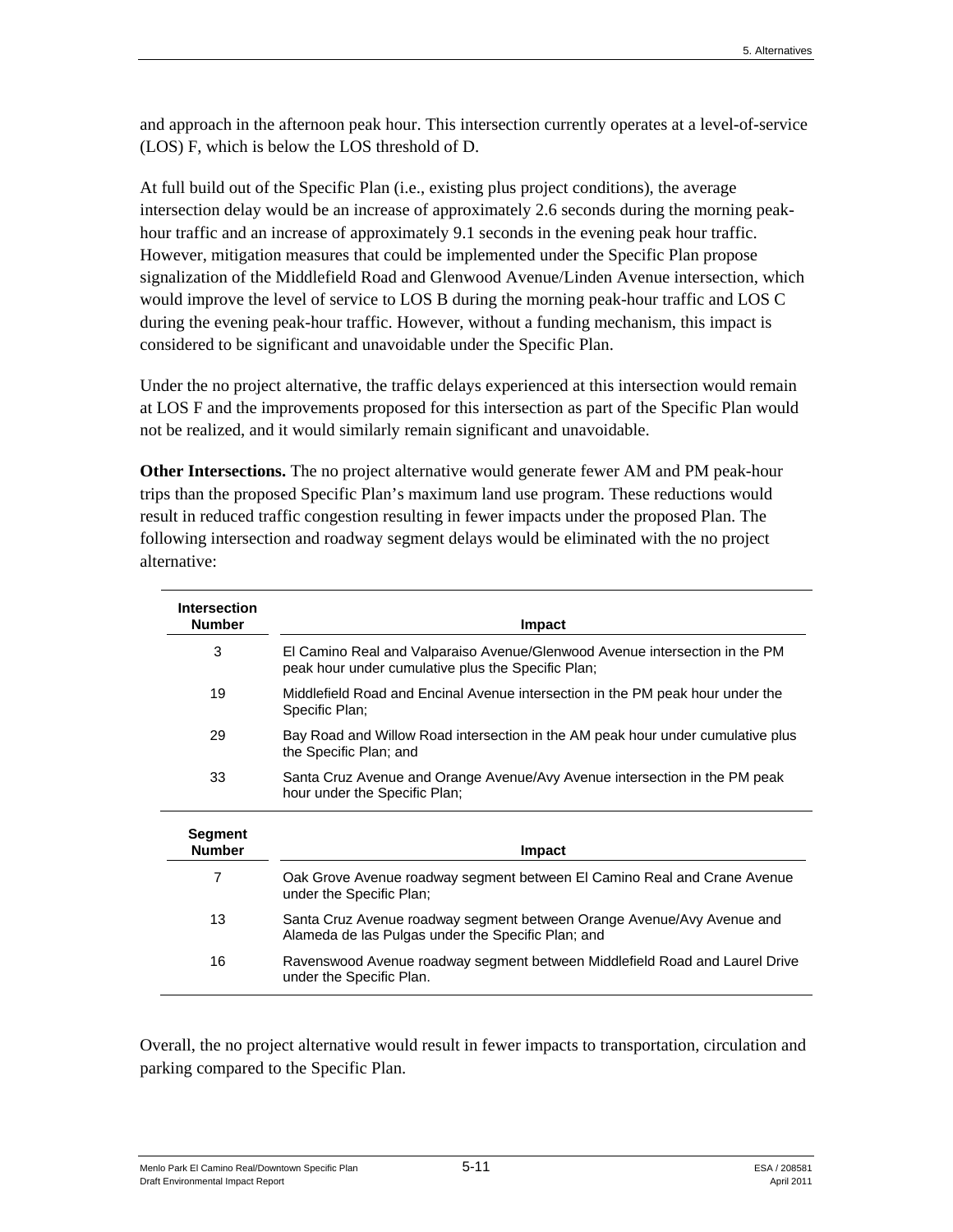#### **Cumulative Impacts**

The no project alternative would result in fewer new trips than under the Specific Plan but would still add traffic to the cumulative scenario resulting in significant cumulative effects.

Overall, the reduced project alternative would result in slightly fewer intersection impacts, as listed above, to transportation, circulation and parking compared to the Specific Plan. However, impacts would be significant and unavoidable as with the Specific Plan.

## **Alternative 2—Reduced Project**

## *Air Quality*

As with the Specific Plan, this alternative is likely to have significant and unavoidable impacts during construction, as the scale of development proposed under this alternative would be similar to the Specific Plan although at a lesser intensity. The mitigation measures discussed for the Specific Plan would also apply to this alternative; however, even with mitigation, the residual impact on air quality, particularly those associated with construction and exposure of air pollutants to sensitive receptors such as residences and schools is expected to be significant and unavoidable. The reduced project alternative would result in similar air quality impacts as for the Specific Plan.

Operational air quality impacts under this alternative would be less than those under the Specific Plan because this alternative would generate fewer daily traffic trips over existing conditions (approximately 10,797 net added vehicle trips as opposed to 13,385 at full build out of the Specific Plan). In addition, this alternative would generate fewer operational air quality impacts than the Specific Plan that are associated with natural gas combustion for space and water heating, landscaping, and the use of consumer products due to the smaller amount of building space and small population that would be located within the Plan area under this alternative. Overall, the reduced project alternative would result in fewer air quality impacts than the Specific Plan. However, the rate of increase in vehicle miles traveled under this alternative would remain greater than the rate of increase in population and, therefore, similar to the proposed Specific Plan, this alternative would also have a significant and unavoidable impact with regard to consistency with the assumptions of the Clean Air Plan.

### *Greenhouse Gases and Climate Change*

By consisting of less overall development, Alternative 2 would generate less total greenhouse gases from motor vehicle emissions, energy use, and other sources. However, the standard of significance for GHG emissions is a ratio of 4.6 metric tons of  $CO<sub>2</sub>e$  per service population (residents + employees) per year. Because Alternative 2 would generate residents and employees at similar rates to the Specific Plan, the overall ratio of GHG emissions to service population under Alternative 2 would be similar to the 5.8 ratio of the Specific Plan, which would still be a significant and unavoidable impact.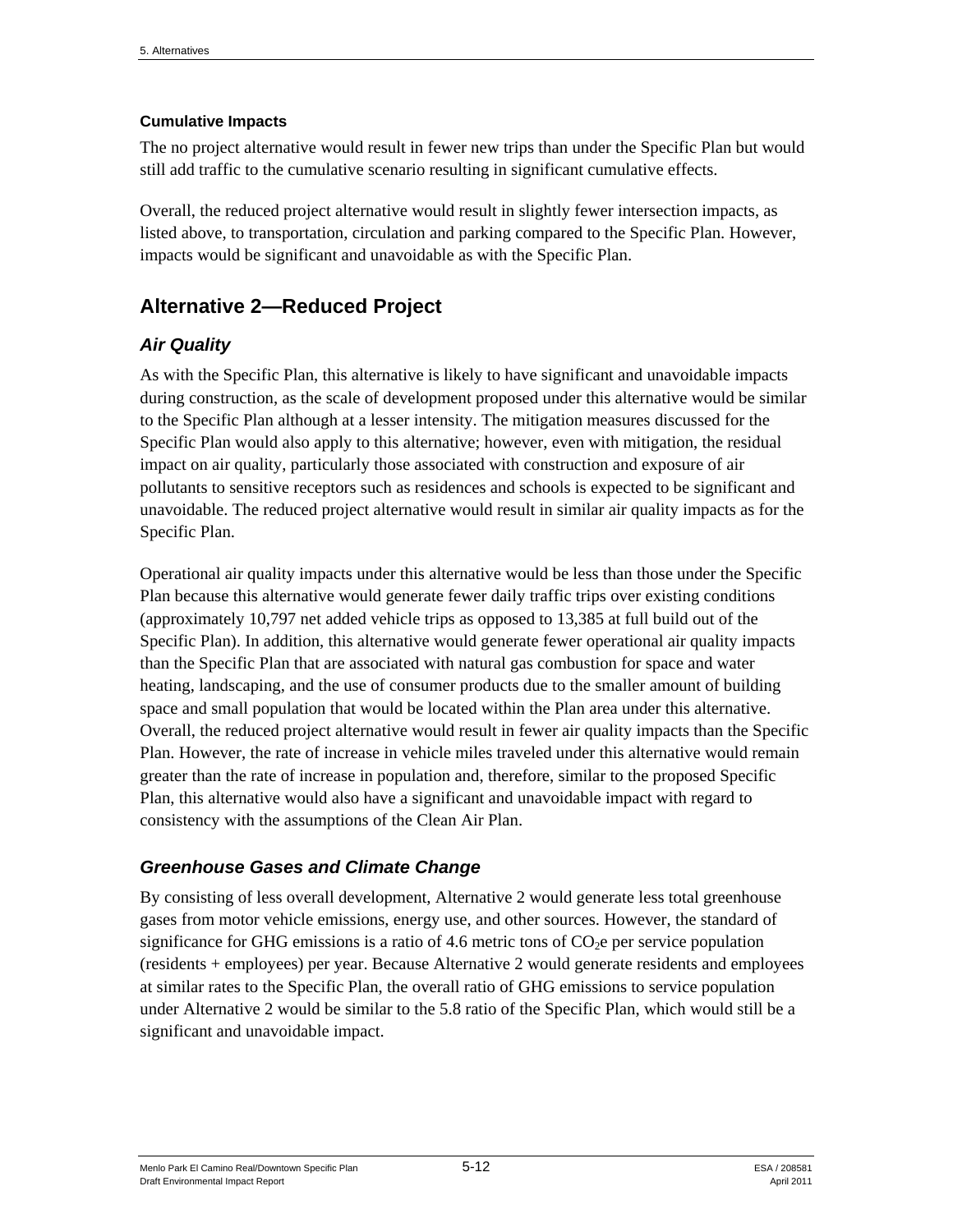### *Noise*

Alternative 2 would add fewer daily trips (10,797) than the Specific Plan (13,385). However, the additional traffic would still generate noise increases on streets where the noise levels already exceed those permitted by the Menlo Park Municipal Code (60 dBA  $L_{eq}$ ) as well as on streets where noise levels exceed 70 dBA,  $L_{dn}$ , which is considered "normally unacceptable" under the General Plan. Because Alternative 2 would cumulatively contribute to increased noise levels on roadways where noise levels are currently in excess of standards and where mitigations (such as sound walls) are not feasible, this impact would be lessened in intensity relative to the Specific Plan but still considered significant and unavoidable.

## *Transportation, Circulation and Parking*

The following discussion is based on the detailed traffic impact analysis that was prepared for this EIR and provided in Appendix E of this report.

### **Intersection Impacts**

**Middlefield Road and Glenwood Avenue/Linden Avenue (Intersection Number 20).** As with the Specific Plan (and all alternatives), the reduced project alternative would maintain the unacceptable intersection operating condition at the Middlefield Road and Glenwood Avenue/Linden Avenue intersection and approach. This intersection currently operates at a levelof-service (LOS) F, which is below the LOS threshold of D.

At full build out of the Specific Plan (i.e., existing plus project conditions), the average intersection delay would be an increase of approximately 2.6 seconds during the morning peakhour traffic and an increase of approximately 9.1 seconds in the evening peak hour traffic. However, mitigation measures that could be implemented under the Specific Plan propose signalization of the Middlefield Road and Glenwood Avenue/Linden Avenue intersection, which would improve the level of service to LOS B during the morning peak-hour traffic and LOS C during the evening peak-hour traffic. These mitigation measures would apply to this alternative as well, improving level of service conditions and resulting in a less-than-significant impact at this intersection. However, without a funding mechanism, this impact is considered to be significant and unavoidable under the Specific Plan. Under Alternative 2, this impact would similarly remain significant and unavoidable.

**Other Intersections.** The reduced project alternative would generate fewer morning and evening peak-hour trips than with the Specific Plan. These reductions in vehicle trips would be approximately 20 percent less than under the Specific Plan as shown in Table 5-2, and therefore would not result in substantial reductions in traffic congestion. Impacts to the following intersections and roadway segments would be similar to those identified under the Specific Plan, as described in Section 4.13, *Transportation, Circulation, and Parking*.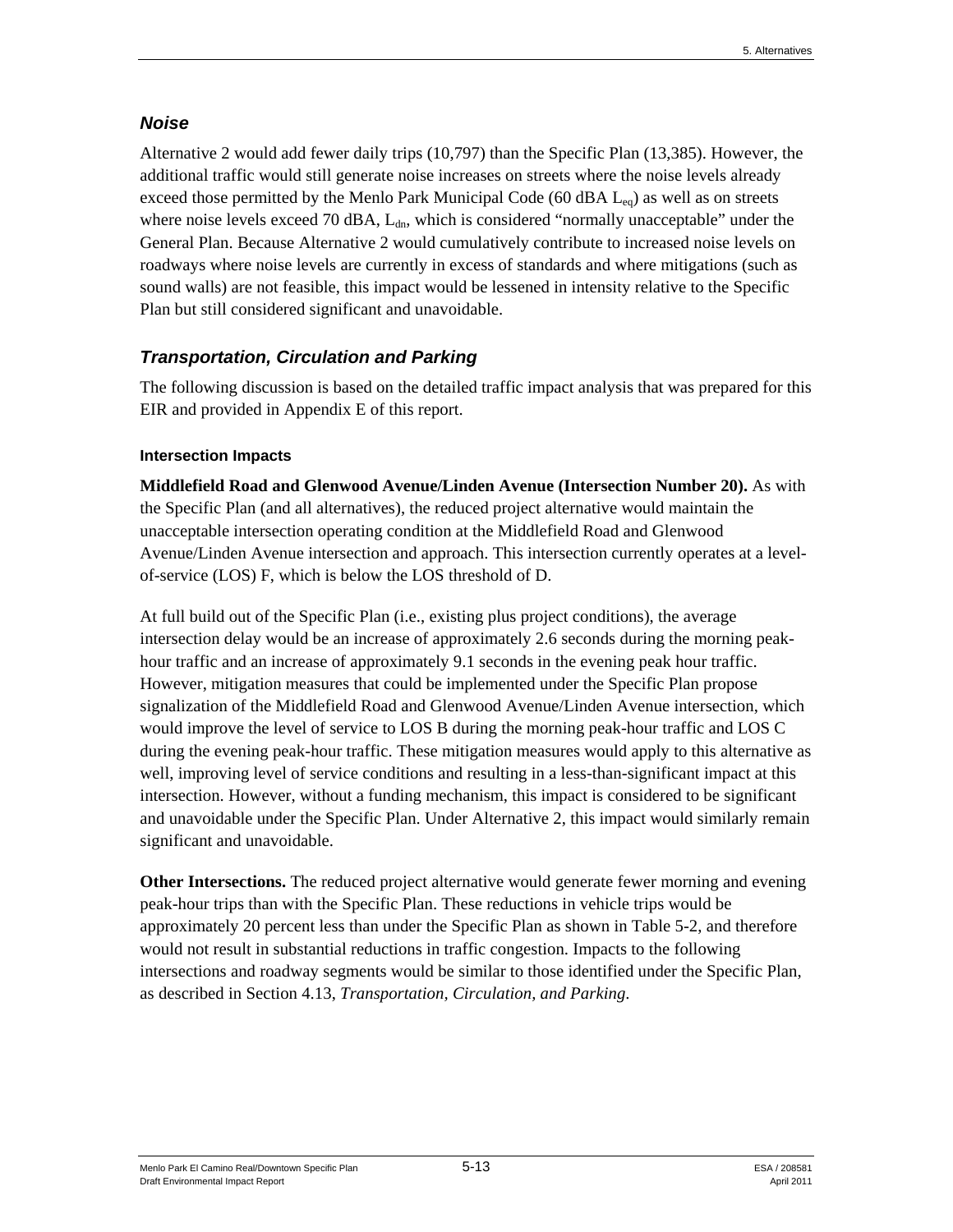| <b>Intersection</b><br><b>Number</b> | Impact                                                                                                                            |
|--------------------------------------|-----------------------------------------------------------------------------------------------------------------------------------|
| 3                                    | El Camino Real and Valparaiso Avenue/Glenwood Avenue intersection in the PM<br>peak hour under cumulative plus the Specific Plan; |
| 19                                   | Middlefield Road and Encinal Avenue intersection in the PM peak hour under the<br>Specific Plan;                                  |
| 29                                   | Bay Road and Willow Road intersection in the AM peak hour under cumulative plus<br>the Specific Plan; and                         |
| 33                                   | Santa Cruz Avenue and Orange Avenue/Avy Avenue intersection in the PM peak<br>hour under the Specific Plan;                       |
| <b>Segment</b><br><b>Number</b>      | <b>Impact</b>                                                                                                                     |
| 7                                    | Oak Grove Avenue roadway segment between El Camino Real and Crane Avenue<br>under the Specific Plan;                              |
| 13                                   | Santa Cruz Avenue roadway segment between Orange Avenue/Avy Avenue and<br>Alameda de las Pulgas under the Specific Plan; and      |
| 16                                   | Ravenswood Avenue roadway segment between Middlefield Road and Laurel Street<br>under the Specific Plan.                          |

The Specific Plan proposes implementation of a Transportation Demand Management (TDM) program that would reduce the number of vehicle trips, although the specific reduction cannot be quantified. The benefits of the TDM program include bicycle storage and use facilities, subsidies for alternate transportation methods, and car share and vanpool programs. This TDM program would be implemented under the reduced project alternative.

#### **Cumulative Impacts**

The reduced project alternative would result in fewer new trips than under the Specific Plan but would still add traffic to the cumulative scenario resulting in significant cumulative effects.

Overall, the reduced project alternative would result in slightly fewer intersection impacts, as listed above, to transportation, circulation and parking compared to the Specific Plan. However, impacts would be significant and unavoidable as with the Specific Plan.

## **Alternative 3—Reduced Commercial/Retail Space**

### *Air Quality*

As with the Specific Plan, this alternative is likely to have significant and unavoidable impacts during construction, as the scale of development proposed under this alternative would be similar to the Specific Plan although at a lesser intensity. The mitigation measures discussed for the Specific Plan would also apply to this alternative; however, even with mitigation, the residual impact is expected to be significant and unavoidable. The reduced commercial/retail space alternative would result in similar air quality impacts as for the Specific Plan, particularly those associated with construction and exposure of air pollutants to sensitive receptors.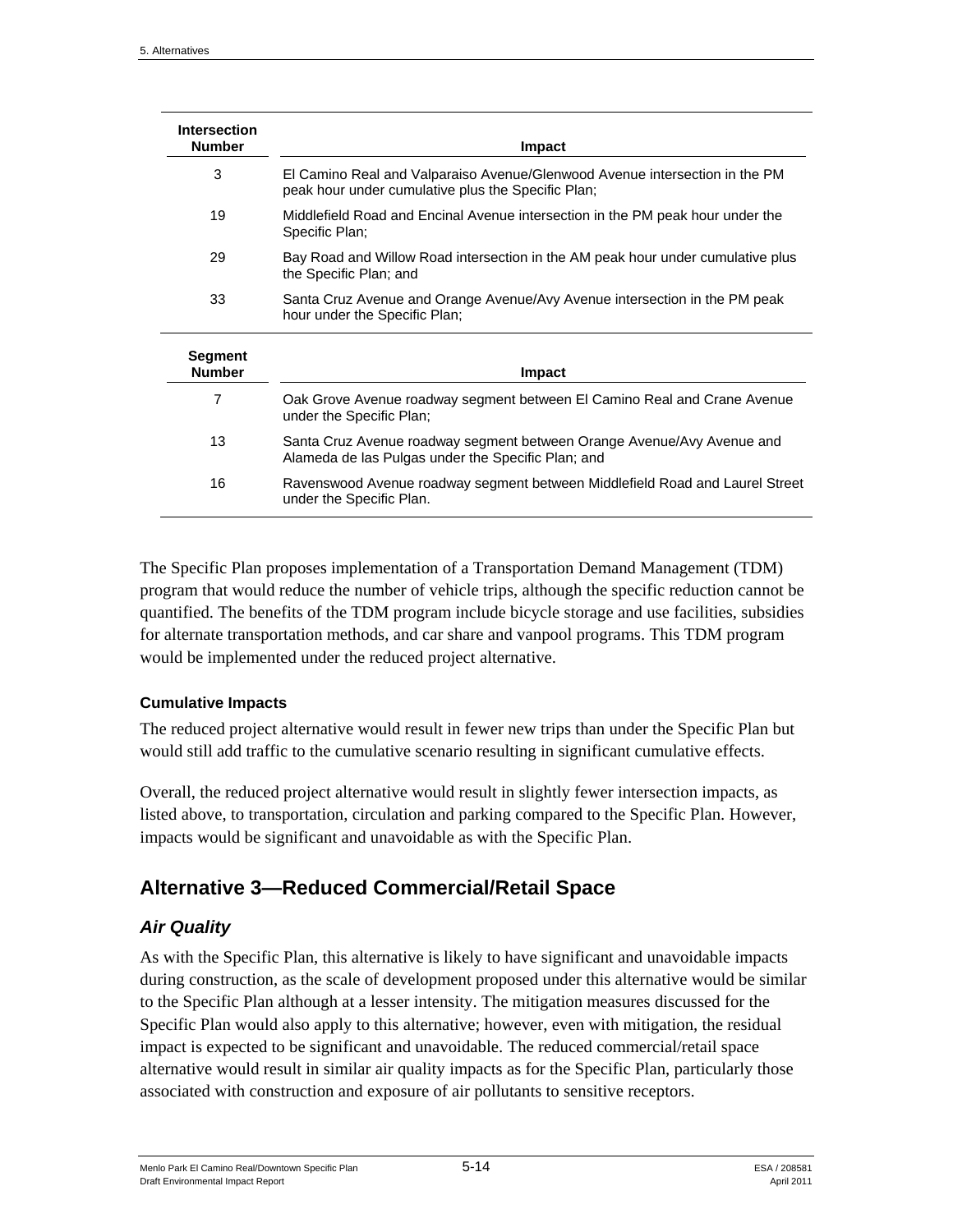Operational air quality impacts under this alternative would be less than those under the Specific Plan because this alternative would generate fewer daily traffic trips over existing conditions (approximately 11,703 net added vehicle trips as opposed to 13,385 at full build out of the Specific Plan). Overall, the reduced commercial/retail space alternative would result in fewer air quality impacts than the Specific Plan. However, the rate of increase in vehicle miles travelled under this alternative would remain greater than the rate of increase in population and, therefore, similar to the proposed Specific Plan, this alternative would also have a significant and unavoidable impact with regard to consistency with the assumptions of the Clean Air Plan.

#### *Greenhouse Gases and Climate Change*

By consisting of less overall development, Alternative 3 would generate less total greenhouse gases from motor vehicle emissions, energy use, and other sources. However, the standard of significance for GHG emissions is a ratio of 4.6 metric tons of  $CO<sub>2</sub>e$  per service population (residents + employees) per year. Because Alternative 3 would generate residents and employees at similar rates to the Specific Plan, the overall ratio of GHG emissions to service population under Alternative 3 would be similar to the 5.8 ratio of the Specific Plan, which would still be a significant and unavoidable impact.

#### *Noise*

Alternative 3 would add fewer daily trips (11,703) than the Specific Plan (13,385). However, the additional traffic would still generate noise increases on streets where the noise levels already exceed those permitted by the Menlo Park Municipal Code (60 dBA L<sub>eq</sub>) as well as on streets where noise levels exceed 70 dBA,  $L_{dn}$ , which is considered "normally unacceptable" under the General Plan. Because Alternative 3 would cumulative contribute to increased noise levels on roadways where noise levels are currently in excess of standards and where mitigations (such as sound walls) are not feasible, this impact would be lessened in intensity relative to the Specific Plan but still considered significant and unavoidable.

### *Transportation, Circulation and Parking*

The following discussion is based on the detailed traffic impact analysis that was prepared for this EIR and provided in Appendix E of this report.

#### **Intersection Impacts**

**Middlefield Road and Glenwood Avenue/Linden Avenue (Intersection Number 20).** As with the Specific Plan (and all alternatives), the reduced commercial/retail space alternative would maintain the unacceptable intersection operating condition at the Middlefield Road and Glenwood Avenue/Linden Avenue intersection and approach. This intersection currently operates at a level-of-service (LOS) F, which is below the LOS threshold of D.

At full build out of the Specific Plan, the average intersection delay would be an increase of approximately 2.6 seconds during the morning peak-hour traffic and an increase of approximately 9.1 seconds in the evening peak hour traffic. However, mitigation measures that could be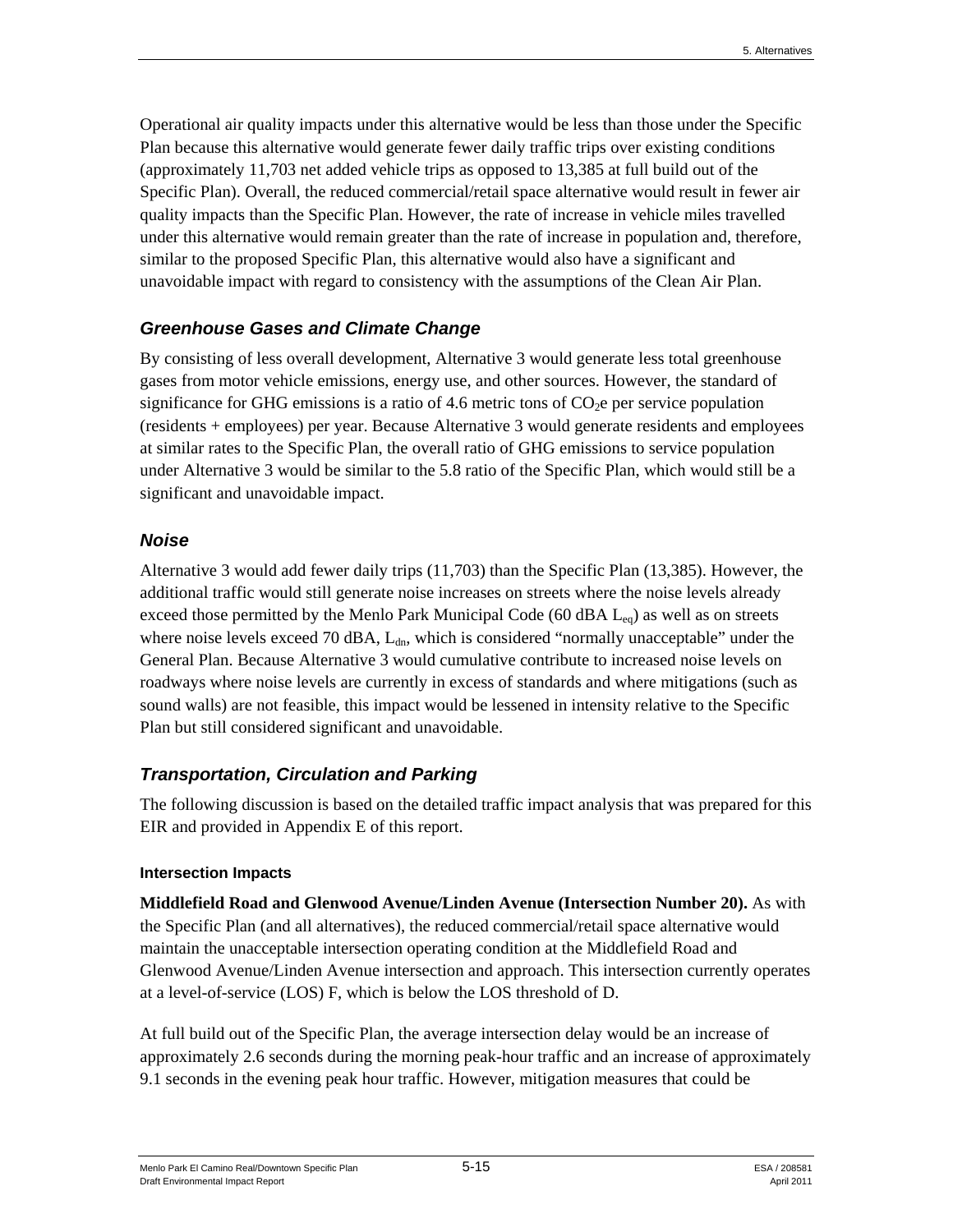implemented under the Specific Plan propose signalization of the Middlefield Road and Glenwood Avenue/Linden Avenue intersection, which would improve the level of service to LOS B during the morning peak-hour traffic and LOS C during the evening peak-hour traffic. These mitigation measures would apply to this alternative as well, improving level of service conditions and resulting in a less-than-significant impact at this intersection. However, without a funding mechanism, this impact is considered to be significant and unavoidable under the Specific Plan. Under Alternative 3, this impact would similarly remain significant and unavoidable.

**Other Intersections.** The reduced commercial/retail space alternative would generate fewer morning and evening peak-hour trips than with the Specific Plan. These reductions in vehicle trips would be approximately 10 to 15 percent less during the AM and PM peak hours than under the Specific Plan as shown in Table 5-2, and therefore, would not result in substantial reductions in traffic congestion. Impacts to the following intersections and roadway segments would be similar to those identified under the Specific Plan, as described in Section 4.13, *Transportation, Circulation, and Parking*.

| <b>Intersection</b><br><b>Number</b> | Impact                                                                                                                            |
|--------------------------------------|-----------------------------------------------------------------------------------------------------------------------------------|
| 3                                    | El Camino Real and Valparaiso Avenue/Glenwood Avenue intersection in the PM<br>peak hour under cumulative plus the Specific Plan; |
| 19                                   | Middlefield Road and Encinal Avenue intersection in the PM peak hour under the<br>Specific Plan:                                  |
| 29                                   | Bay Road and Willow Road intersection in the AM peak hour under cumulative plus<br>the Specific Plan; and                         |
| 33                                   | Santa Cruz Avenue and Orange Avenue/Avy Avenue intersection in the PM peak<br>hour under the Specific Plan;                       |
| <b>Segment</b><br><b>Number</b>      | Impact                                                                                                                            |
| $\overline{7}$                       | Oak Grove Avenue roadway segment between El Camino Real and Crane Avenue<br>under the Specific Plan;                              |
| 13                                   | Santa Cruz Avenue roadway segment between Orange Avenue/Avy Avenue and<br>Alameda de las Pulgas under the Specific Plan; and      |
| 16                                   | Ravenswood Avenue roadway segment between Middlefield Road and Laurel Street<br>under the Specific Plan.                          |

Similar to the Specific Plan, because some of the proposed mitigation measures may not be feasible due to right-of-way acquisition needs and collection of fees, the impacts to these intersections under the reduced commercial/retail space alternative would be significant and unavoidable.

The Specific Plan proposes implementation of a Transportation Demand Management (TDM) program that would reduce the number of vehicle trips, although specific reductions cannot be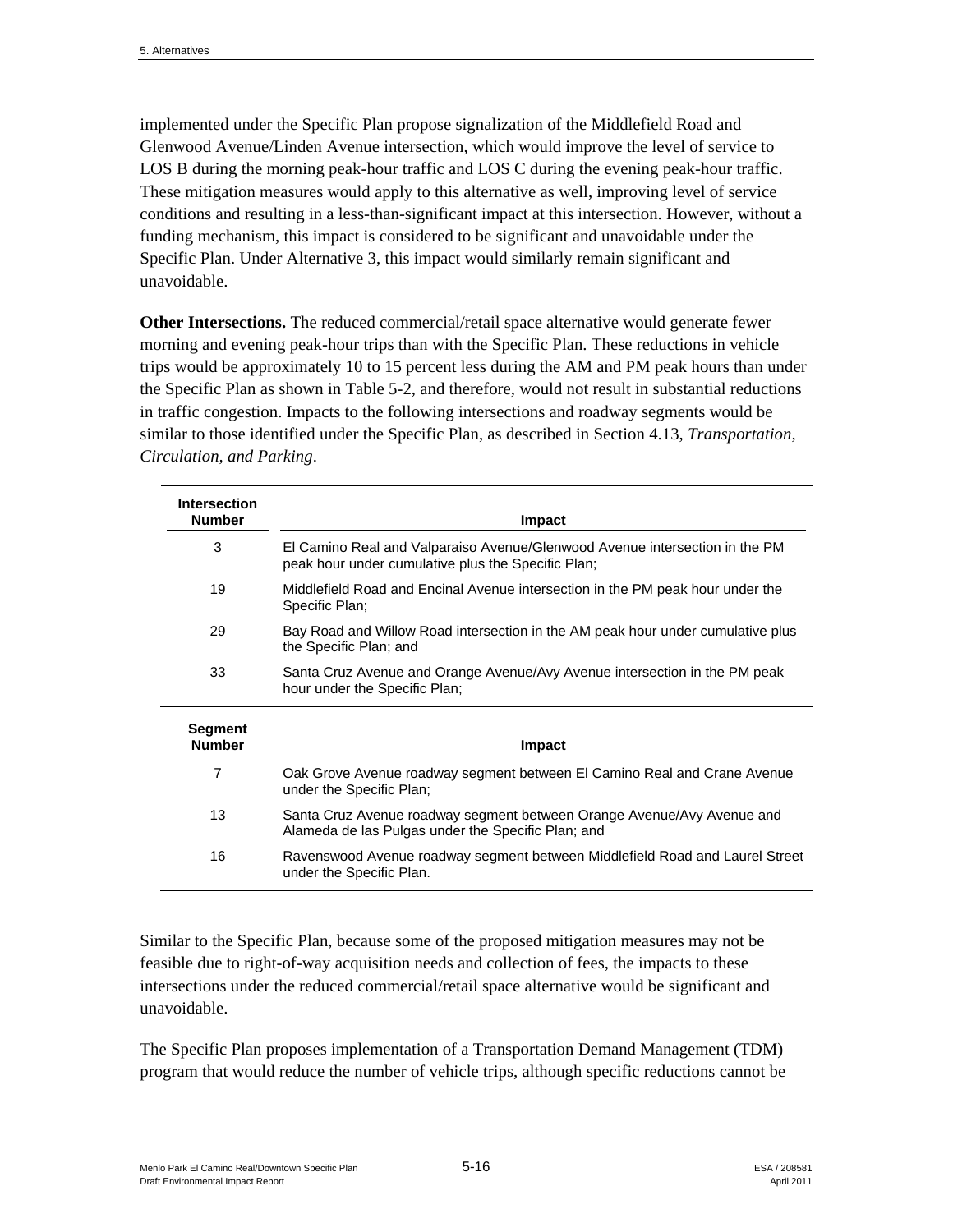quantified. The benefits of the TDM program include bicycle storage and use facilities, subsidies for alternate transportation methods, and car share and vanpool programs. This TDM program would be implemented under the reduced commercial/retail space alternative.

#### **Cumulative Impacts**

The reduced commercial/retail space alternative would result in fewer new trips than under the Specific Plan, but would still add traffic to the cumulative scenario, resulting in significant cumulative effects.

Overall, the reduced commercial/retail space alternative would result in slightly fewer intersection impacts, as listed above, to transportation, circulation and parking compared to the Specific Plan. However, impacts would be significant and unavoidable as with the Specific Plan.

## **Alternative 4—Reduced Residential**

### *Air Quality*

As with the Specific Plan, this alternative is likely to have significant and unavoidable impacts during construction, as the scale of development proposed under this alternative would be comparable to the Specific Plan. The mitigation measures discussed for the Specific Plan would also apply to this alternative; however, even with mitigation, the residual impact is expected to be significant and unavoidable. The reduced residential alternative would result in similar air quality impacts as for the Specific Plan, particularly those associated with construction and exposure of air pollutants to sensitive receptors.

Operational air quality impacts under this alternative would be less than those under the Specific Plan because this alternative would generate fewer daily traffic trips over existing conditions (approximately 12,479 net added vehicle trips as opposed to 13,385 at full build out of the Specific Plan). In addition, this alternative would generate fewer operational air quality impacts than the Specific Plan that are associated with natural gas combustion for space and water heating, landscaping, and the use of consumer products due to the smaller amount of building space and small population that would be located within the Plan area under this alternative. Overall, the reduced residential alternative would result in fewer air quality impacts than the Specific Plan. However, the rate of increase in vehicle miles traveled under this alternative would remain greater than the rate of increase in population and, therefore, similar to the proposed Specific Plan, this alternative would also have a significant and unavoidable impact with regard to consistency with the assumptions of the Clean Air Plan.

### *Greenhouse Gases and Climate Change*

By consisting of less overall development, Alternative 4 would generate less total greenhouse gases from motor vehicle emissions, energy use, and other sources. However, the standard of significance for GHG emissions is a ratio of 4.6 metric tons of  $CO<sub>2</sub>e$  per service population (residents + employees) per year. Because Alternative 4 would generate residents and employees at similar rates to the Specific Plan, the overall ratio of GHG emissions to service population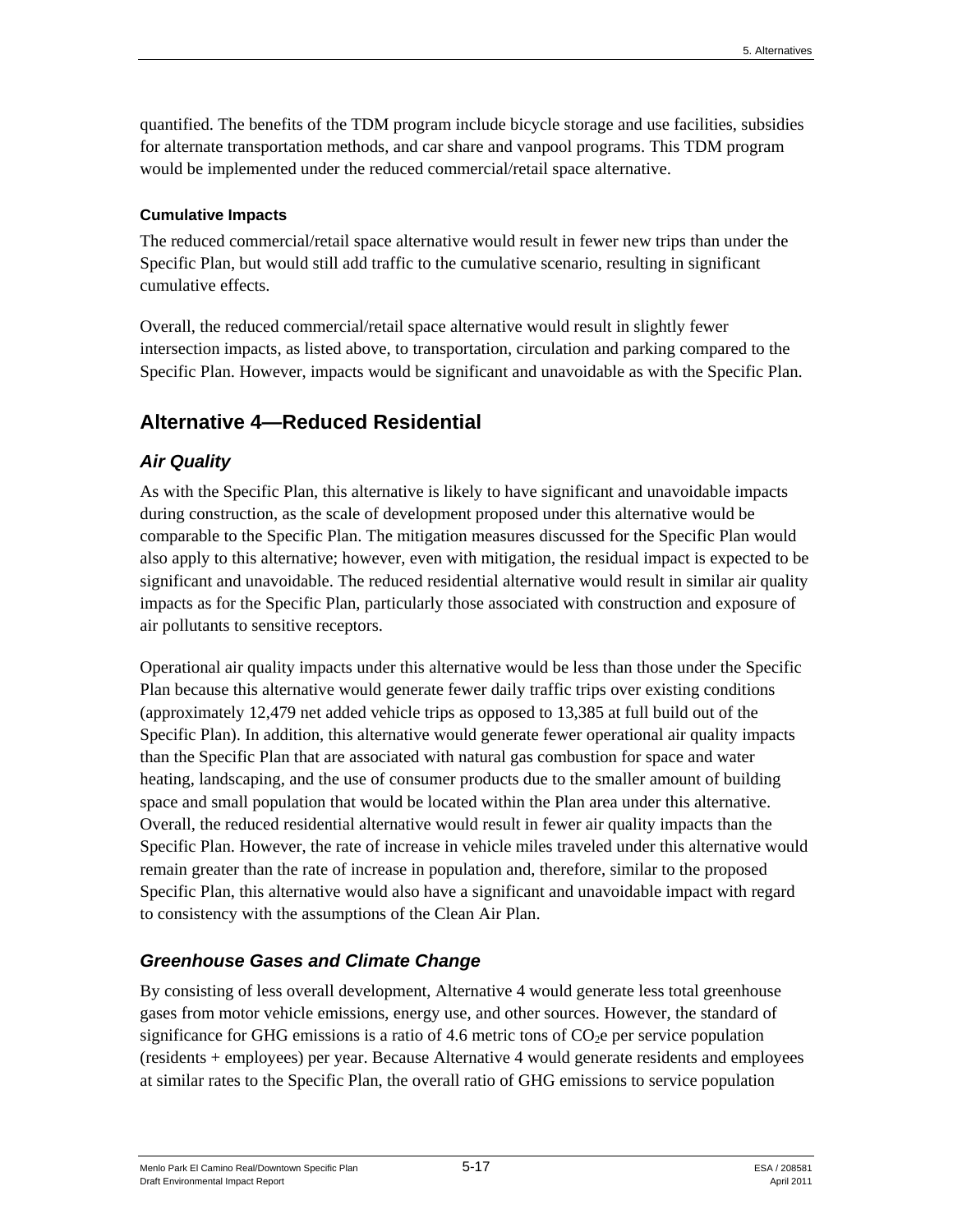under Alternative 4 would be similar to the 5.8 ratio of the Specific Plan, which would still be a significant and unavoidable impact.

#### *Noise*

Alternative 4 would add fewer daily trips (12,479) than the Specific Plan (13,385). However, the additional traffic would still generate noise increases on streets where the noise levels already exceed those permitted by the Menlo Park Municipal Code (60 dBA  $L_{eq}$ ) as well as on streets where noise levels exceed 70 dBA,  $L_{dn}$ , which is considered "normally unacceptable" under the General Plan. Because Alternative 4 would cumulative contribute to increased noise levels on roadways where noise levels are currently in excess of standards and where mitigations (such as sound walls) are not feasible, this impact would be lessened in intensity relative to the Specific Plan but still considered significant and unavoidable.

### *Transportation, Circulation and Parking*

The following discussion is based on the detailed traffic impact analysis that was prepared for this EIR and provided in Appendix E of this report.

#### **Intersection Impacts**

**Middlefield Road and Glenwood Avenue/Linden Avenue (Intersection Number 20).** As with the Specific Plan (and all alternatives), the reduced residential alternative would maintain the unacceptable intersection operating condition at the Middlefield Road and Glenwood Avenue/Linden Avenue intersection and approach. This intersection currently operates at a levelof-service (LOS) F, which is below the LOS threshold of D.

At full build out of the Specific Plan (existing plus project conditions), the average intersection delay would be an increase of approximately 2.6 seconds during the morning peak-hour traffic and an increase of approximately 9.1 seconds in the evening peak hour traffic. However, mitigation measures that could be implemented under the Specific Plan propose signalization of the Middlefield Road and Glenwood Avenue/Linden Avenue intersection, which would improve the level of service to LOS B during the morning peak-hour traffic and LOS C during the evening peak-hour traffic. These mitigation measures would apply to this alternative as well, improving level of service conditions and resulting in a less-than-significant impact at this intersection. However, without a funding mechanism, this impact is considered to be significant and unavoidable under both the Specific Plan and Alternative 4.

**Other Intersections.** The reduced residential alternative would generate fewer morning and evening peak-hour trips than with the Specific Plan. These reductions in vehicle trips would be approximately 5 to 15 percent less during AM and PM peak hours as shown in Table 5-2, than under the Specific Plan and therefore, would not result in substantial reductions in traffic congestion. Impacts to the following intersections and roadway segments would be similar to those identified under the Specific Plan, as described in Section 4.13, Transportation, Circulation, and Parking.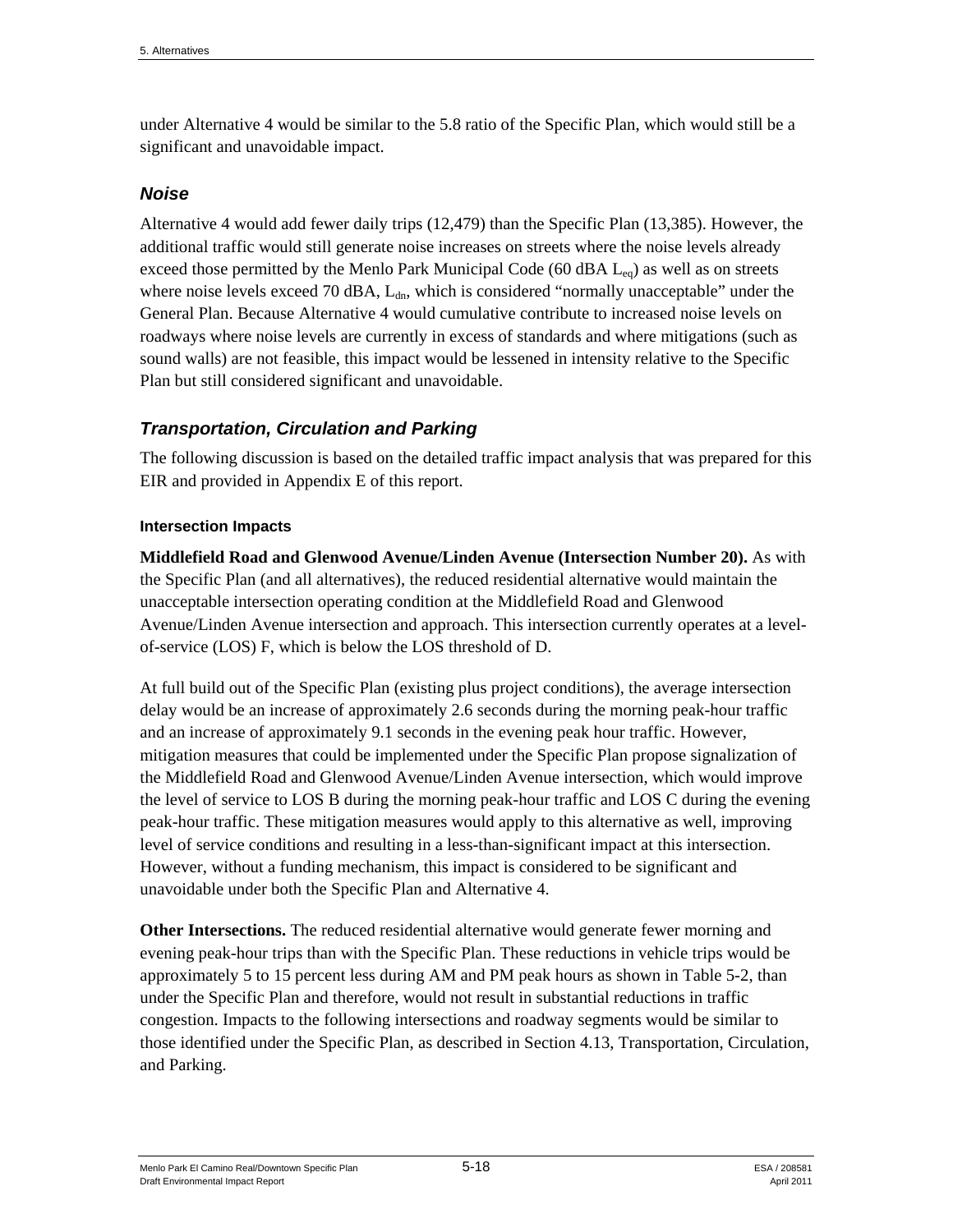| <b>Intersection</b><br><b>Number</b> | Impact                                                                                                                            |
|--------------------------------------|-----------------------------------------------------------------------------------------------------------------------------------|
| 3                                    | El Camino Real and Valparaiso Avenue/Glenwood Avenue intersection in the PM<br>peak hour under cumulative plus the Specific Plan; |
| 19                                   | Middlefield Road and Encinal Avenue intersection in the PM peak hour under the<br>Specific Plan;                                  |
| 29                                   | Bay Road and Willow Road intersection in the AM peak hour under cumulative plus<br>the Specific Plan; and                         |
| 33                                   | Santa Cruz Avenue and Orange Avenue/Avy Avenue intersection in the PM peak<br>hour under the Specific Plan.                       |
| Segment<br><b>Number</b>             | Impact                                                                                                                            |
| 7                                    | Oak Grove Avenue roadway segment between El Camino Real and Crane Avenue<br>under the Specific Plan;                              |
| 13                                   | Santa Cruz Avenue roadway segment between Orange Avenue/Avy Avenue and<br>Alameda de las Pulgas under the Specific Plan; and      |
| 16                                   | Ravenswood Avenue roadway segment between Middlefield Road and Laurel Street<br>under the Specific Plan.                          |

Similar to the Specific Plan, because some of the proposed mitigation measures may not be feasible due to right-of-way acquisition needs and collection of fees, the impacts to these intersections under the reduced residential alternative would be significant and unavoidable.

The Specific Plan proposes implementation of a Transportation Demand Management (TDM) program that would reduce the number of vehicle trips, although specific reductions cannot be quantified. The benefits of the TDM program include bicycle storage and use facilities, subsidies for alternate transportation methods, and car share and vanpool programs. This TDM program would be implemented under the reduced residential alternative.

#### **Cumulative Impacts**

The reduced residential alternative would result in fewer new trips than under the Specific Plan, but would still add traffic to the cumulative scenario resulting in significant cumulative effects.

Overall, the reduced residential alternative would result in slightly fewer intersection impacts, as listed above, to transportation, circulation and parking compared to the Specific Plan. However, impacts would be significant and unavoidable as with the Specific Plan.

# 5.2.6 Conclusions

## **Alternative 1—No Project**

The no project alternative would result in the continuation of existing conditions in the Plan area. Compared to the Specific Plan, the potential environmental impacts from the no project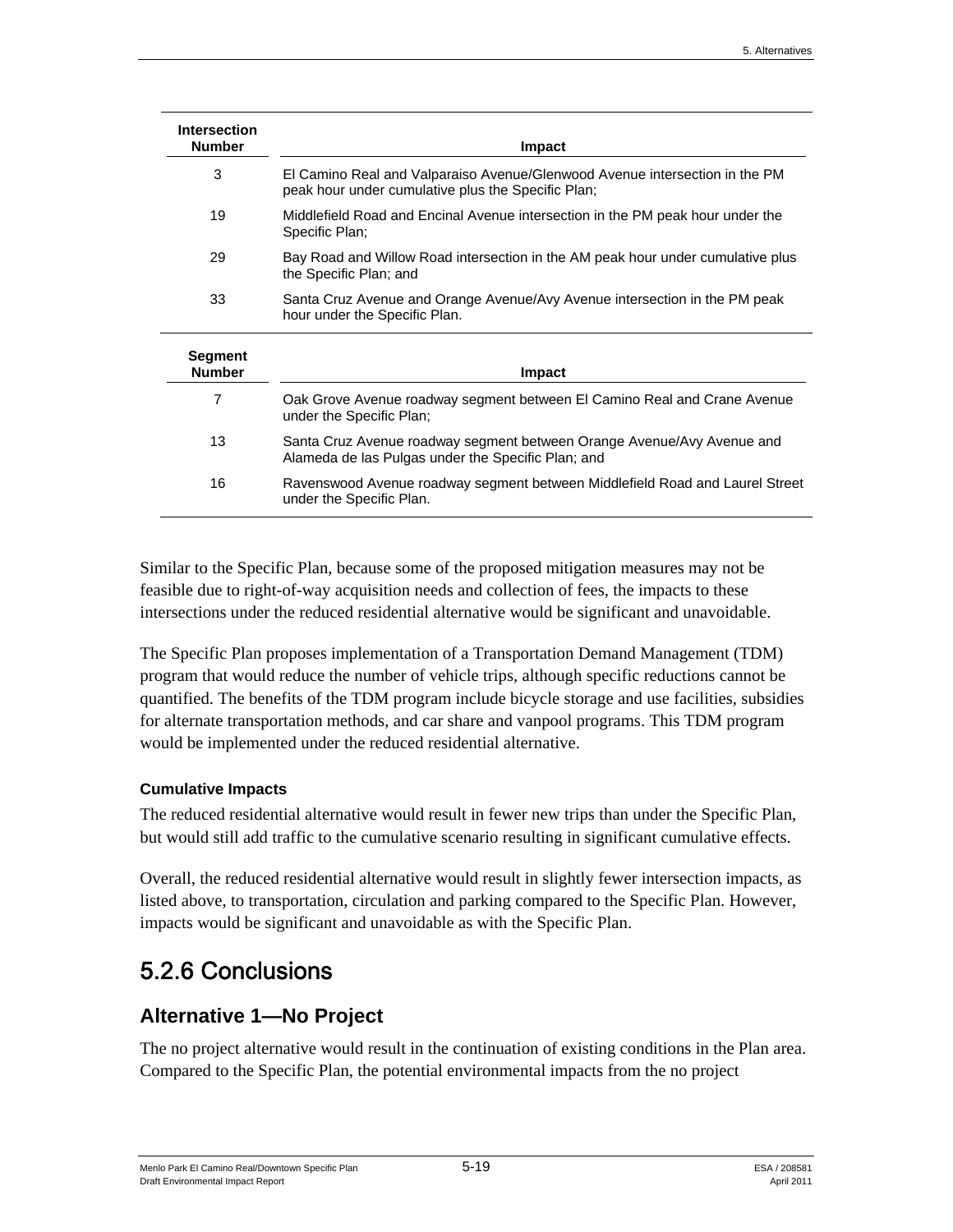alternative would be of lesser or similar intensity than the Specific Plan in the areas of aesthetic resources, air quality, hazardous materials and hazards, noise, transportation, biological resources, cultural resources, geology, soils and seismicity, and public services and utilities. The no project alternative could have slightly greater intensity of impacts than the Specific Plan in the areas of greenhouse gases and climate change, hydrology and water quality, land use plans and policies, and population and housing, although these would not increase so much as to exceed a standard of significance.

Compared to the other alternatives, the no project alternative has several impacts at a lesser intensity than the Specific Plan. This alternative also has four resource areas that have a greater intensity of impact compared to the Specific Plan, and is the only alternative to have greater impacts than the Specific Plan. However, this is the only alternative that would avoid the significant and unavoidable traffic intersection impacts as indicated above. In addition, this alternative would generate the smallest number of daily, morning, and evening peak hour trips.

The no project alternative would not realize many of the benefits proposed by the Specific Plan that directly relate to the Vision Plan for the City. These improvements include the proposed facilitation of development that would result in housing opportunities, employment opportunities and an expanded tax base; by enhancing retail uses through the introduction of facilities that would bring more residents and visitors to the downtown, and providing adequate residential housing. Overall, the no project alternative would achieve the fewest project objectives, such as revitalizing underutilized parcels, adding transit and pedestrian-friendly features, and improving east-west connection across the railroad tracks and El Camino Real.

# **Alternative 2—Reduced Project**

The reduced project alternative would result in a land use plan similar to the Specific Plan, but with a reduced amount of total development. Compared to the Specific Plan, the potential impacts from the reduced project alternative would be less substantial than those of the Specific Plan in the areas of aesthetic resources, air quality, geology, soils, and seismicity, greenhouse gases and climate change, hydrology and water quality, noise, population and housing, public services and utilities, and transportation, circulation and parking. The reduced project alternative would have the same or similar impacts with regard to biological and cultural resources, hazards and hazardous materials and land use plans and policies. This alternative would not result in any impacts that would be greater in intensity than those of the Specific Plan. The reduced project alternative would have fewer environmental impacts than the Specific Plan and would meet many of the Specific Plan objectives summarized above, although not to the same degree as the Specific Plan, due to the lack of impact fees and other opportunities for public improvements.

Compared to the other alternatives, the reduced project alternative has nine resource area impacts at a lesser intensity than the Specific Plan and four resource areas with the same or similar impacts as the Specific Plan. The impacts under this reduced project alternative are similar to Alternative 4, the reduced residential alternative. This alternative would generate more vehicle trips than the no project alternative, and fewer trips than Alternative 4, the reduced residential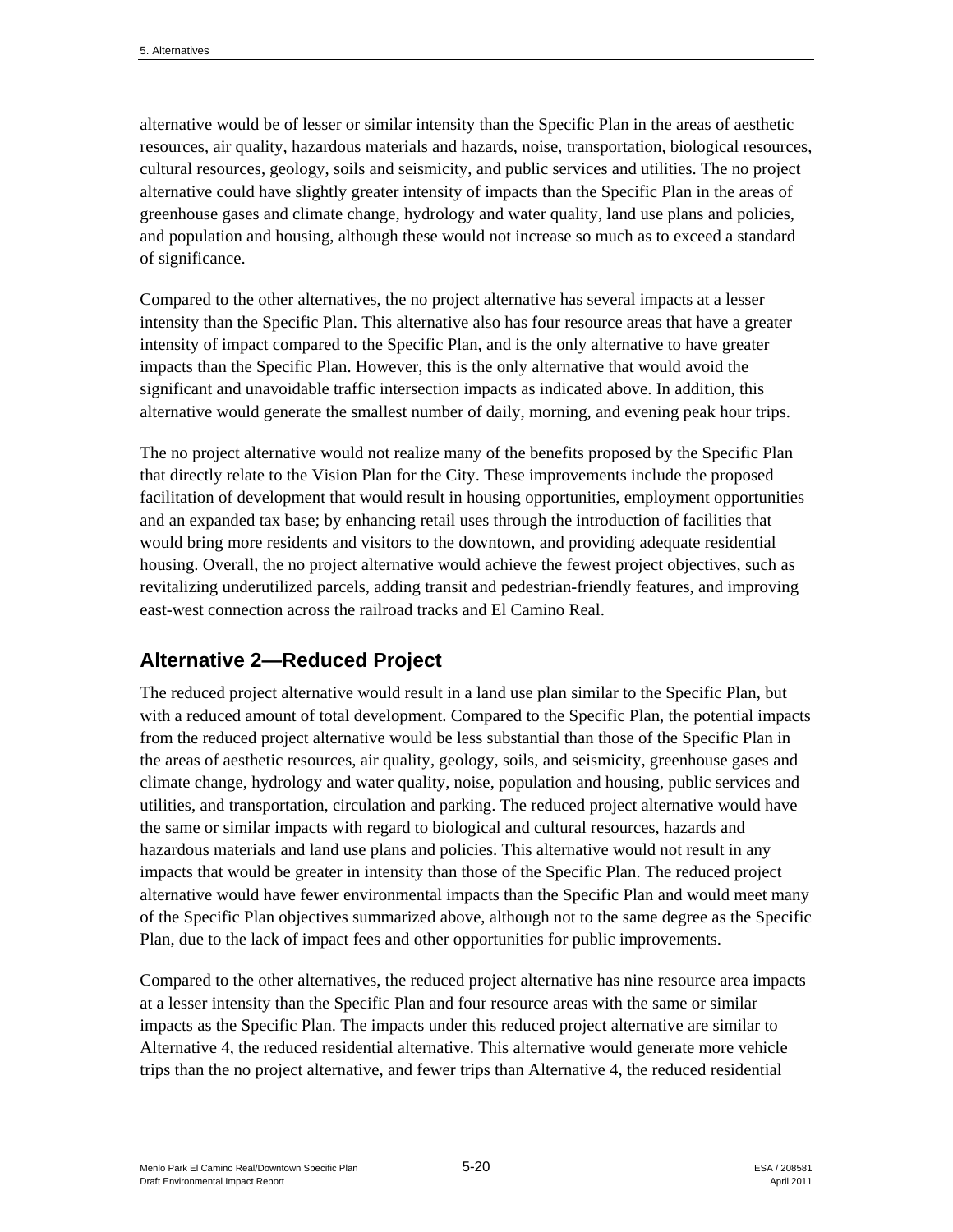alternative. The number of trips generated would be similar to Alternative 3, the reduced commercial/retail space alternative, as shown in Table 5-2.

## **Alternative 3—Reduced Commercial/Retail Space**

The reduced commercial/retail space alternative would result in a land use plan similar to the Specific Plan, but with a reduced amount of commercial/retail development. Compared to the Specific Plan, the potential impacts from the reduced commercial/retail space alternative would be less substantial than those of the Specific Plan in the areas of aesthetic resources, air quality, geology, soils, and seismicity, greenhouse gases and climate change, hydrology and water quality, noise, and transportation, circulation and parking. The reduced commercial/retail space alternative would have the same or similar impacts with regard to biological and cultural resources, hazards and hazardous materials, land use plans and policies, population and housing, and public services and utilities. This alternative would not result in any impacts that would be greater in intensity than those of the Specific Plan. The reduced commercial/retail space alternative would have fewer environmental impacts than the Specific Plan and would meet many of the Specific Plan objectives, although not to the same degree as the Specific Plan, due to the lack of impact fees and other opportunities for public improvements.

Compared to the other alternatives, the reduced commercial/retail space project alternative has seven resource area impacts at a lesser intensity than the Specific Plan and six resource areas with the same or similar impacts as the Specific Plan. This alternative would generate more vehicle trips than the no project alternative, and fewer trips than Alternative 4, the reduced residential alternative. The number of trips generated would be similar to Alternative 2, the reduced project alternative, as shown in Table 5-2.

## **Alternative 4—Reduced Residential**

The reduced residential alternative would result in a land use plan similar to the Specific Plan, but with a reduced amount of residential development. Compared to the Specific Plan, the potential impacts from the reduced residential alternative would be less substantial than those of the Specific Plan in the areas of aesthetic resources, air quality, geology, soils, and seismicity, greenhouse gases and climate change, hydrology and water quality, noise, population and housing, public services and utilities, and transportation, circulation and parking. The reduced residential alternative would have the same or similar impacts with regard to biological and cultural resources, hazards and hazardous materials, and land use plans and policies. This alternative would not result in any impacts that would be greater in intensity than those of the Specific Plan. The reduced residential alternative would have fewer environmental impacts than the Specific Plan and would meet many of the Specific Plan objectives summarized above, although not to the same degree as the Specific Plan, due to the lack of impact fees and other opportunities for public improvements.

Compared to the other alternatives, the reduced residential alternative is similar to Alternative 2, the reduced project alternative. It has nine resource area impacts at a lesser intensity than the Specific Plan and four resource areas with the same or similar impacts as the Specific Plan. This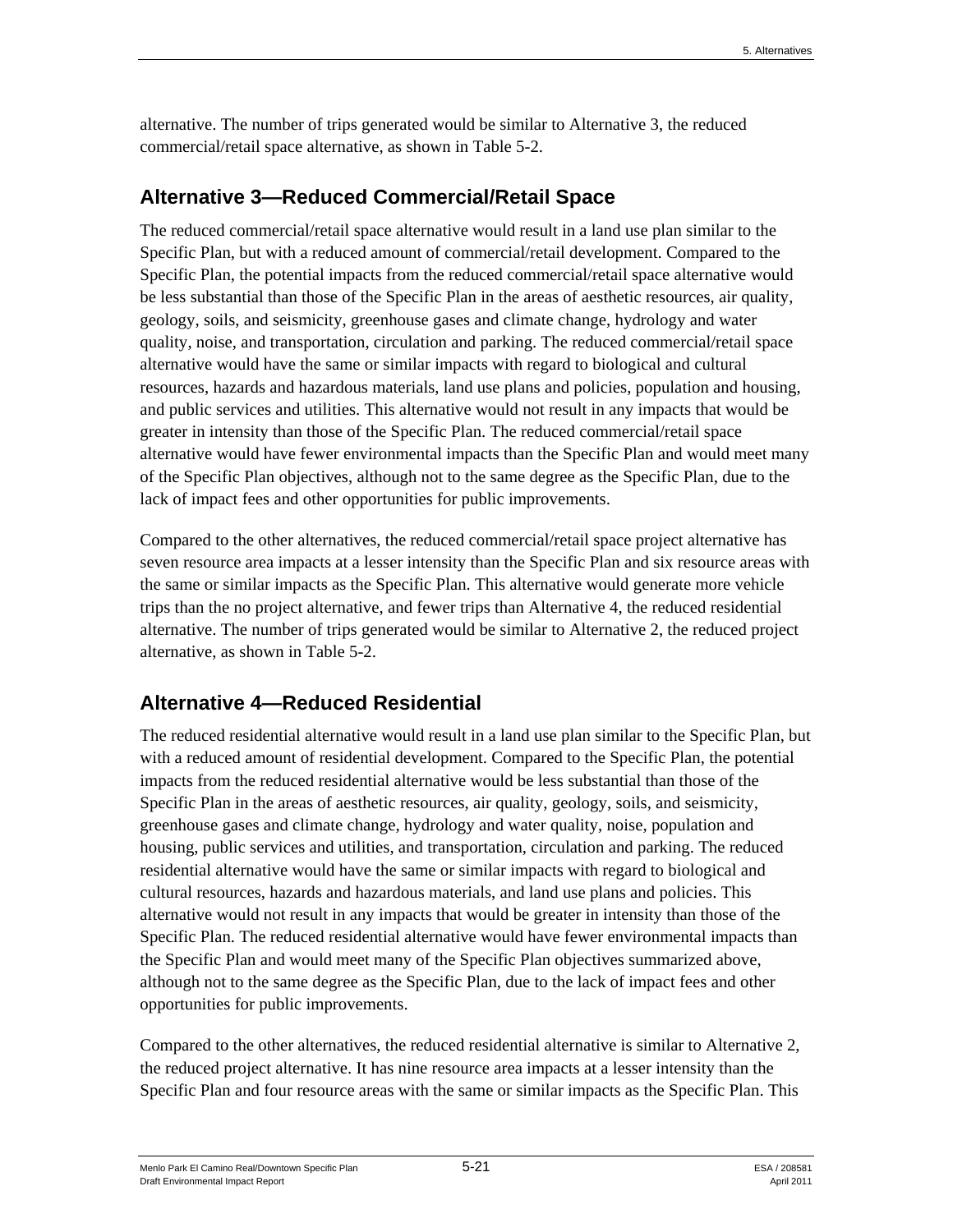alternative would generate the most daily, morning, and evening peak hour vehicle trips of all the alternatives, as shown in Table 5-2.

\_\_\_\_\_\_\_\_\_\_\_\_\_\_\_\_\_\_\_\_\_\_\_\_\_\_\_\_\_

# **5.3 Environmentally Superior Alternative**

As shown in the summary **Table 5-3** below, and in the analysis above, of the alternatives analyzed in this EIR, Alternative 1, the no project alternative, is the only alternative that would reduce a specific components of a significant and unavoidable impact to a less-than-significant level (namely, the elimination of some but not all intersection delay impacts) and is the alternative that is projected to generate the least number of vehicle trips. However, this alternative would not meet the objectives of the Specific Plan in that it would not create the pedestrianfriendly community gathering places and improved east-west connections as envisioned for the revitalization of the Plan area.

Alternative 3, the reduced commercial/retail space alternative, has the least number of resource areas that would be reduced to a lesser level of intensity than the Specific Plan, and several of the impacts would remain at the same level as the Specific Plan. Alternative 3, similar to Alternative 2 (reduced project), is projected to generate more trips than the no project alternative, but fewer than Alternative 4 (reduced residential). However, Alternative 3, similar to Alternatives 2 and 4, would meet many of the objectives of the Specific Plan.

Alternative 2, the reduced project alternative, and Alternative 4, the reduced residential alternative, have similar reductions in impacts compared to the Specific Plan. Both these alternatives would also meet the objectives of the Specific Plan. However, Alternative 2 is projected to generate fewer vehicle trips than Alternative 4. Therefore, Alternative 2 is considered the environmentally superior alternative as it would reduce the most number of impacts of the Specific Plan while still meeting many of the objectives of the Specific Plan.

\_\_\_\_\_\_\_\_\_\_\_\_\_\_\_\_\_\_\_\_\_\_\_\_\_\_\_\_\_

# **5.4 Non-CEQA Alternative**

# 5.4.1 Alternate Locations for Specific Plan Components

The objective of the Specific Plan is to revitalize the El Camino Real corridor and downtown area as well as create a connection with the Caltrain station. In order to achieve this objective, the Specific Plan identifies several gathering places and destinations such as the marketplace, pocket parks, and improved walkways (Specific Plan components) to bring residents and visitors to the downtown area. The concept for these components was culled from the input received from residents at community workshops. The components of the Specific Plan, such as the marketplace and pocket parks, could be located most anywhere within the downtown subarea without significant changes to the impacts as analyzed in this Draft EIR. For the marketplace, feasible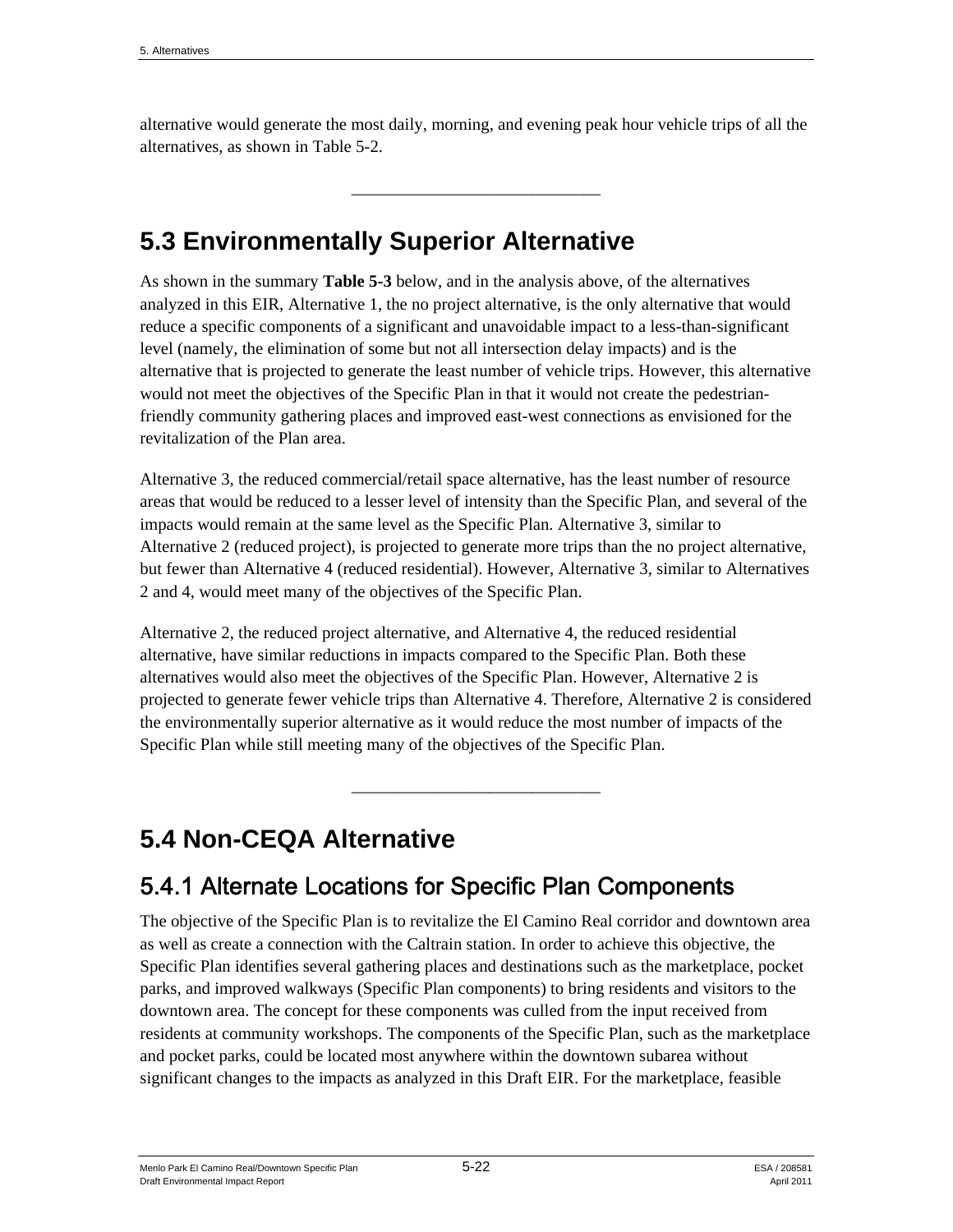locations would likely be limited to streets perpendicular to Santa Cruz Avenue—such as the proposed Chestnut Street location—for a concept that would be comparable to that currently envisioned in the Plan. Because there are a limited number of such locations, and because they are all proximate to, and within easy walking distance of, one another, an alternative location within the downtown subarea would not likely result in any substantial changes in traffic, air quality, or noise impacts, or changes in land use impacts. Regarding pocket parks, there is also a limited number of potential locations for such parks, which are proposed to be created by converting small areas of surface parking to open space. Because a pocket park would typically be used by persons already in the areas (i.e., would not be a destination in itself), the precise location of pocket parks within the downtown subarea would not substantially change the physical environmental effects of the project as analyzed pursuant to CEQA. Therefore, specific alternate locations for individual components are not analyzed in this Draft EIR.

# **5.5 Alternatives Considered, but not Analyzed in Detail because they are Infeasible**

\_\_\_\_\_\_\_\_\_\_\_\_\_\_\_\_\_\_\_\_\_\_\_\_\_\_\_\_\_

The City considered the option of constructing a parking structure at or near the Caltrain station. The location would be outside the downtown area but close enough to be within easy walking distance of the downtown. Several constraints were identified: the shape of the Caltrain lots, which are narrow and long, do not lend themselves to a cost effective parking structure with easy ingress and egress; these lots are owned by the Caltrain Joint Powers Board which would result in complicated agreements regarding use and collection of fees; the High Speed Rail project, the alignment, construction, and timing of which is unknown at this time; and the cost of non-City owned parcels in the vicinity. In light of these constraints, this alternative was considered infeasible and is not analyzed in detail here. Moreover, relocating the parking garage to this location would not change, reduce, or avoid any significant environmental impact identified for the Specific Plan.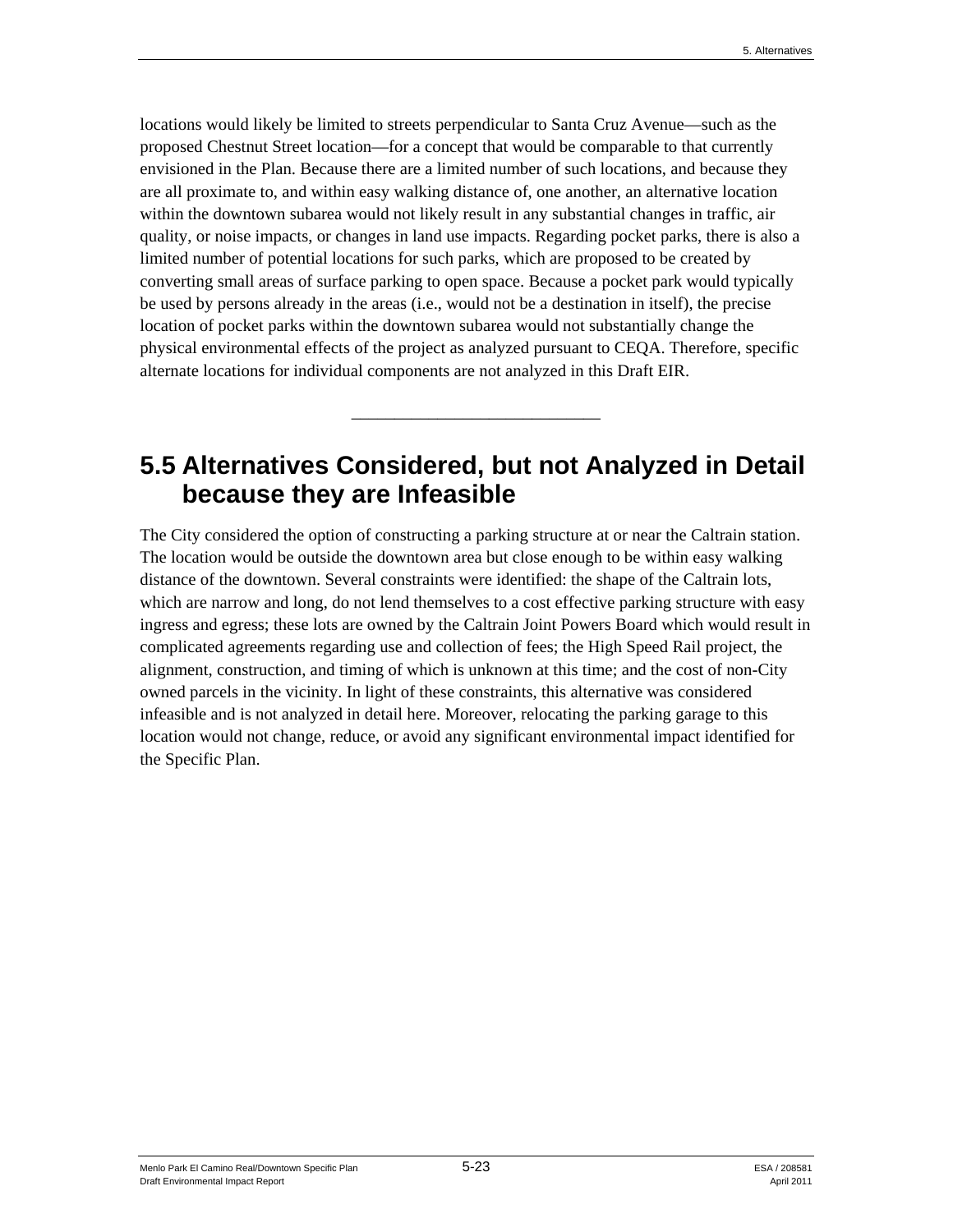**TABLE 5-3 SUMMARY COMPARISON OF IMPACTS: PROJECT AND ALTERNATIVES** 

| NOTE: Significance levels shown in the table reflect levels of significance<br>after mitigation and indicate maximum impact during buildout and<br>operation, unless otherwise specified.                                                                                                                                  | Proposed<br><b>Specific Plan</b> | <b>ALT 1:</b><br><b>No Project</b> | <b>ALT 2:</b><br><b>Reduced Project</b> | ALT 3: Reduced<br><b>Commercial/</b><br><b>Retail Space</b> | ALT 4:<br>Reduced<br><b>Residential</b> |
|----------------------------------------------------------------------------------------------------------------------------------------------------------------------------------------------------------------------------------------------------------------------------------------------------------------------------|----------------------------------|------------------------------------|-----------------------------------------|-------------------------------------------------------------|-----------------------------------------|
| 4.1 Aesthetic Resources                                                                                                                                                                                                                                                                                                    |                                  |                                    |                                         |                                                             |                                         |
| Impact AES-1: Implementation of the Specific Plan would alter views along<br>certain corridors, but these changes would not be substantially adverse and<br>so would be less than significant. (Less than Significant)                                                                                                     | LS                               | <b>LS</b> <sup>0</sup>             | <b>LS</b> <sup>0</sup>                  | <b>LS</b> <sup>U</sup>                                      | <b>LS</b> <sup>0</sup>                  |
| <b>Impact AES-2: Implementation of the Menlo Park El Camino Real/Downtown</b><br>Specific Plan would not result in substantial adverse impacts to scenic<br>resources, including, but not limited to, trees, rock outcroppings, and historic<br>buildings within state scenic highways. (Less than Significant)            | <b>LS</b>                        | <b>LS</b> <sup>0</sup>             | <b>LS</b> <sup>0</sup>                  | <b>LS</b> <sup>0</sup>                                      | <b>LS</b> <sup>0</sup>                  |
| <b>Impact AES-3:</b> Consistent with the objectives of the Specific Plan,<br>implementation of the Plan would change the visual character of the Plan<br>area, but would not substantially degrade the existing visual character or<br>quality of the Plan area and its surroundings. (Less than Significant)              | LS                               | <b>LS</b> <sup>0</sup>             | <b>LS</b> <sup>U</sup>                  | <b>LS</b> <sup>0</sup>                                      | <b>LS</b> <sup>U</sup>                  |
| <b>Impact AES-4:</b> Implementation of the Specific Plan would not result in<br>shading of outdoor recreation facilities, other public open spaces, historic<br>buildings, or a substantial number of properties to an extent that would<br>substantially affect, in an adverse manner, their use. (Less than Significant) | LS                               | <b>LS</b> <sup>0</sup>             | <b>LS</b> <sup>0</sup>                  | <b>LS</b> <sup>0</sup>                                      | <b>LS</b> <sup>0</sup>                  |
| Impact AES-5: Construction of new buildings and street lighting within the<br>Specific Plan area could increase light and glare. Adherence to the<br>guidelines of the Specific Plan would reduce any light and glare impacts to<br>less-than-significant levels. (Less than Significant)                                  | LS                               | <b>LS</b> <sup>0</sup>             | <b>LS</b> <sup>0</sup>                  | <b>LS</b> <sup>0</sup>                                      | <b>LS</b> <sup>0</sup>                  |
| <b>Impact AES-6:</b> Implementation of the Menlo Park El Camino Real/ and<br>Downtown Specific Plan, in combination with other past, present, and<br>reasonably foreseeable future plans and projects, would not result in<br>cumulatively considerable impacts to aesthetic resources. (Less than<br>Significant)         | LS                               | <b>LS</b> <sup>0</sup>             | <b>LS</b> <sup>0</sup>                  | <b>LS</b> <sup>0</sup>                                      | <b>LS</b> <sup>0</sup>                  |
| 4.2 Air Quality                                                                                                                                                                                                                                                                                                            |                                  |                                    |                                         |                                                             |                                         |
| <b>Impact AIR-1:</b> Implementation of the Specific Plan would result in increased<br>long-term emissions of criteria pollutants associated with construction<br>activities that could contribute substantially to an air quality violation.<br>(Significant)                                                              | <b>SU</b>                        | SU <sub>0</sub>                    | SU <sub>0</sub>                         | SU <sub>0</sub>                                             | SU <sub>0</sub>                         |

LSM Less than significant impact, after mitigation

SU Significant and unavoidable adverse impact, after mitigation

 $N$  No impact<br> $\hat{U} \oplus$  Impact is n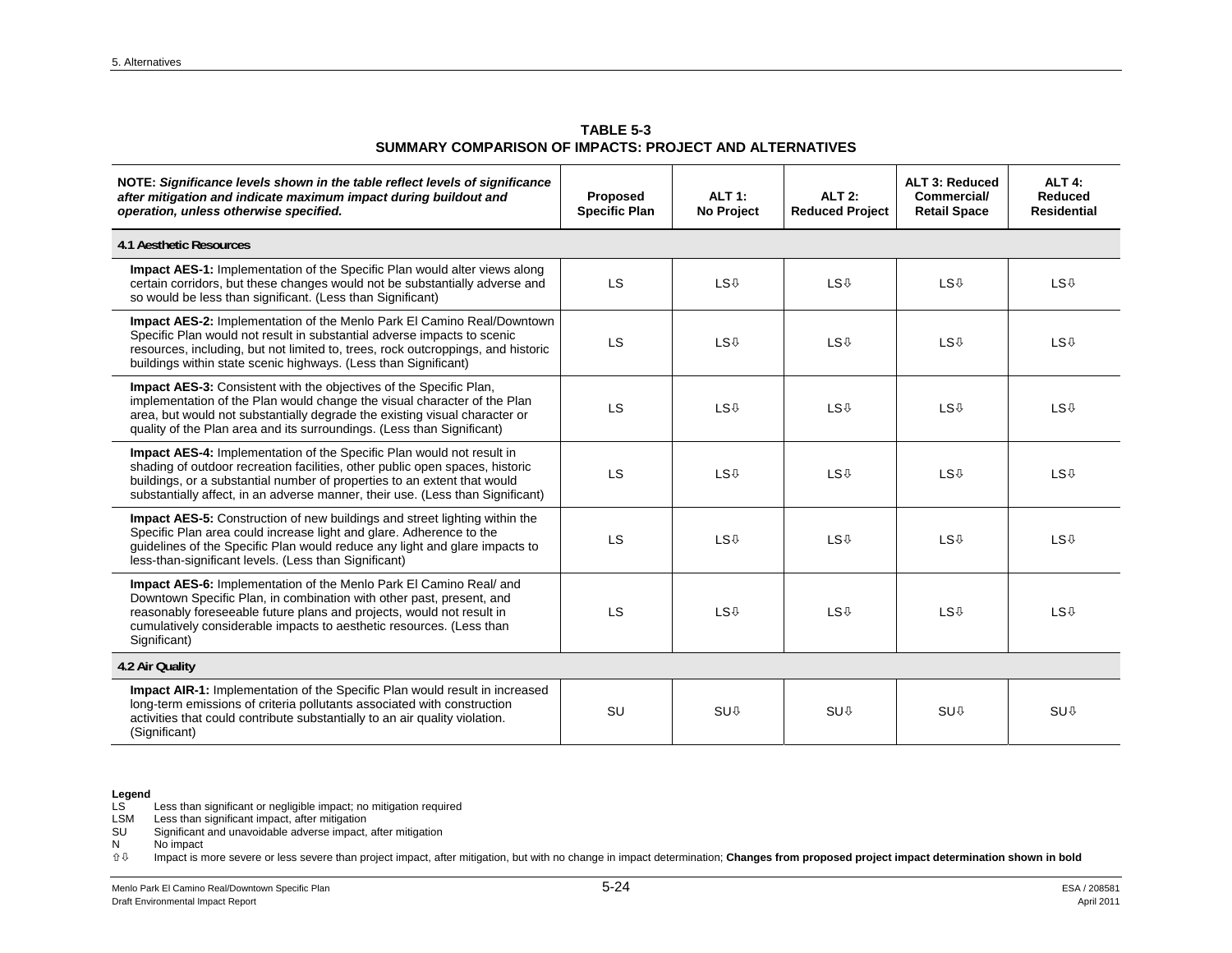| NOTE: Significance levels shown in the table reflect levels of significance<br>after mitigation and indicate maximum impact during buildout and<br>operation, unless otherwise specified.                                                                                           | Proposed<br><b>Specific Plan</b> | <b>ALT 1:</b><br><b>No Project</b> | <b>ALT 2:</b><br><b>Reduced Project</b> | ALT 3: Reduced<br><b>Commercial/</b><br><b>Retail Space</b> | ALT <sub>4:</sub><br><b>Reduced</b><br><b>Residential</b> |
|-------------------------------------------------------------------------------------------------------------------------------------------------------------------------------------------------------------------------------------------------------------------------------------|----------------------------------|------------------------------------|-----------------------------------------|-------------------------------------------------------------|-----------------------------------------------------------|
| 4.2 Air Quality (cont.)                                                                                                                                                                                                                                                             |                                  |                                    |                                         |                                                             |                                                           |
| <b>Impact AIR-2:</b> Implementation of the Specific Plan would result in increased<br>long-term emissions of criteria pollutants from increased vehicle traffic and<br>on-site area sources that would contribute substantially to an air quality<br>violation. (Significant)       | <b>SU</b>                        | SU <sub>0</sub>                    | SU <sub>0</sub>                         | SU <sub>0</sub>                                             | SU <sub>0</sub>                                           |
| <b>Impact AIR-3:</b> Implementation of the Specific Plan would increase levels of<br>project generated toxic air contaminants (TACs) which may lead to adverse<br>health effects. (Less than Significant)                                                                           | <b>LS</b>                        | <b>LS</b> <sup>0</sup>             | <b>LS</b> <sup>0</sup>                  | <b>LS</b> <sup>0</sup>                                      | <b>LS</b> <sup>0</sup>                                    |
| <b>Impact AIR-4:</b> Implementation of the Specific Plan would expose persons to<br>increased levels of project generated $PM2.5$ which may lead to adverse health<br>effects. (Less than Significant)                                                                              | <b>LS</b>                        | <b>LS</b> <sup>0</sup>             | <b>LS</b> <sup>0</sup>                  | <b>LS</b> <sup>0</sup>                                      | <b>LS</b> <sup>0</sup>                                    |
| <b>Impact AIR-5:</b> Implementation of the Specific Plan would locate sensitive<br>receptors in an area of elevated concentrations of toxic air contaminants<br>associated with roadway traffic which may lead to considerable adverse<br>health effects. (Potentially Significant) | <b>LSM</b>                       | <b>LSM</b> <sup>0</sup>            | <b>LSM</b> <sup>0</sup>                 | <b>LSM</b> <sup>⊕</sup>                                     | <b>LSM</b> <sup>0</sup>                                   |
| Impact AIR-6: Implementation of the Specific Plan would locate new<br>sensitive receptors in an area of elevated concentrations of $PM_{2.5}$ associated<br>with roadway traffic which may lead to considerable adverse health effects.<br>(Potentially Significant)                | <b>LSM</b>                       | <b>LSM</b> <sup>0</sup>            | <b>LSM</b> <sup>0</sup>                 | <b>LSM</b> <sup>0</sup>                                     | <b>LSM</b> <sup>0</sup>                                   |
| Impact AIR-7: Implementation of the Specific Plan would expose sensitive<br>receptors to elevated concentrations of Toxic Air Contaminants (TACs)<br>associated with Caltrain operations which may lead to considerable adverse<br>health effects. (Potentially Significant)        | <b>LSM</b>                       | <b>LSM</b> <sup>0</sup>            | <b>LSM</b> <sup>0</sup>                 | <b>LSM</b> <sup>0</sup>                                     | <b>LSM</b> <sup>0</sup>                                   |
| Impact AIR-8: Implementation of the Specific Plan would expose new<br>sensitive receptors to elevated concentrations of $PM2.5$ associated with<br>Caltrain operations which may lead to considerable adverse health effects.<br>(Less than Significant)                            | LS                               | <b>LS</b> <sup>0</sup>             | <b>LS</b> <sup>0</sup>                  | <b>LS</b> <sup>0</sup>                                      | <b>LS</b> <sup>0</sup>                                    |
| <b>Impact AIR-9:</b> The Specific Plan is fundamentally consistent with the growth<br>assumptions of the Bay Area 2010 Clean Air Plan. (Less than Significant)                                                                                                                      | <b>LS</b>                        | <b>LS</b> <sup>0</sup>             | <b>LS</b> <sup>0</sup>                  | <b>LS</b> <sup>U</sup>                                      | <b>LS</b> <sup>0</sup>                                    |

**TABLE 5-3 (Continued) SUMMARY COMPARISON OF IMPACTS: PROJECT AND ALTERNATIVES** 

## **Legend**

LS Less than significant or negligible impact; no mitigation required

LSM Less than significant impact, after mitigation

SU Significant and unavoidable adverse impact, after mitigation

N No impact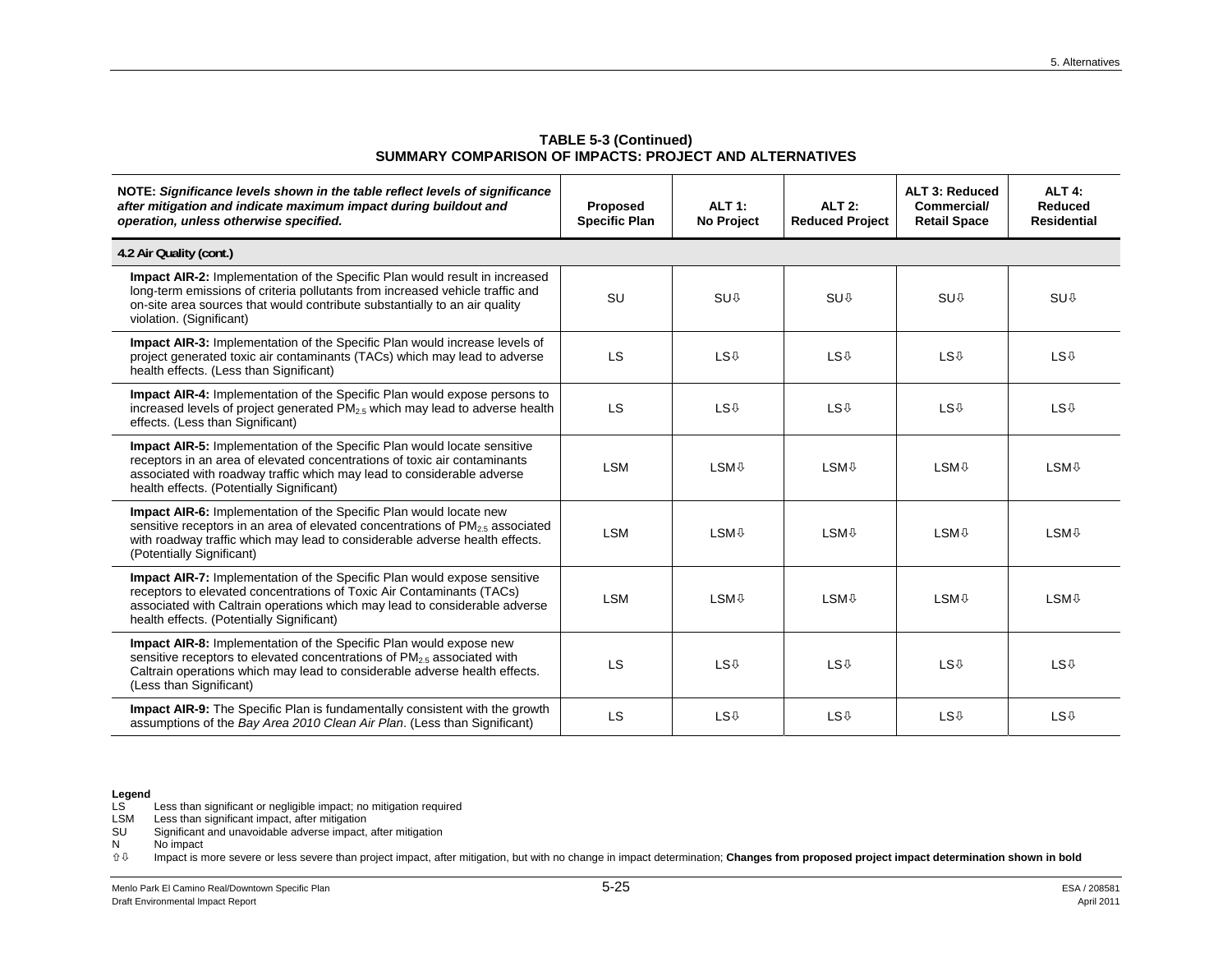**TABLE 5-3 (Continued) SUMMARY COMPARISON OF IMPACTS: PROJECT AND ALTERNATIVES** 

| NOTE: Significance levels shown in the table reflect levels of significance<br>after mitigation and indicate maximum impact during buildout and<br>operation, unless otherwise specified.                                                                                          | Proposed<br><b>Specific Plan</b> | <b>ALT 1:</b><br>No Project | <b>ALT 2:</b><br><b>Reduced Project</b> | ALT 3: Reduced<br><b>Commercial/</b><br><b>Retail Space</b> | ALT <sub>4:</sub><br>Reduced<br><b>Residential</b> |
|------------------------------------------------------------------------------------------------------------------------------------------------------------------------------------------------------------------------------------------------------------------------------------|----------------------------------|-----------------------------|-----------------------------------------|-------------------------------------------------------------|----------------------------------------------------|
| 4.2 Air Quality (cont.)                                                                                                                                                                                                                                                            |                                  |                             |                                         |                                                             |                                                    |
| <b>Impact AIR-10:</b> Implementation of the Specific Plan would locate new<br>sensitive receptors near sources of toxic air contaminants which may lead to<br>cumulatively considerable adverse health effects. (Potentially Significant)                                          | <b>LS</b>                        | <b>LS</b> <sup>0</sup>      | <b>LS</b> <sup>0</sup>                  | <b>LS</b> <sup>0</sup>                                      | <b>LS</b> <sup>0</sup>                             |
| <b>Impact AIR-11:</b> Implementation of the Specific Plan would locate new<br>sensitive receptors near sources of $PM_{2.5}$ which may lead to cumulatively<br>considerable adverse health effects. (Less than Significant)                                                        | LS                               | <b>LS</b> <sup>0</sup>      | <b>LS</b> <sup>0</sup>                  | <b>LS</b> <sup>0</sup>                                      | <b>LS</b> <sup>0</sup>                             |
| 4.3 Biological Resources                                                                                                                                                                                                                                                           |                                  |                             |                                         |                                                             |                                                    |
| <b>Impact BIO-1:</b> The Specific Plan could result in the take of special-status<br>birds or their nests. (Potentially Significant)                                                                                                                                               | <b>LSM</b>                       | <b>LSM</b> <sup>0</sup>     | <b>LSM</b> <sup>0</sup>                 | <b>LSM</b> <sup>0</sup>                                     | <b>LSM</b> <sup>0</sup>                            |
| Impact BIO-2: Project construction and operations, as well as the final<br>building structures, have the potential to affect migratory and breeding<br>special-status birds through building collisions. (Less than Significant)                                                   | <b>LS</b>                        | <b>LS</b> <sup>0</sup>      | <b>LS</b> <sup>0</sup>                  | <b>LS</b> <sup>0</sup>                                      | <b>LS</b> <sup>U</sup>                             |
| Impact BIO-3: Impacts to migratory or breeding special-status birds and<br>other special-status species due to lighting conditions. (Potentially<br>Significant)                                                                                                                   | <b>LSM</b>                       | <b>LSM</b> <sup>⊕</sup>     | <b>LSM</b> <sup>0</sup>                 | <b>LSM</b> <sup>0</sup>                                     | <b>LSM</b> <sup>0</sup>                            |
| <b>Impact BIO-4:</b> Noise from project construction and operational activities<br>could affect migrating and breeding special-status birds, and other special-<br>status species, but not to a degree that would be considered substantial or<br>adverse. (Less than Significant) | <b>LS</b>                        | <b>LS</b> <sup>0</sup>      | <b>LS</b> <sup>0</sup>                  | <b>LS</b> <sup>0</sup>                                      | <b>LS</b> <sup>U</sup>                             |
| Impact BIO-5: The Specific Plan could result in the take of special-status bat<br>species. (Potentially Significant)                                                                                                                                                               | <b>LSM</b>                       | <b>LSM</b> <sup>⊕</sup>     | <b>LSM</b> <sup>0</sup>                 | <b>LSM</b> <sup>0</sup>                                     | <b>LSM</b> <sup>0</sup>                            |
| <b>Impact BIO-6:</b> The Specific Plan could result in the take of special-status<br>amphibians and reptiles; California red-legged frog, California tiger<br>salamander, and western pond turtle. (Potentially Significant)                                                       | <b>LSM</b>                       | <b>LSM</b> <sup>0</sup>     | <b>LSM</b> <sup>0</sup>                 | <b>LSM</b> <sup>0</sup>                                     | <b>LSM</b> <sup>0</sup>                            |
| <b>Impact BIO-7:</b> The Specific Plan may result in damage to, or removal of,<br>protected trees that are within or adjacent to the Plan area. (Less than<br>Significant)                                                                                                         | <b>LS</b>                        | <b>LS</b> <sup>0</sup>      | <b>LS</b> <sup>0</sup>                  | <b>LS</b> <sup>0</sup>                                      | <b>LS</b> <sup>U</sup>                             |

LSM Less than significant impact, after mitigation

SU Significant and unavoidable adverse impact, after mitigation

 $N$  No impact<br> $\hat{U} \oplus$  Impact is n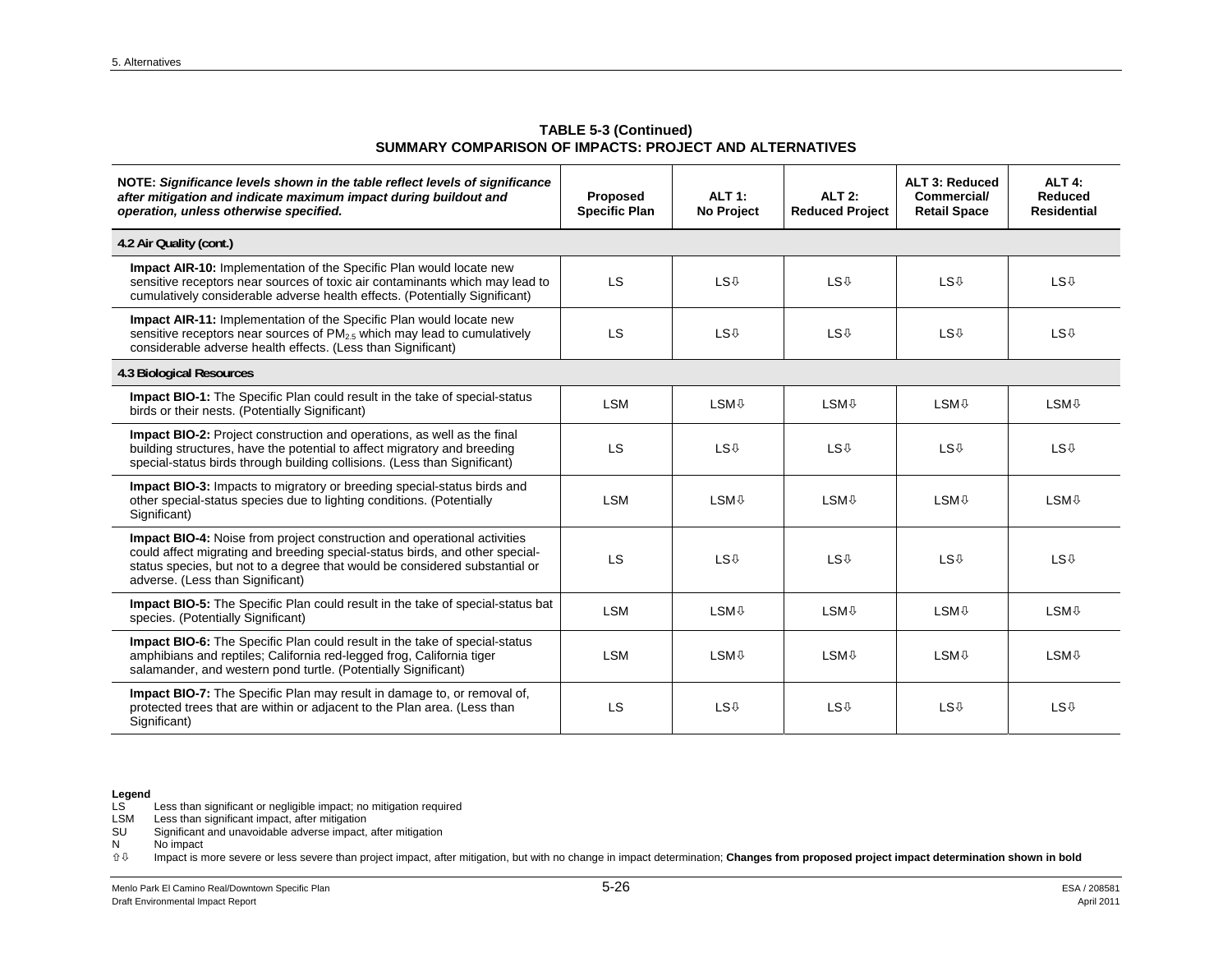| NOTE: Significance levels shown in the table reflect levels of significance<br>after mitigation and indicate maximum impact during buildout and<br>operation, unless otherwise specified.                                                                                                                                                                                                                                                                                                                                                                                                                                    | Proposed<br><b>Specific Plan</b> | <b>ALT 1:</b><br>No Project | <b>ALT 2:</b><br><b>Reduced Project</b> | <b>ALT 3: Reduced</b><br><b>Commercial/</b><br><b>Retail Space</b> | <b>ALT 4:</b><br>Reduced<br><b>Residential</b> |
|------------------------------------------------------------------------------------------------------------------------------------------------------------------------------------------------------------------------------------------------------------------------------------------------------------------------------------------------------------------------------------------------------------------------------------------------------------------------------------------------------------------------------------------------------------------------------------------------------------------------------|----------------------------------|-----------------------------|-----------------------------------------|--------------------------------------------------------------------|------------------------------------------------|
| 4.3 Biological Resources (cont.)                                                                                                                                                                                                                                                                                                                                                                                                                                                                                                                                                                                             |                                  |                             |                                         |                                                                    |                                                |
| <b>Impact BIO-8:</b> Construction activities could impact creeks and riparian areas<br>but impacts would be limited by existing statutes and permitting requirements,<br>as well as distance from the creek to likely development sites. (Less than<br>Significant)                                                                                                                                                                                                                                                                                                                                                          | LS                               | <b>LS</b> <sup>0</sup>      | <b>LS</b> <sup>0</sup>                  | <b>LS</b> <sup>0</sup>                                             | <b>LS</b> <sup>0</sup>                         |
| <b>Impact BIO-9:</b> Project construction activity and operations, in conjunction with<br>other past, current, or foreseeable development in similar urbanized areas in<br>eastern San Mateo County, could result in impacts on special-status species,<br>habitats, wetlands, and other waters of the U.S. (Less than Significant)                                                                                                                                                                                                                                                                                          | <b>LS</b>                        | <b>LS</b> <sup>0</sup>      | <b>LS</b> <sup>0</sup>                  | <b>LS</b> <sup>0</sup>                                             | <b>LS</b> <sup>0</sup>                         |
| <b>4.4 Cultural Resources</b>                                                                                                                                                                                                                                                                                                                                                                                                                                                                                                                                                                                                |                                  |                             |                                         |                                                                    |                                                |
| Impact CUL-1: The proposed Specific Plan could have a significant impact<br>on historic architectural resources. (Potentially Significant)                                                                                                                                                                                                                                                                                                                                                                                                                                                                                   | <b>LSM</b>                       | <b>LSM</b> <sup>0</sup>     | <b>LSM</b> <sup>0</sup>                 | <b>LSM</b> <sup>0</sup>                                            | <b>LSM</b> <sup>0</sup>                        |
| <b>Impact CUL-2:</b> The proposed Specific Plan could impact currently unknown<br>archaeological resources. (Potentially Significant)                                                                                                                                                                                                                                                                                                                                                                                                                                                                                        | <b>LSM</b>                       | <b>LSM</b> <sup>0</sup>     | <b>LSM</b> <sup>0</sup>                 | <b>LSM</b> <sup>0</sup>                                            | <b>LSM</b> <sup>0</sup>                        |
| <b>Impact CUL-3:</b> The proposed Specific Plan may adversely affect<br>unidentifiable paleontological resources. (Potentially Significant)                                                                                                                                                                                                                                                                                                                                                                                                                                                                                  | <b>LSM</b>                       | <b>LSM</b> <sup>0</sup>     | <b>LSM</b> <sup>0</sup>                 | <b>LSM</b> <sup>0</sup>                                            | <b>LSM</b> <sup>0</sup>                        |
| Impact CUL-4: Implementation of the Plan may cause disturbance of human<br>remains including those interred outside of formal cemeteries. (Potentially<br>Significant)                                                                                                                                                                                                                                                                                                                                                                                                                                                       | <b>LSM</b>                       | <b>LSM</b> <sup>0</sup>     | <b>LSM</b> <sup>0</sup>                 | <b>LSM</b> <sup>0</sup>                                            | <b>LSM</b> <sup>0</sup>                        |
| <b>Impact CUL-5:</b> The Specific Plan, in combination with past, present,<br>existing, approved, pending, and reasonably foreseeable future development<br>in the vicinity of the Plan area that would involve demolition of historical<br>resources, could form a significant cumulative impact to historical resources.<br>(Cumulative Impact: Less than Significant)                                                                                                                                                                                                                                                     | <b>LS</b>                        | <b>LS</b> <sup>0</sup>      | <b>LS</b> <sup>0</sup>                  | <b>LS</b> <sup>U</sup>                                             | <b>LS</b> <sup>0</sup>                         |
| <b>Impact CUL-6:</b> Construction under the Specific Plan in combination with<br>construction from other past, present, existing, approved, pending, and<br>reasonably foreseeable future development in the vicinity could cause a<br>significant cumulative impact to currently unknown cultural resources at the site,<br>potentially including an archaeological resource pursuant to CEQA Guidelines<br>Section 15064.5 or CEQA Section 21083.2(g), or the disturbance of any human<br>remains, including those interred outside of formal cemeteries, as well as<br>paleontological resources. (Less than Significant) | <b>LS</b>                        | <b>LS</b> <sup>0</sup>      | <b>LS</b> <sup>0</sup>                  | <b>LS</b> <sup>0</sup>                                             | <b>LS</b> <sup>0</sup>                         |

**TABLE 5-3 (Continued) SUMMARY COMPARISON OF IMPACTS: PROJECT AND ALTERNATIVES** 

LSM Less than significant impact, after mitigation

SU Significant and unavoidable adverse impact, after mitigation

 $N$  No impact<br> $\hat{U} \oplus$  Impact is n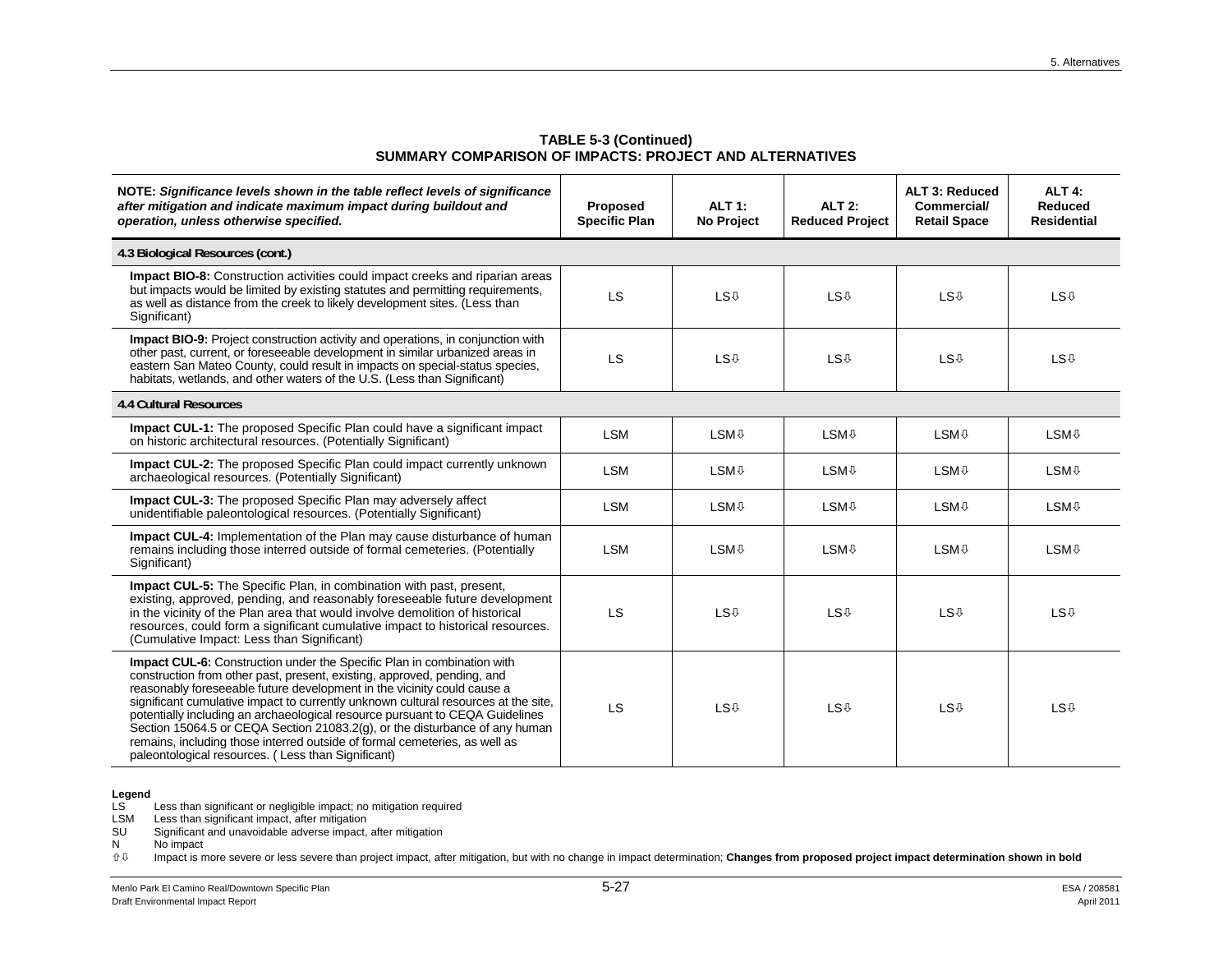**TABLE 5-3 (Continued) SUMMARY COMPARISON OF IMPACTS: PROJECT AND ALTERNATIVES** 

| NOTE: Significance levels shown in the table reflect levels of significance<br>after mitigation and indicate maximum impact during buildout and<br>operation, unless otherwise specified.                                                                                                                                                                               | Proposed<br><b>Specific Plan</b> | <b>ALT 1:</b><br><b>No Project</b> | $ALT$ 2:<br><b>Reduced Project</b> | <b>ALT 3: Reduced</b><br><b>Commercial/</b><br><b>Retail Space</b> | <b>ALT 4:</b><br>Reduced<br><b>Residential</b> |
|-------------------------------------------------------------------------------------------------------------------------------------------------------------------------------------------------------------------------------------------------------------------------------------------------------------------------------------------------------------------------|----------------------------------|------------------------------------|------------------------------------|--------------------------------------------------------------------|------------------------------------------------|
| 4.5 Geology, Soils, and Seismicity                                                                                                                                                                                                                                                                                                                                      |                                  |                                    |                                    |                                                                    |                                                |
| <b>Impact GEO-1:</b> In the event of a major earthquake in the region, surface<br>fault rupture, ground shaking, localized liquefaction, and/or seismic-related<br>landsliding could cause damage, destruction or injury to development<br>anticipated under the proposed Specific Plan. (Less than Significant)                                                        | LS                               | <b>LS</b> 介                        | <b>LS</b> <sup>U</sup>             | <b>LS</b> <sup>0</sup>                                             | <b>LS</b> <sup>0</sup>                         |
| Impact GEO-2: New development or redevelopment anticipated under the<br>proposed Specific Plan would involve grading and other ground disturbing<br>construction activities which could expose soils to erosion and loss of topsoil.<br>(Less than Significant)                                                                                                         | LS                               | <b>LS</b> <sup>0</sup>             | <b>LS</b> <sup>U</sup>             | <b>LS</b> <sup>0</sup>                                             | <b>LS</b> <sup>0</sup>                         |
| Impact GEO-3: New development or redevelopment anticipated under the<br>proposed Specific Plan could be located on unstable soils or become<br>unstable resulting in landslides, lateral spreading, subsidence or collapse.<br>(Less than Significant)                                                                                                                  | LS                               | <b>LS</b> <sup>0</sup>             | <b>LS</b> <sup>0</sup>             | <b>LS</b> <sup>0</sup>                                             | <b>LS</b> <sup>0</sup>                         |
| Impact GEO-4: New development or redevelopment anticipated under the<br>proposed Specific Plan could be located on expansive soils creating<br>substantial risks to life or property. (Less than Significant)                                                                                                                                                           | LS                               | <b>LS</b> <sup>0</sup>             | <b>LS</b> <sup>U</sup>             | <b>LS</b> <sup>0</sup>                                             | <b>LS</b> <sup>0</sup>                         |
| <b>Impact GEO-5:</b> Implementation of the proposed Specific Plan along with<br>potential development in the surrounding region would result in cumulative<br>impacts to geologic and seismic hazards. (Less than Significant)                                                                                                                                          | LS                               | <b>LS</b> <sup>0</sup>             | <b>LS</b> <sup>0</sup>             | <b>LS</b> <sup>0</sup>                                             | <b>LS</b> <sup>0</sup>                         |
| 4.6 Greenhouse Gases and Climate Change                                                                                                                                                                                                                                                                                                                                 |                                  |                                    |                                    |                                                                    |                                                |
| Impact GHG-1: The Specific Plan would generate GHG emissions, both<br>directly and indirectly, that would have a significant impact on the<br>environment. (Significant)                                                                                                                                                                                                | <b>SU</b>                        | SU <sub>û</sub>                    | <b>SU</b>                          | <b>SU</b>                                                          | <b>SU</b>                                      |
| <b>Impact GHG-2:</b> The Specific Plan could conflict with applicable plans,<br>policies or regulations of an agency with jurisdiction over the Specific Plan<br>adopted for the purpose of reducing the emissions of GHGs. (Significant)                                                                                                                               | SU                               | <b>SU</b> 介                        | <b>SU</b>                          | <b>SU</b>                                                          | SU                                             |
| 4.7 Hazardous Materials and Hazards                                                                                                                                                                                                                                                                                                                                     |                                  |                                    |                                    |                                                                    |                                                |
| <b>Impact HAZ-1:</b> Disturbance and release of contaminated soil during<br>demolition and construction phases of the project, or transportation of<br>excavated material, or contaminated groundwater could expose construction<br>workers, the public, or the environment to adverse conditions related to<br>hazardous materials handling. (Potentially Significant) | <b>LSM</b>                       | <b>LSM</b> <sup>⊕</sup>            | <b>LSM</b> <sup>0</sup>            | <b>LSM</b> <sup>0</sup>                                            | <b>LSM</b> <sup>0</sup>                        |

LSM Less than significant impact, after mitigation

SU Significant and unavoidable adverse impact, after mitigation

 $N$  No impact<br> $\hat{U} \oplus$  Impact is n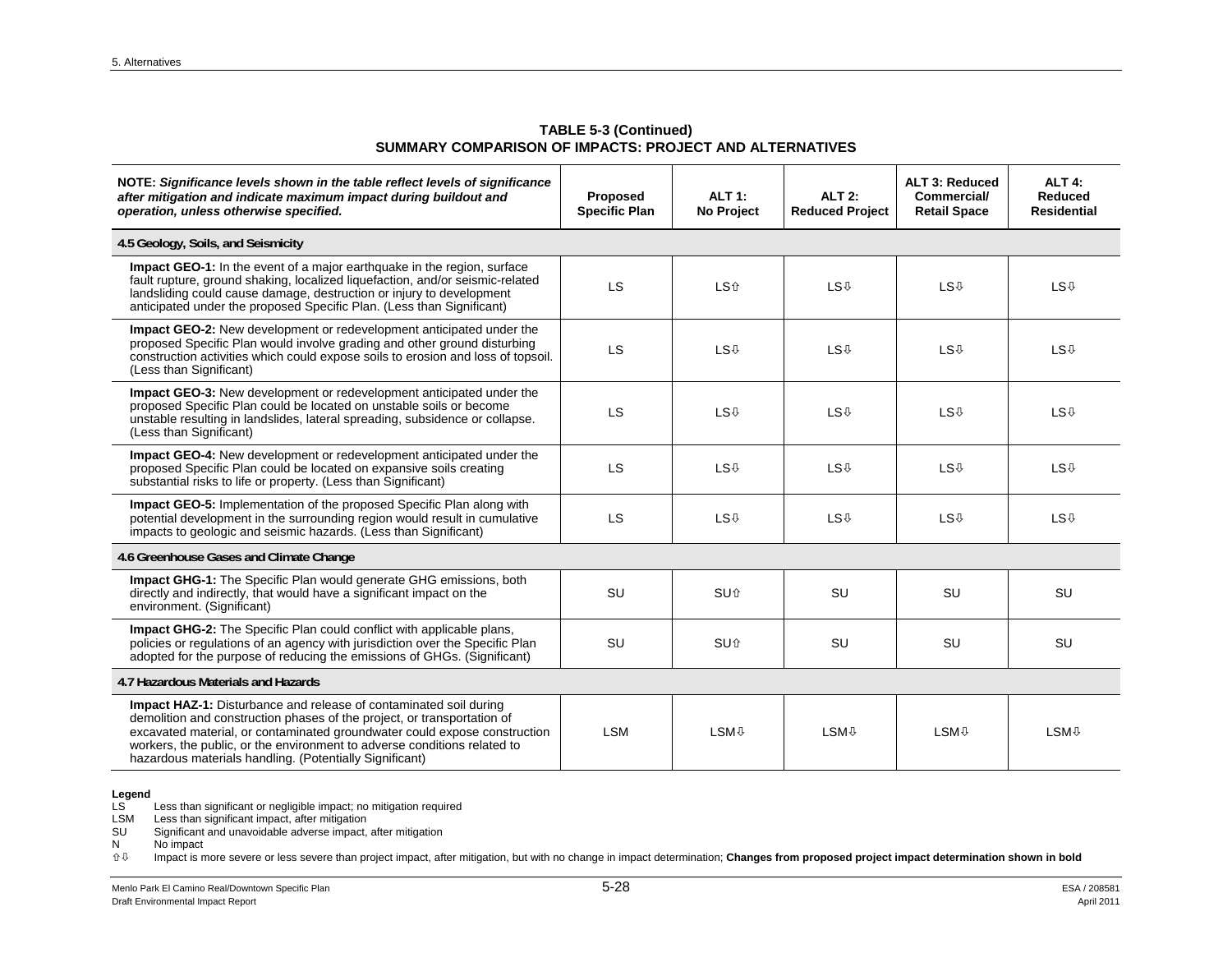| NOTE: Significance levels shown in the table reflect levels of significance<br>after mitigation and indicate maximum impact during buildout and<br>operation, unless otherwise specified.                                                                                                                                                                                                                                                             | Proposed<br><b>Specific Plan</b> | <b>ALT 1:</b><br>No Project | <b>ALT 2:</b><br><b>Reduced Project</b> | <b>ALT 3: Reduced</b><br><b>Commercial/</b><br><b>Retail Space</b> | <b>ALT 4:</b><br>Reduced<br><b>Residential</b> |
|-------------------------------------------------------------------------------------------------------------------------------------------------------------------------------------------------------------------------------------------------------------------------------------------------------------------------------------------------------------------------------------------------------------------------------------------------------|----------------------------------|-----------------------------|-----------------------------------------|--------------------------------------------------------------------|------------------------------------------------|
| 4.7 Hazardous Materials and Hazards (cont.)                                                                                                                                                                                                                                                                                                                                                                                                           |                                  |                             |                                         |                                                                    |                                                |
| <b>Impact HAZ-2:</b> Disturbance and release of hazardous structural and<br>building components (i.e., asbestos, lead, PCBs, underground storage<br>tanks, and above ground storage tanks) during demolition and construction<br>phases of development or transport of these materials could expose<br>construction workers, the public, or the environment to adverse conditions<br>related to hazardous materials handling. (Less than Significant) | LS                               | <b>LS</b> <sup>0</sup>      | <b>LS</b> <sup>0</sup>                  | <b>LS</b> <sup>0</sup>                                             | <b>LS</b> <sup>0</sup>                         |
| <b>Impact HAZ-3:</b> Hazardous materials used on any individual site during<br>construction activities (i.e., fuels, lubricants, solvents) could be released to<br>the environment through improper handling or storage. (Potentially<br>Significant)                                                                                                                                                                                                 | <b>LSM</b>                       | <b>LSM</b> <sup>0</sup>     | <b>LSM</b> <sup>0</sup>                 | <b>LSM</b> <sup>0</sup>                                            | <b>LSM</b> <sup>0</sup>                        |
| <b>Impact HAZ-4:</b> Future development would include land uses that would<br>handle various commercial, transportation and household hazardous<br>materials in a range of quantities, and could cause an adverse effect on the<br>environment through accidental upset. (Less than Significant)                                                                                                                                                      | <b>LS</b>                        | <b>LS</b> <sup>0</sup>      | <b>LS</b> <sup>0</sup>                  | <b>LS</b> <sup>0</sup>                                             | <b>LS</b> <sup>0</sup>                         |
| 4.8 Hydrology and Water Quality                                                                                                                                                                                                                                                                                                                                                                                                                       |                                  |                             |                                         |                                                                    |                                                |
| Impact HYD-1: Construction associated with the proposed Specific Plan<br>projects could adversely affect water quality and drainage patterns in the<br>short term due to erosion and sedimentation. (Less than Significant)                                                                                                                                                                                                                           | <b>LS</b>                        | <b>LS</b> <sup>0</sup>      | <b>LS</b> <sup>0</sup>                  | <b>LS</b> <sup>0</sup>                                             | <b>LS</b> <sup>0</sup>                         |
| <b>Impact HYD-2:</b> Implementation of the Specific Plan could adversely affect<br>water resources in the long term by reducing permeable surfaces, which<br>could degrade water quality in receiving waters, increase runoff volume and<br>associated downstream flood potential, decrease groundwater recharge, or<br>alter drainage patterns. (Less than Significant)                                                                              | <b>LS</b>                        | <b>LS</b> 介                 | <b>LS</b> <sup>0</sup>                  | <b>LS</b> <sup>0</sup>                                             | <b>LS</b> <sup>0</sup>                         |
| <b>Impact HYD-3:</b> Implementation of the Specific Plan would not place housing<br>or other structures that would impede or redirect floodflows within a 100-year<br>flood hazard area as mapped on a federal Flood Hazard Boundary or Flood<br>Insurance Rate Map or other authoritative flood hazard delineation map<br>(Less than Significant)                                                                                                    | <b>LS</b>                        | <b>LS</b> <sup>介</sup>      | <b>LS</b> <sup>0</sup>                  | <b>LS</b> <sup>0</sup>                                             | <b>LS</b> <sup>0</sup>                         |

**TABLE 5-3 (Continued) SUMMARY COMPARISON OF IMPACTS: PROJECT AND ALTERNATIVES** 

LSM Less than significant impact, after mitigation

SU Significant and unavoidable adverse impact, after mitigation

 $N$  No impact<br> $\hat{U} \oplus$  Impact is n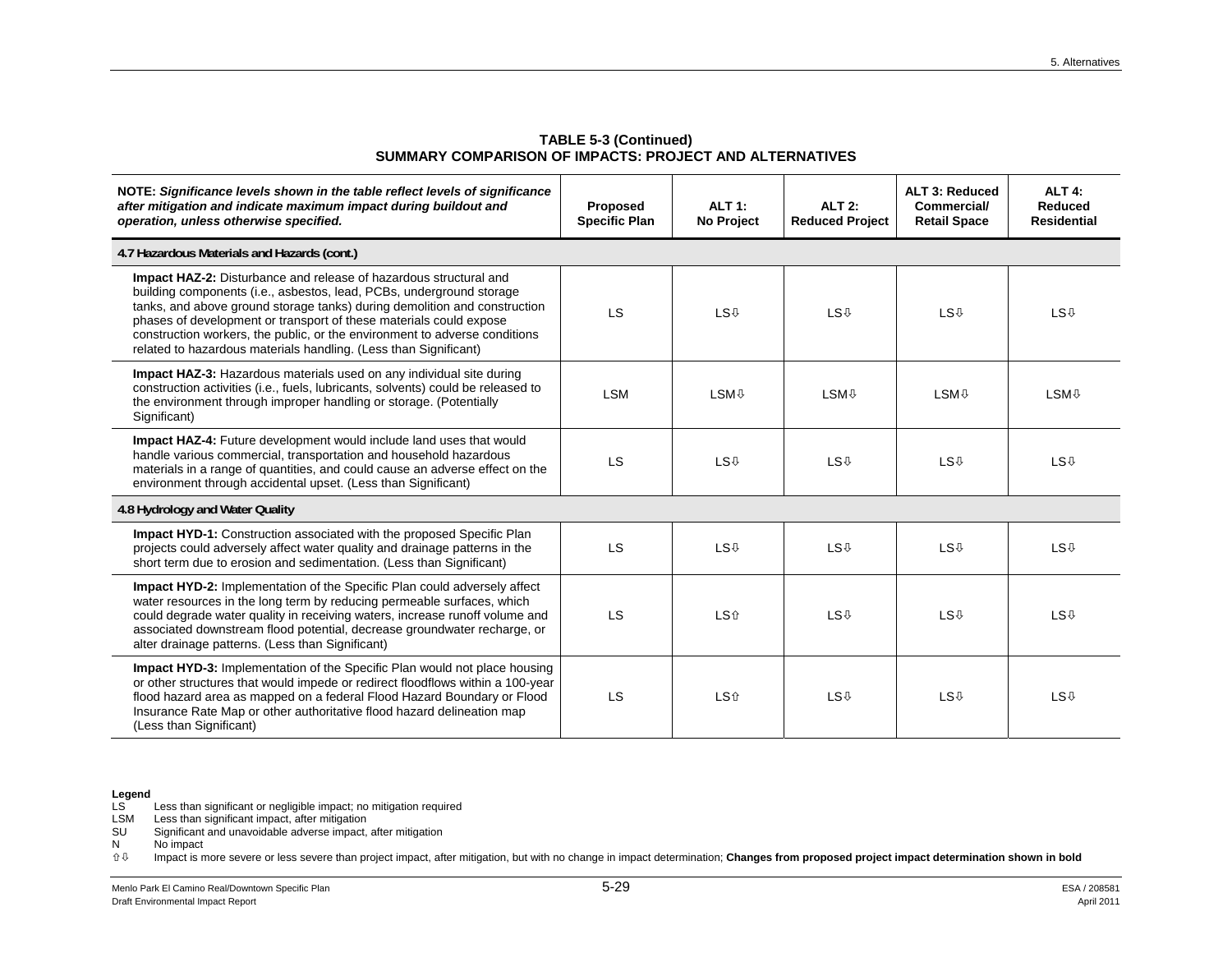**TABLE 5-3 (Continued) SUMMARY COMPARISON OF IMPACTS: PROJECT AND ALTERNATIVES** 

| NOTE: Significance levels shown in the table reflect levels of significance<br>after mitigation and indicate maximum impact during buildout and<br>operation, unless otherwise specified.                                                                                                             | Proposed<br><b>Specific Plan</b> | ALT 1:<br>No Project   | $ALT$ 2:<br><b>Reduced Project</b> | ALT 3: Reduced<br><b>Commercial/</b><br><b>Retail Space</b> | ALT <sub>4:</sub><br>Reduced<br><b>Residential</b> |  |
|-------------------------------------------------------------------------------------------------------------------------------------------------------------------------------------------------------------------------------------------------------------------------------------------------------|----------------------------------|------------------------|------------------------------------|-------------------------------------------------------------|----------------------------------------------------|--|
| 4.8 Hydrology and Water Quality (cont.)                                                                                                                                                                                                                                                               |                                  |                        |                                    |                                                             |                                                    |  |
| <b>Impact HYD-4:</b> Implementation of the Specific Plan would not expose<br>people or structures to a significant risk of loss, injury or death involving<br>flooding, including flooding as a result of the failure of a levee or dam (Less<br>than Significant)                                    | LS                               | <b>LS</b> <sup>0</sup> | <b>LS</b> <sup>U</sup>             | <b>LS</b> <sup>0</sup>                                      | <b>LS</b> <sup>0</sup>                             |  |
| <b>Impact HYD-5:</b> Concurrent implementation of the proposed Specific Plan<br>and projected regional development could contribute to degradation of<br>regional water quality, reduction of groundwater recharge, or result in<br>increased flooding hazards. (Less than Significant)               | LS                               | <b>LS</b> <sup>0</sup> | <b>LS</b> <sup>U</sup>             | <b>LS</b> <sup>0</sup>                                      | <b>LS</b> <sup>0</sup>                             |  |
| 4.9 Land Use                                                                                                                                                                                                                                                                                          |                                  |                        |                                    |                                                             |                                                    |  |
| Impact LU-1: Implementation of the Menlo Park El Camino Real and<br>Downtown Specific Plan would not physically divide an established<br>community. (Less than Significant)                                                                                                                           | LS                               | <b>LS</b> 介            | <b>LS</b>                          | <b>LS</b>                                                   | LS.                                                |  |
| <b>Impact LU-2:</b> Implementation of the Specific Plan would alter the type and<br>intensity of land uses in the Plan area, but not in a manner that would cause<br>them to be substantially incompatible with surrounding land uses or<br>neighborhood character. (Less than Significant)           | LS                               | <b>LS</b> <sup>0</sup> | <b>LS</b> <sup>0</sup>             | <b>LS</b> <sup>0</sup>                                      | <b>LS</b> <sup>0</sup>                             |  |
| Impact LU-3: Implementation of the Menlo Park El Camino Real and<br>Downtown Specific Plan would not substantially conflict with the General<br>Plan, Zoning Ordinance, or other land use plans or policies adopted for the<br>purpose of mitigating an environmental effect. (Less than Significant) | LS                               | <b>LS</b> <sup>0</sup> | <b>LS</b> <sup>0</sup>             | <b>LS</b> <sup>0</sup>                                      | <b>LS</b> <sup>0</sup>                             |  |
| Impact LU-4: Implementation of the Menlo Park El Camino Real and<br>Downtown Specific Plan, in combination with other past, present, and<br>reasonably foreseeable future plans and projects, would not result in<br>cumulatively considerable impacts to land use. (Less than Significant)           | LS                               | <b>LS</b> <sup>0</sup> | <b>LS</b> <sup>U</sup>             | <b>LS</b> <sup>0</sup>                                      | <b>LS</b> <sup>0</sup>                             |  |

LSM Less than significant impact, after mitigation

SU Significant and unavoidable adverse impact, after mitigation

 $N$  No impact<br> $\hat{U} \oplus$  Impact is n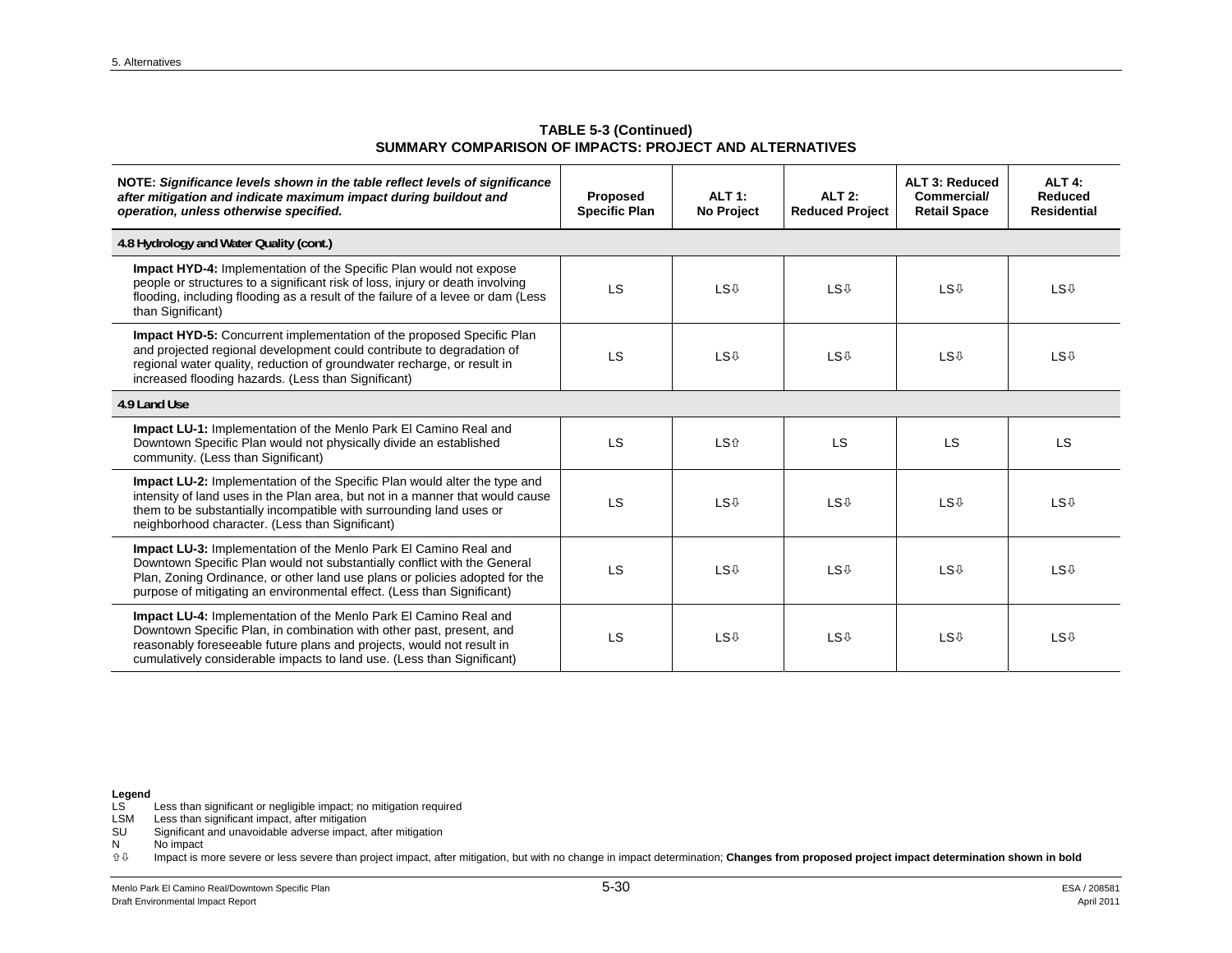| NOTE: Significance levels shown in the table reflect levels of significance<br>after mitigation and indicate maximum impact during buildout and<br>operation, unless otherwise specified.                                                                                                                                                                                                                                               | Proposed<br><b>Specific Plan</b> | <b>ALT 1:</b><br>No Project | <b>ALT 2:</b><br><b>Reduced Project</b> | <b>ALT 3: Reduced</b><br><b>Commercial/</b><br><b>Retail Space</b> | ALT <sub>4:</sub><br>Reduced<br><b>Residential</b> |
|-----------------------------------------------------------------------------------------------------------------------------------------------------------------------------------------------------------------------------------------------------------------------------------------------------------------------------------------------------------------------------------------------------------------------------------------|----------------------------------|-----------------------------|-----------------------------------------|--------------------------------------------------------------------|----------------------------------------------------|
| 4.10 Noise                                                                                                                                                                                                                                                                                                                                                                                                                              |                                  |                             |                                         |                                                                    |                                                    |
| <b>Impact NOI-1:</b> Construction activities associated with implementation of the<br>Specific Plan would result in substantial temporary or periodic increases in<br>ambient noise levels in the Specific Plan area above levels existing without<br>the Specific Plan and in excess of standards established in the local general<br>plan or noise ordinance, or applicable standards of other agencies.<br>(Potentially Significant) | <b>LSM</b>                       | <b>LSM</b> <sup>⊕</sup>     | <b>LSM</b> <sup>0</sup>                 | <b>LSM</b> <sup>⊕</sup>                                            | <b>LSM</b> <sup>⊕</sup>                            |
| Impact NOI-2: Increased traffic from implementation of the Specific Plan<br>would not result in a substantial permanent increase in ambient noise levels<br>in the project vicinity above levels existing without the project. (Less than<br>Significant)                                                                                                                                                                               | <b>LS</b>                        | <b>LS</b> <sup>0</sup>      | <b>LS</b> <sup>0</sup>                  | <b>LS</b> <sup>0</sup>                                             | <b>LS</b> <sup>0</sup>                             |
| <b>Impact NOI-3:</b> The Specific Plan would introduce sensitive receptors to a<br>noise environment with noise levels in excess of standards considered<br>acceptable under the City of Menlo Park Municipal Code. (Potentially<br>Significant)                                                                                                                                                                                        | <b>LSM</b>                       | <b>LSM</b> <sup>⊕</sup>     | <b>LSM</b> <sup>0</sup>                 | <b>LSM</b> <sup>0</sup>                                            | <b>LSM</b> <sup>0</sup>                            |
| <b>Impact NOI-4:</b> The Specific Plan would expose sensitive receptors to<br>substantial levels of groundborne vibration. (Potentially Significant)                                                                                                                                                                                                                                                                                    | <b>LSM</b>                       | <b>LSM</b> <sup>0</sup>     | <b>LSM</b> <sup>0</sup>                 | <b>LSM</b> <sup>0</sup>                                            | <b>LSM</b> <sup>0</sup>                            |
| <b>Impact NOI-5:</b> Implementation of the Specific Plan, together with anticipated<br>future development in the area in general, would not result in a significant<br>increase in noise levels in the area. (Significant)                                                                                                                                                                                                              | SU                               | <b>SU</b> <sup>0</sup>      | <b>SU</b> <sup>0</sup>                  | <b>SU</b> <sup>0</sup>                                             | <b>SU</b> <sup>0</sup>                             |
| <b>Impact NOI-6:</b> Anticipated future development of California's High Speed<br>Rail Project would have the potential to expose sensitive receptors within<br>the Specific Plan area to excessive noise levels and groundborne vibration.<br>(Potentially Significant)                                                                                                                                                                | <b>LSM</b>                       | <b>LSM</b> <sup>0</sup>     | <b>LSM</b> <sup>0</sup>                 | <b>LSM</b> <sup>0</sup>                                            | <b>LSM</b> <sup>0</sup>                            |
| 4.11 Population and Housing                                                                                                                                                                                                                                                                                                                                                                                                             |                                  |                             |                                         |                                                                    |                                                    |
| <b>Impact POP-1:</b> The project would not displace existing housing or people<br>such that construction of replacement facilities elsewhere would be required.<br>(Less than Significant)                                                                                                                                                                                                                                              | <b>LS</b>                        | <b>LS</b> <sup>0</sup>      | <b>LS</b> <sup>0</sup>                  | <b>LS</b> <sup>0</sup>                                             | <b>LS</b> <sup>0</sup>                             |
| <b>Impact POP-2:</b> The project would not induce substantial population growth.<br>either directly by proposing new housing, or indirectly through infrastructure<br>improvements and job growth. (Less than Significant)                                                                                                                                                                                                              | <b>LS</b>                        | <b>LS</b> <sup>介</sup>      | <b>LS</b> <sup>0</sup>                  | <b>LS</b> <sup>0</sup>                                             | <b>LS</b> <sup>0</sup>                             |

#### **TABLE 5-3 (Continued) SUMMARY COMPARISON OF IMPACTS: PROJECT AND ALTERNATIVES**

**Legend**  LS Less than significant or negligible impact; no mitigation required

LSM Less than significant impact, after mitigation

SU Significant and unavoidable adverse impact, after mitigation

 $N$  No impact<br> $\hat{U} \oplus$  Impact is n Impact is more severe or less severe than project impact, after mitigation, but with no change in impact determination; **Changes from proposed project impact determination shown in bold**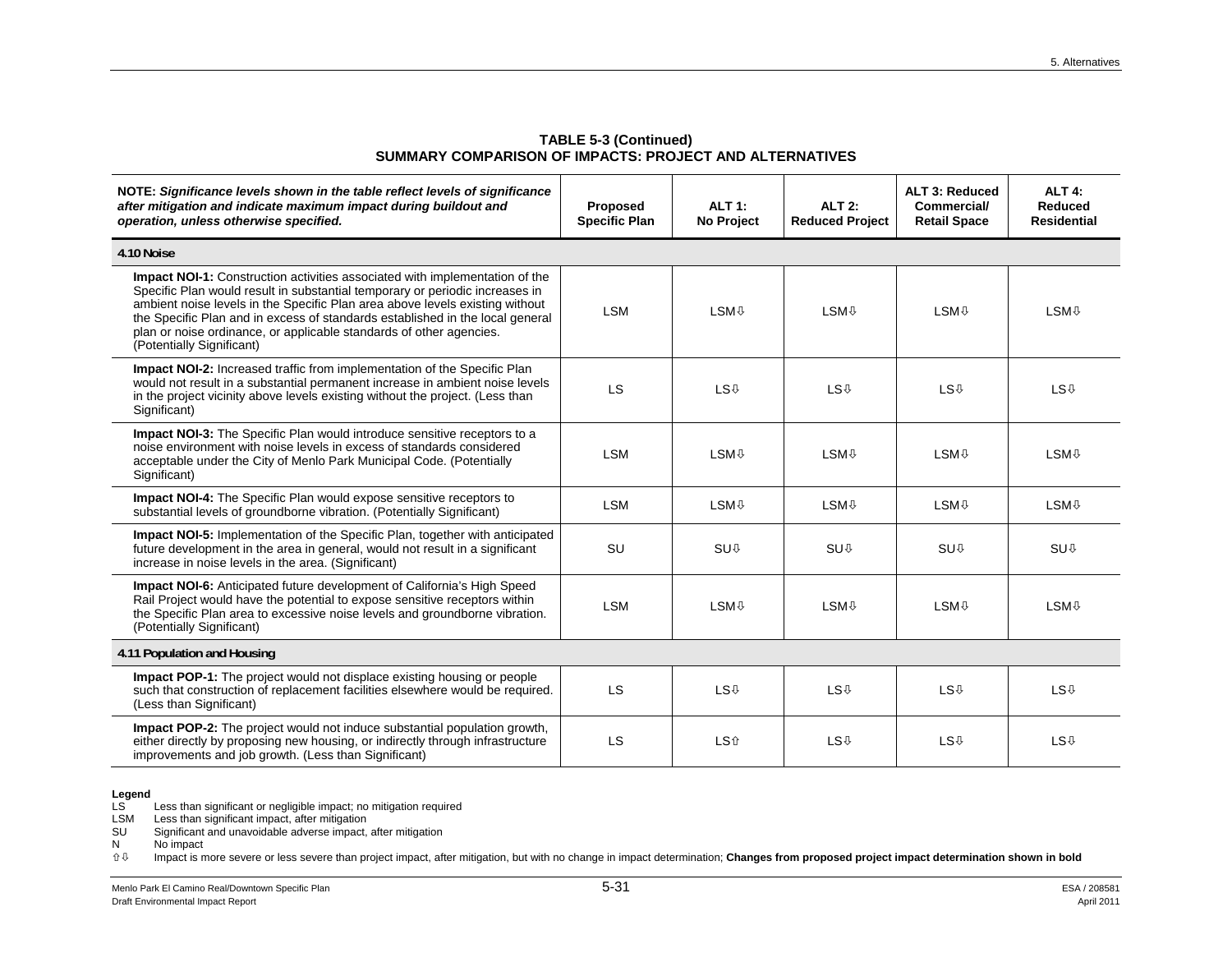**TABLE 5-3 (Continued) SUMMARY COMPARISON OF IMPACTS: PROJECT AND ALTERNATIVES** 

| NOTE: Significance levels shown in the table reflect levels of significance<br>after mitigation and indicate maximum impact during buildout and<br>operation, unless otherwise specified.                                                                                                                         | Proposed<br><b>Specific Plan</b> | <b>ALT 1:</b><br>No Project | <b>ALT 2:</b><br><b>Reduced Project</b> | ALT 3: Reduced<br><b>Commercial/</b><br><b>Retail Space</b> | ALT <sub>4:</sub><br>Reduced<br><b>Residential</b> |
|-------------------------------------------------------------------------------------------------------------------------------------------------------------------------------------------------------------------------------------------------------------------------------------------------------------------|----------------------------------|-----------------------------|-----------------------------------------|-------------------------------------------------------------|----------------------------------------------------|
| 4.11 Population and Housing (cont.)                                                                                                                                                                                                                                                                               |                                  |                             |                                         |                                                             |                                                    |
| <b>Impact POP-3:</b> Implementation of the Menlo Park El Camino Real/<br>Downtown Specific Plan, in combination with other past, present, and<br>reasonably foreseeable future plans and projects, would not result in<br>cumulatively considerable impacts to population and housing. (Less than<br>Significant) | LS                               | <b>LS</b> <sup>0</sup>      | <b>LS</b> <sup>0</sup>                  | <b>LS</b> <sup>U</sup>                                      | <b>LS</b> <sup>0</sup>                             |
| 4.12 Public Services and Utilities                                                                                                                                                                                                                                                                                |                                  |                             |                                         |                                                             |                                                    |
| <b>Impact PUB-1:</b> Implementation of the Specific Plan would not result in the<br>need for new or physically altered police facilities. (Less than Significant)                                                                                                                                                 | <b>LS</b>                        | <b>LS</b> <sup>U</sup>      | <b>LS</b> <sup>0</sup>                  | <b>LS</b> <sup>U</sup>                                      | <b>LS</b> <sup>0</sup>                             |
| Impact PUB-2: Implementation of the Specific Plan would not result in the<br>need for new or physically altered fire and emergency service facilities.<br>(Less than Significant)                                                                                                                                 | LS                               | <b>LS</b> <sup>0</sup>      | <b>LS</b> <sup>0</sup>                  | <b>LS</b> <sup>0</sup>                                      | <b>LS</b> <sup>0</sup>                             |
| <b>Impact PUB-3:</b> Implementation of the Specific Plan would increase public<br>school enrollment. (Less than Significant)                                                                                                                                                                                      | LS                               | <b>LS</b> <sup>0</sup>      | <b>LS</b> <sup>0</sup>                  | <b>LS</b> <sup>0</sup>                                      | <b>LS</b> <sup>0</sup>                             |
| Impact PUB-4: Implementation of the Specific Plan would increase the use<br>of parks. (Less than Significant)                                                                                                                                                                                                     | LS                               | <b>LS</b> <sup>0</sup>      | <b>LS</b> <sup>0</sup>                  | <b>LS</b> <sup>0</sup>                                      | <b>LS</b> <sup>0</sup>                             |
| Impact PUB-5: Implementation of the Specific Plan would increase the<br>demand for water supply. (Less than Significant)                                                                                                                                                                                          | LS                               | <b>LS</b> <sup>0</sup>      | <b>LS</b> <sup>0</sup>                  | <b>LS</b> <sup>0</sup>                                      | <b>LS</b> <sup>0</sup>                             |
| <b>Impact PUB-6:</b> Implementation of the Specific Plan would not require or<br>result in the construction of new water treatment facilities or expansion of<br>existing facilities. (Less than Significant)                                                                                                     | <b>LS</b>                        | <b>LS</b> <sup>0</sup>      | <b>LS</b> <sup>0</sup>                  | <b>LS</b> <sup>0</sup>                                      | <b>LS</b> <sup>0</sup>                             |
| Impact PUB-7: Implementation of the Specific Plan would not exceed<br>wastewater treatment requirements or require construction of new<br>wastewater facilities or expansion of existing facilities. (Less than<br>Significant)                                                                                   | LS                               | <b>LS</b> <sup>0</sup>      | <b>LS</b> <sup>0</sup>                  | <b>LS</b> <sup>0</sup>                                      | <b>LS</b> <sup>0</sup>                             |
| <b>Impact PUB-8:</b> The Specific Plan would be served by a landfill with<br>sufficient permitted capacity to accommodate the Specific Plan's solid waste<br>disposal needs, and would comply with federal, State, and local statutes and<br>regulations related to solid waste. (Less than Significant)          | LS                               | <b>LS</b> <sup>0</sup>      | <b>LS</b> <sup>0</sup>                  | <b>LS</b> <sup>0</sup>                                      | <b>LS</b> <sup>0</sup>                             |

LSM Less than significant impact, after mitigation

SU Significant and unavoidable adverse impact, after mitigation

 $N$  No impact<br> $\hat{U} \oplus$  Impact is n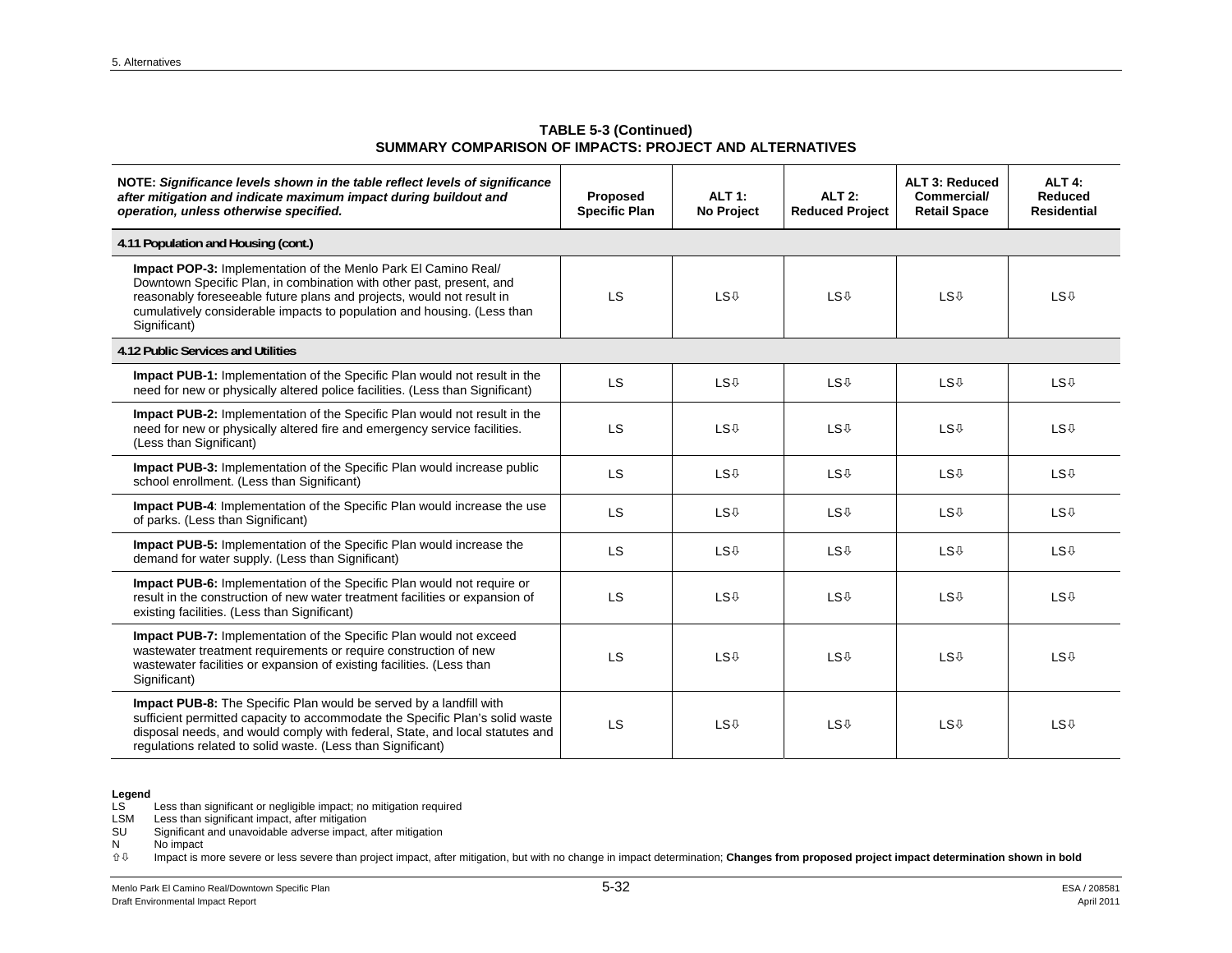| NOTE: Significance levels shown in the table reflect levels of significance<br>after mitigation and indicate maximum impact during buildout and<br>operation, unless otherwise specified.                                                                                                                                            | Proposed<br><b>Specific Plan</b> | $ALT$ 1:<br>No Project | <b>ALT 2:</b><br><b>Reduced Project</b> | <b>ALT 3: Reduced</b><br><b>Commercial/</b><br><b>Retail Space</b> | ALT <sub>4:</sub><br><b>Reduced</b><br><b>Residential</b> |  |
|--------------------------------------------------------------------------------------------------------------------------------------------------------------------------------------------------------------------------------------------------------------------------------------------------------------------------------------|----------------------------------|------------------------|-----------------------------------------|--------------------------------------------------------------------|-----------------------------------------------------------|--|
| 4.12 Public Services and Utilities (cont.)                                                                                                                                                                                                                                                                                           |                                  |                        |                                         |                                                                    |                                                           |  |
| <b>Impact PUB-9:</b> The Specific Plan would not exceed existing gas and electric<br>supplies. (Less than Significant)                                                                                                                                                                                                               | LS                               | <b>LS</b> <sup>0</sup> | <b>LS</b> <sup>0</sup>                  | <b>LS</b> <sup>0</sup>                                             | <b>LS</b> <sup>0</sup>                                    |  |
| Impact PUB-10: Implementation of the Specific Plan in combination with<br>other past, present, and reasonably foreseeable plans and projects would<br>not result in cumulative impacts with respect to public services or utility<br>service systems. (Less than Significant)                                                        | LS                               | <b>LS</b> <sup>0</sup> | <b>LS</b> <sup>0</sup>                  | <b>LS</b> <sup>0</sup>                                             | <b>LS</b> <sup>0</sup>                                    |  |
| Impact PUB-11: The proposed project, in combination with other<br>development within the City of Menlo Park, could have insufficient water<br>supplies available to serve the project from existing entitlements under<br>normal, dry and multiple dry years. (Less than Significant)                                                | LS                               | <b>LS</b> <sup>0</sup> | <b>LS</b> <sup>0</sup>                  | <b>LS</b> <sup>0</sup>                                             | <b>LS</b> <sup>0</sup>                                    |  |
| <b>Impact PUB-12:</b> The proposed project, in combination with other<br>development within the City of Menlo Park, would not require or result in the<br>construction of new water treatment facilities or the expansion of existing<br>facilities, which could cause significant environmental effects. (Less than<br>Significant) | LS                               | <b>LS</b> <sup>0</sup> | <b>LS</b> <sup>0</sup>                  | <b>LS</b> <sup>0</sup>                                             | <b>LS</b> <sup>0</sup>                                    |  |
| 4.13 Transportation, Circulation and Parking                                                                                                                                                                                                                                                                                         |                                  |                        |                                         |                                                                    |                                                           |  |
| Impact TR-1: Traffic from future development in the Plan area would<br>adversely affect operation of area intersections. (Significant)                                                                                                                                                                                               | <b>SU</b>                        | <b>SU</b> <sup>0</sup> | <b>SU<sub>0</sub></b>                   | <b>SU</b> <sup>0</sup>                                             | <b>SU<sub>0</sub></b>                                     |  |
| <b>Impact TR-2:</b> Traffic from future development in the Plan area would<br>adversely affect operation of local roadway segments. (Significant)                                                                                                                                                                                    | <b>SU</b>                        | SU <sub>0</sub>        | SU <sub>0</sub>                         | <b>SU</b> <sup>0</sup>                                             | <b>SU</b> <sup>U</sup>                                    |  |
| <b>Impact TR-3:</b> Traffic from future development in the Plan area would<br>increase traffic volumes on local freeway segments. (Less than Significant)                                                                                                                                                                            | LS                               | <b>LS</b> <sup>0</sup> | <b>LS</b> <sup>0</sup>                  | <b>LS</b> <sup>0</sup>                                             | <b>LS</b> <sup>0</sup>                                    |  |
| <b>Impact TR-4:</b> Transit ridership generated by future development in the Plan<br>area would affect transit operations. (Less than Significant)                                                                                                                                                                                   | <b>LS</b>                        | <b>LS</b> <sup>0</sup> | <b>LS</b> <sup>0</sup>                  | <b>LS</b> <sup>0</sup>                                             | <b>LS</b> <sup>0</sup>                                    |  |
| <b>Impact TR-5:</b> Future development in the Plan area would affect pedestrian<br>and bicycle operations and safety. (Less than Significant)                                                                                                                                                                                        | LS                               | <b>LS</b> <sup>0</sup> | <b>LS</b> <sup>0</sup>                  | <b>LS</b> <sup>0</sup>                                             | <b>LS</b> <sup>0</sup>                                    |  |

**TABLE 5-3 (Continued) SUMMARY COMPARISON OF IMPACTS: PROJECT AND ALTERNATIVES** 

LSM Less than significant impact, after mitigation

SU Significant and unavoidable adverse impact, after mitigation

 $N$  No impact<br> $\hat{U} \oplus$  Impact is n